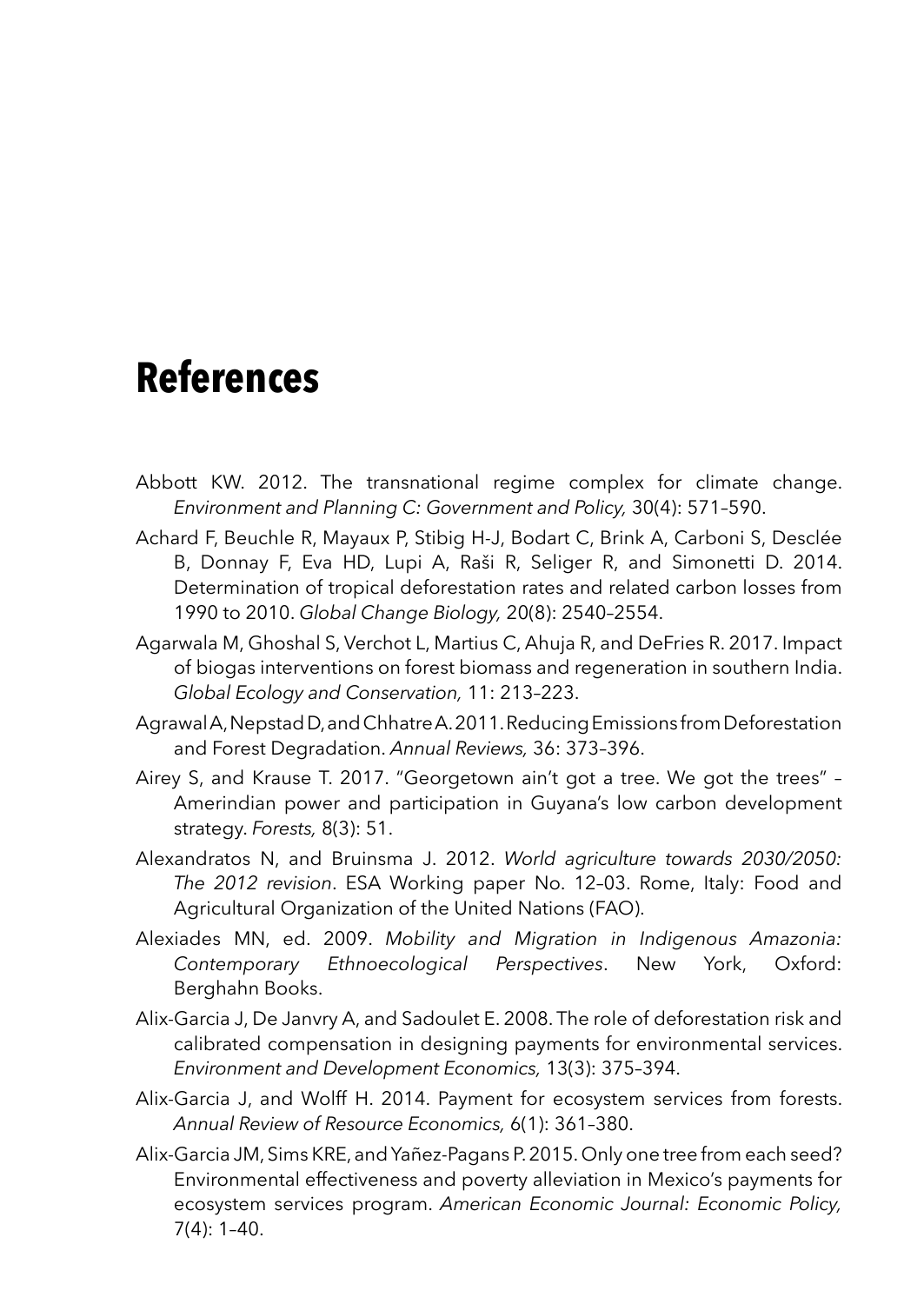- Alter KJ, and Meunier S. 2009. The politics of international regime complexity. *Perspectives on politics,* 7(1): 13–24.
- Andam KS, Ferraro PJ, Sims KRE, Healy A, and Holland MB. 2010. Protected areas reduced poverty in Costa Rica and Thailand. *Proceedings of the National Academy of Sciences of the United States of America,* 107(22): 9996–10001.
- Andersson K, and Gibson CC. 2007. Decentralized governance and environmental change: Local institutional moderation of deforestation in Bolivia. *Journal of Policy Analysis and Management,* 26(1): 99–123.
- Andersson K, Lawrence D, Zavaleta J, and Guariguata MR. 2016. More trees, more poverty? The socioeconomic effects of tree plantations in Chile, 2001–2011. *Environmental Management,* 57(1): 123–136.
- Andersson KP, Smith SM, Alston LJ, Duchelle AE, Mwangi E, Larson AM, de Sassi C, Sills EO, Sunderlin WD, and Wong GY. 2018. Wealth and the distribution of benefits from tropical forests: Implications for REDD+. *Land Use Policy,* 72: 510–522.
- Angelsen A. 2007. *Forest cover change in space and time: Combining von Thünen and the forest transition*. World Bank Policy Research Working Paper No. 4117. Washington, DC: World Bank.
- Angelsen A, ed. 2008. *Moving Ahead with REDD: Issues, Options and Implications*. Bogor, Indonesia: Center for International Forestry Research (CIFOR).
- Angelsen A. 2009. Effectiveness, efficiency, equity and co-benefits (3Es+). *In*  Angelsen A, ed. *Realising REDD+: National Strategy and Policy Options*. Box 1.3, p. 5–5. Bogor, Indonesia: Center for International Forestry Research (CIFOR).
- Angelsen A. 2014. The economics of REDD+. *In* Kant S, and Alavalapati JRR, eds. *Handbook of Forest Resource Economics*. p. 290–316. London, UK: Routledge.
- Angelsen A. 2017. REDD+ as result-based aid: General lessons and bilateral agreements of Norway. *Review of Development Economics,* 21(2): 237–264.
- Angelsen A, Brockhaus M, Duchelle AE, Larson A, Martius C, Sunderlin WD, Verchot L, Wong G, and Wunder S. 2017. Learning from REDD+: A response to Fletcher *et al. Conservation Biology,* 31(3): 718–720.
- Angelsen A, Brockhaus M, Kanninen M, Sills E, Sunderlin WD, and Wertz-Kanounnikoff S, eds. 2009. *Realising REDD+: National strategy and policy options*. Bogor, Indonesia: Center for International Forestry Research (CIFOR).
- Angelsen A, Brockhaus M, Sunderlin WD, and Verchot LV, eds. 2012. *Analysing REDD+: Challenges and Choices*. Bogor, Indonesia: Center for International Forestry Research (CIFOR).
- Angelsen A, Bulte EH, Kaimowitz D, and Soest DPv. 2001. Technological change and deforestation: A theoretical overview. *In* Angelsen A, and Kaimowitz D, eds. *Agricultural Technologies and Tropical Deforestation*. p. 19–34. Wallingford, UK: CAB International.
- Angelsen A, Jagger P, Babigumira R, Belcher B, Hogarth NJ, Bauch S, Börner J, Smith-Hall C, and Wunder S. 2014. Environmental income and rural livelihoods: A global-comparative analysis. *World Development,* 64(S1): S12–S28.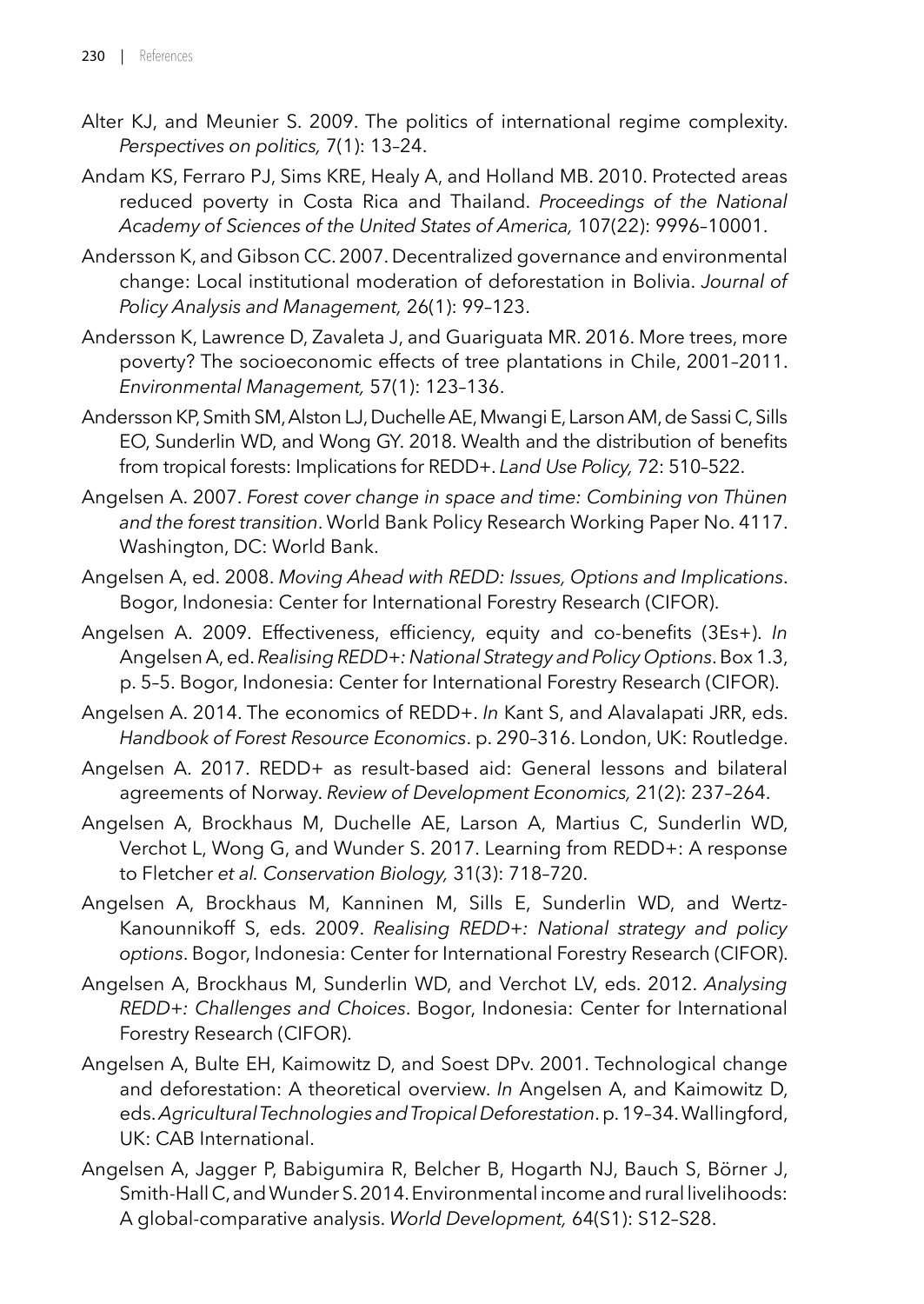- Angelsen A, and Kaimowitz D. 1999. Rethinking the causes of tropical deforestation: Lessons from economics models. *The World Bank Research Observer,* 14(1): 73–98.
- Angelsen A, and Kaimowitz D. 2001a. *Agricultural Technologies and Tropical Deforestation*. Wallingford, UK: CAB International.
- Angelsen A, and Kaimowitz D. 2001b. Agricultural technology and forests: A recapitulation. *In* Angelsen A, and Kaimowitz D, eds. *Agricultural Technologies and Tropical Deforestation*. p. 383–402. Wallingford, UK: CAB International.
- Angelsen A, and Kaimowitz D. 2001c. Introduction: The role of agricultural technologies in tropical deforestation. *In* Angelsen A, and Kaimowitz D, eds. *Agricultural Technologies and Tropical Deforestation*. p. 1–17. Wallingford, UK: CAB International.
- Angelsen A, and Rudel TK. 2013. Designing and implementing effective REDD + policies: A forest transition approach. *Review of Environmental Economics and Policy,* 7(1): 91–113.
- Angelsen A, and Vatn A. 2016. *REDD+: From idea to reality-and back? Festschrift in honor of professors Ole Hofstad and Birger Solberg*. Ås, Norway: Department of Ecology and Natural Resource Management, Norwegian University of Life Sciences.
- Arndt C, Jones S, and Tarp F. 2010. Aid, growth, and development: Have we come full circle? *Journal of Globalization and Development,* 1(2): 1–27.
- Arriagada RA, Ferraro PJ, Sills EO, Pattanayak SK, and Cordero-Sancho S. 2012. Do payments for environmental services affect forest cover? A farm-level evaluation from Costa Rica. *Land Economics,* 88(2): 382–399.
- Arriagada RA, Sills EO, Ferraro PJ, and Pattanayak SK. 2015. Do payments pay off? Evidence from participation in Costa Rica's PES program. *PLoS ONE,* 10(7): e0131544.
- Arts B, Buizer M, Horlings L, Ingram V, Van Oosten C, and Opdam P. 2017. Landscape approaches: A state-of-the-art review. *Annual Review of Environment and Resources,* 42: 439–463.
- Asiyanbi AP. 2016. A political ecology of REDD+: Property rights, militarised protectionism, and carbonised exclusion in Cross River. *Geoforum,* 77: 146–156.
- Assunção J, Gandour CC, and Rocha R. 2012. Deforestation slowdown in the Legal Amazon: Prices or policies. *Climate Policy Initiative,* 1: 03–37.
- Atela JO, Minang PA, Quinn CH, and Duguma LA. 2015a. Implementing REDD+ at the local level: Assessing the key enablers for credible mitigation and sustainable livelihood outcomes. *Journal of Environmental Management,* 157: 238–249.
- Atela JO, Quinn CH, Minang PA, and Duguma LA. 2015b. Implementing REDD+ in view of integrated conservation and development projects: Leveraging empirical lessons. *Land Use Policy,* 48: 329–340.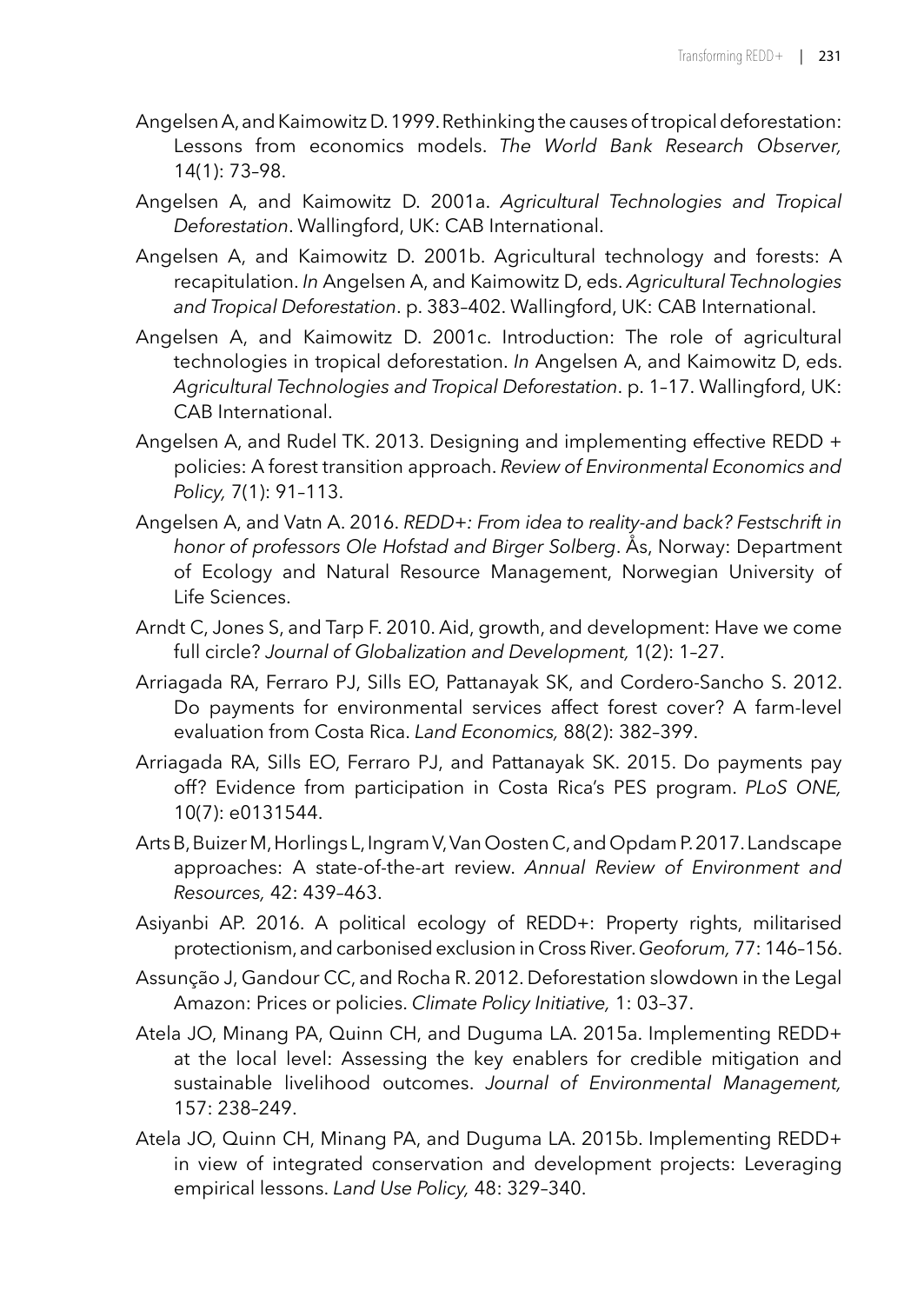- Athey S, and Imbens GW. 2017. The state of applied econometrics: Causality and policy evaluation. *Journal of Economic Perspectives,* 31(2): 3–32.
- Avitabile V, Herold M, Heuvelink GBM, Lewis SL, Phillips OL, Asner GP, Armston J, Ashton PS, Banin L, Bayol N, Berry NJ, Boeckx P, de Jong BHJ, Devries B, Girardin CAJ, Kearsley E, Lindsell JA, Lopez-Gonzalez G, Lucas R, Malhi Y, Morel A, Mitchard ETA, Nagy L, Qie L, Quinones MJ, Ryan CM, Ferry SJW, Sunderland T, Laurin GV, Gatti RC, Valentini R, Verbeeck H, Wijaya A, and Willcock S. 2016. An integrated pan-tropical biomass map using multiple reference datasets. *Global Change Biology,* 22(4): 1406–1420.
- Awono A, Somorin OA, Eba'a Atyi R, and Levang P. 2014. Tenure and participation in local REDD+ projects: Insights from southern Cameroon. *Environmental Science and Policy,* 35: 76–86.
- Badgery-Parker I. 2013. Good governance is "critical" to engage the private sector in REDD+. Bogor, Indonesia: Center for International Forestry Research (CIFOR) *Forests News*. July 16, 2013.
- Bahar NHA. 2018. Sabah, Malaysia. *In* Stickler CM, Duchelle AE, Ardila JP, Nepstad DC, David OR, Chan C, Rojas JG, Vargas R, Bezerra TP, Pritchard L, Simmonds J, Durbin JC, Simonet G, Peteru S, Komalasari M, DiGiano ML, and Warren MW, eds. *The State of Jurisdictional Sustainability*. San Francisco, CA; Bogor, Indonesia; Boulder, CO: Earth Innovation Institute (EII); Center for International Forestry Research (CIFOR); Governors' Climate and Forests Task Force (GCF).
- Bai Z, Dent D, Olsson L, and Schaepman M. 2008. *Global Assessment of Land Degradation and Improvement 1. Identification by remote sensing*. Report No. 2008/01. Wageningen, The Netherlands: ISRIC – World Soil Information.
- Baland JM, Bardhan P, Das S, and Mookherjee D. 2010. Forests to the people: Decentralization and forest degradation in the Indian Himalayas. *World Development,* 38(11): 1642–1656.
- Barr C, Dermawan A, Purnomo H, and Heru K. 2010. *Financial governance and Indonesia's Reforestation Fund during the Soeharto and post-Soeharto periods, 1989–2009: A political economic analysis of lessons for REDD+*. Bogor, Indonesia: Center for International Forestry Research (CIFOR).
- Bastos Lima MG, Kissinger G, Visseren-Hamakers IJ, Braña-Varela J, and Gupta A. 2017a. The Sustainable Development Goals and REDD+: Assessing institutional interactions and the pursuit of synergies. *International Environmental Agreements: Politics, Law and Economics,* 17(4): 589–606.
- Bastos Lima MG, Visseren-Hamakers I, Braña-Varela J, and Gupta A. 2017b. A reality check on the landscape approach to REDD+: Lessons from Latin America. *Forest Policy and Economics,* 78: 10–20.
- Bauch SC, Sills EO, and Pattanayak SK. 2014. Have we managed to integrate conservation and development? ICDP Impacts in the Brazilian Amazon. *World Development,* 64: S135-S148.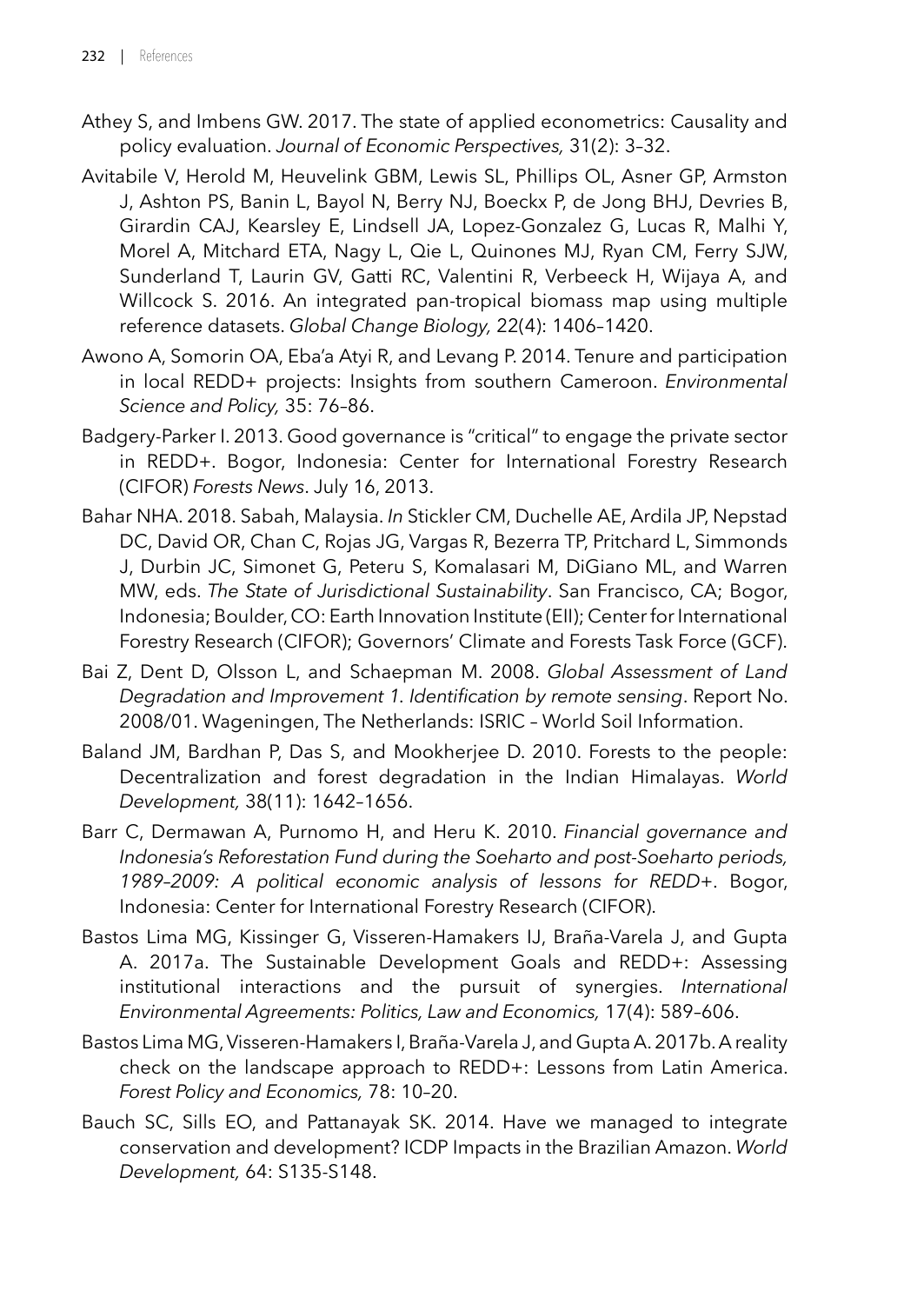- Baylis K, Honey-Rosés J, Börner J, Corbera E, Ezzine-de-Blas D, Ferraro PJ, Lapeyre R, Persson UM, Pfaff A, and Wunder S. 2016. Mainstreaming impact evaluation in nature conservation. *Conservation Letters,* 9(1): 58–64.
- Bayrak MM and Marafa LM. 2016. Ten years of REDD+: A critical review of the impact of REDD+ on forest-dependent communities. *Sustainability,* 8(7): 620.
- Belcher B. 2018. Sustainability Research Effectiveness Program Website. [accessed 25 November 2018].<https://researcheffectiveness.ca>
- Belcher B, Suryadarma D, and Halimanjaya A. 2017. Evaluating policy-relevant research: Lessons from a series of theory-based outcomes assessments. *Palgrave Communications,* 3: 17017.
- BenYishay A, Heuser S, Runfola D, and Trichler R. 2017. Indigenous land rights and deforestation: Evidence from the Brazilian Amazon. *Journal of Environmental Economics and Management,* 86: 29–47.
- Bey A, Díaz ASP, Maniatis D, Marchi G, Mollicone D, Ricci S, Bastin JF, Moore R, Federici S, Rezende M, Patriarca C, Turia R, Gamoga G, Abe H, Kaidong E, and Miceli G. 2016. Collect earth: Land use and land cover assessment through augmented visual interpretation. *Remote Sensing,* 8(10): 807.
- Blackman A. 2015. Strict versus mixed-use protected areas: Guatemala's Maya Biosphere Reserve. *Ecological Economics,* 112: 14–24.
- Blackman A, Corral L, Lima ES, and Asner GP. 2017. Titling indigenous communities protects forests in the Peruvian Amazon. *Proceedings of the National Academy of Sciences of the United States of America,* 114(16): 4123–4128.
- Blackman A and Veit P. 2018. Titled Amazon indigenous communities cut forest carbon emissions. *Ecological Economics,* 153: 56–67.
- Blackman A and Villalobos L. 2018. *The net effect of concessions on forest loss: Quasi-experimental evidence from Mexico*. Discussion paper No. IDB-DP-588. Washington, DC: Inter-American Development Bank.
- Blaikie P. 2006. Is small really beautiful? Community-based natural resource management in Malawi and Botswana. *World Development,* 34(11): 1942–1957.
- Blaser WJ, Oppong J, Hart SP, Landolt J, Yeboah E, and Six J. 2018. Climate-smart sustainable agriculture in low-to-intermediate shade agroforests. *Nature Sustainability,* 1(5): 234–239.
- Blaxekjær L. 2012. *The Emergence and Spreading of the Green Growth Policy Concept (conference proceedings)*. Lund Conference on Earth System Governance 18–20 April 2012, Lund, Sweden: Lund University.
- Blundo-Canto G, Bax V, Quintero M, Cruz-Garcia GS, Groeneveld RA, and Perez-Marulanda L. 2018. The different dimensions of livelihood impacts of payments for environmental services (PES) schemes: A Systematic Review. *Ecological Economics,* 149(March): 160–183.
- BNDES (Brazilian Development Bank). 2018. *Amazon Fund Activity Report 2017*. Rio de Janeiro: BNDES.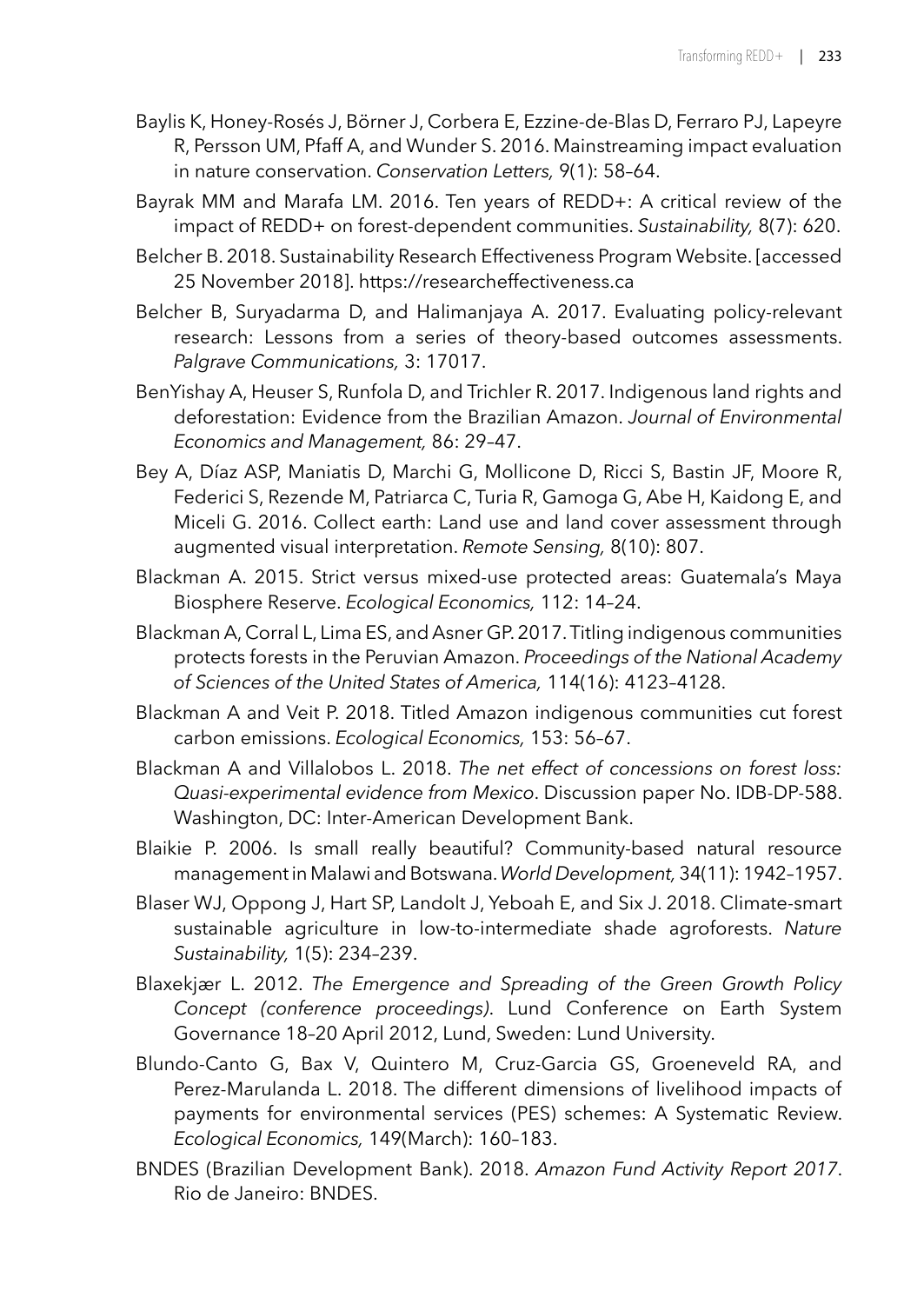- Börner J, Baylis K, Corbera E, Ezzine-de-Blas D, Honey-Rosés J, Persson UM, and Wunder S. 2017. The effectiveness of payments for environmental services. *World Development,* 96: 359–374.
- Börner J, Kis-Katos K, Hargrave J, and König K. 2015. Post-crackdown effectiveness of field-based forest law enforcement in the Brazilian Amazon. *PLoS ONE,* 10(4): 1–19.
- Börner J and Vosti SA. 2013. Managing tropical forest ecosystem services: An overview of options. *Governing the Provision of Ecosystem Services*. p. 21–46. Dordrecht, The Netherlands: Springer.
- Börner J, Wunder S, and Giudice R. 2016. Will up-scaled forest conservation incentives in the Peruvian Amazon produce cost-effective and equitable outcomes? *Environmental Conservation,* 43(4): 407–416.
- Börner J, Wunder S, Reimer F, Kim Bakkegaard R, Viana V, Tezza J, Pinto T, Lima L, and Marostica S. 2013. *Promoting forest stewardship in the Bolsa Floresta Programme: Local livelihood strategies and preliminary impacts*. Rio de Janeiro, Brazil; Manaus, Brazil; Bonn, Germany: Center for International Forestry Research (CIFOR); Fundação Amazonas Sustentável (FAS); Zentrum für Entwicklungsforschung (ZEF), University of Bonn.
- Bos AB, Duchelle AE, Angelsen A, Avitabile V, Sy VD, Herold M, Joseph S, Sassi Cd, Sills EO, Sunderlin WD, and Wunder S. 2017. Comparing methods for assessing the effectiveness of subnational REDD+ initiatives. *Environmental Research Letters,* 12(7): 074007.
- Boserup E. 1965. *The Conditions for Agricultural Growth*. London: George Allen & Unwin.
- Boucher D, Elias P, Lininger K, May-Tobin C, Roquemore S, and Earl S. 2011. *The root of the problem: What's driving deforestation today?* Cambridge, MA: Tropical Forest and Climate Initiative, Union of Concerned Scientists (UCS).
- Bowler DE, Buyung-Ali LM, Healey JR, Jones JPG, Knight TM, and Pullin AS. 2012. Does community forest management provide global environmental benefits and improve local welfare? *Frontiers in Ecology and the Environment,* 10(1): 29–36.
- Boyd W, Stickler C, Duchelle AE, Seymour F, Nepstad D, Bahar NHA, and Rodriguez-Ward D. 2018. *Jurisdictional Approaches to REDD+ and Low Emissions Development: Progress and Prospects*. Working Paper No. June 2018. Washington, DC, USA: World Resources Institute (WRI).
- Brand U. 2012. Green economy–the next oxymoron? No lessons learned from failures of implementing sustainable development. *GAIA-Ecological Perspectives for Science and Society,* 21(1): 28–32.
- Brandt JS, Nolte C, Steinberg J, and Agrawal A. 2014. Foreign capital, forest change and regulatory compliance in Congo Basin forests. *Environmental Research Letters,* 9(4): 044007–044007.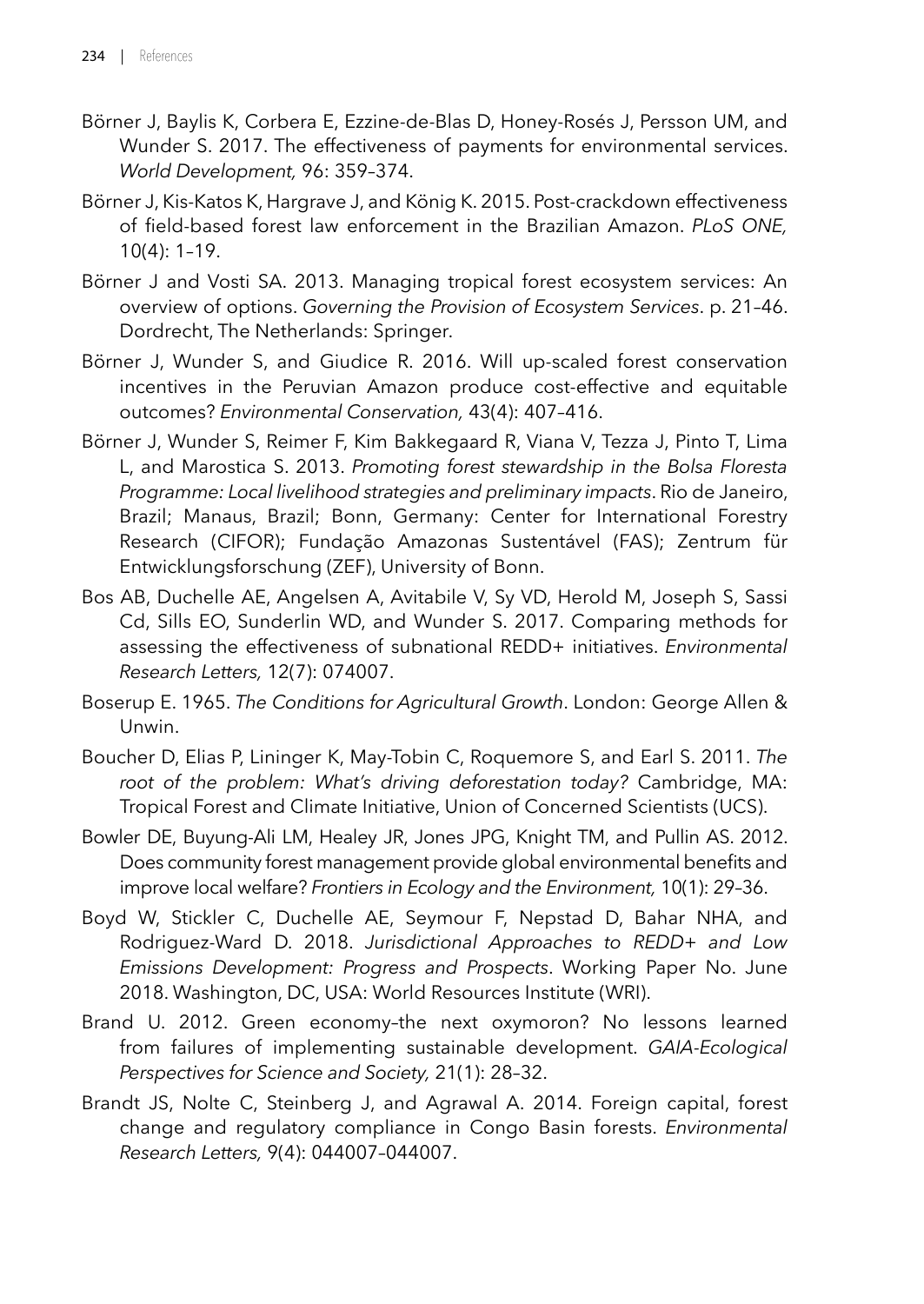- Brockhaus M and Angelsen A. 2012. Seeing REDD+ through 4Is: A political economy framework. *In* Angelsen A, Brockhaus M, Sunderlin WD, and Verchot LV, eds. *Analysing REDD+: Challenges and Choices*. p. 15–30. Bogor, Indonesia: Center for International Forestry Research (CIFOR).
- Brockhaus M and Di Gregorio M. 2014. National REDD+ policy networks: From cooperation to conflict. *Ecology and Society,* 19(4): 14.
- Brockhaus M, Di Gregorio M, and Mardiah S. 2014. Governing the design of national REDD+: An analysis of the power of agency. *Forest Policy and Economics,* 49: 23–33.
- Brockhaus M, Korhonen-Kurki K, Sehring J, Di Gregorio M, Assembe-Mvondo S, Babon A, Bekele M, Gebara MF, Khatri DB, Kambire H, Kengoum F, Kweka D, Menton M, Moeliono M, Paudel NS, Pham TT, Resosudarmo IAP, Sitoe A, Wunder S, and Zida M. 2017. REDD+, transformational change and the promise of performance-based payments: A qualitative comparative analysis. *Climate Policy,* 17(6): 708–730.
- Bronkhorst E, Cavallo E, van Dorth tot Medler M-M, Klinghammer S, Smit H, Gijsenbergh A, and van der Laan C. 2017. *Current practices and innovations in smallholder palm oil finance in Indonesia and Malaysia: Long-term financing solutions to promote sustainable supply chains*. Occasional Paper No. 177. Bogor, Indonesia: Center for International Forestry Research (CIFOR).
- Brown D, Seymour F, and Peskett L. 2008. How do we achieve REDD co-benefits and avoid doing harm? *In* Angelsen A, ed. *Moving Ahead with REDD: Issues, Options and Implications*. p. 107–118. Bogor, Indonesia: Center for International Forestry Research (CIFOR).
- Bucki M, Cuypers D, Mayaux P, Achard F, Estreguil C, and Grassi G. 2012. Assessing REDD+ performance of countries with low monitoring capacities: The matrix approach. *Environmental Research Letters,* 7(1): 014031.
- Buntaine MT, Hamilton SE, and Millones M. 2015. Titling community land to prevent deforestation: An evaluation of a best-case program in Morona-Santiago, Ecuador. *Global Environmental Change,* 33: 32–43.
- Burney JA, Davis SJ, and Lobell DB. 2010. Greenhouse gas mitigation by agricultural intensification. *Proceedings of the National Academy of Sciences,* 107(26): 12052–12057.
- Busch J and Ferretti-Gallon K. 2017. What drives deforestation and what stops it? A meta-analysis. *Review of Environmental Economics and Policy,* 11(1): 3–23.
- Busch J, Ferretti-Gallon K, Engelmann J, Wright M, Austin KG, Stolle F, Turubanova S, Potapov PV, Margono B, Hansen MC, and Baccini A. 2015. Reductions in emissions from deforestation from Indonesia's moratorium on new oil palm, timber, and logging concessions. *Proceedings of the National Academy of Sciences of the United States of America,* 112(5): 1328–1333.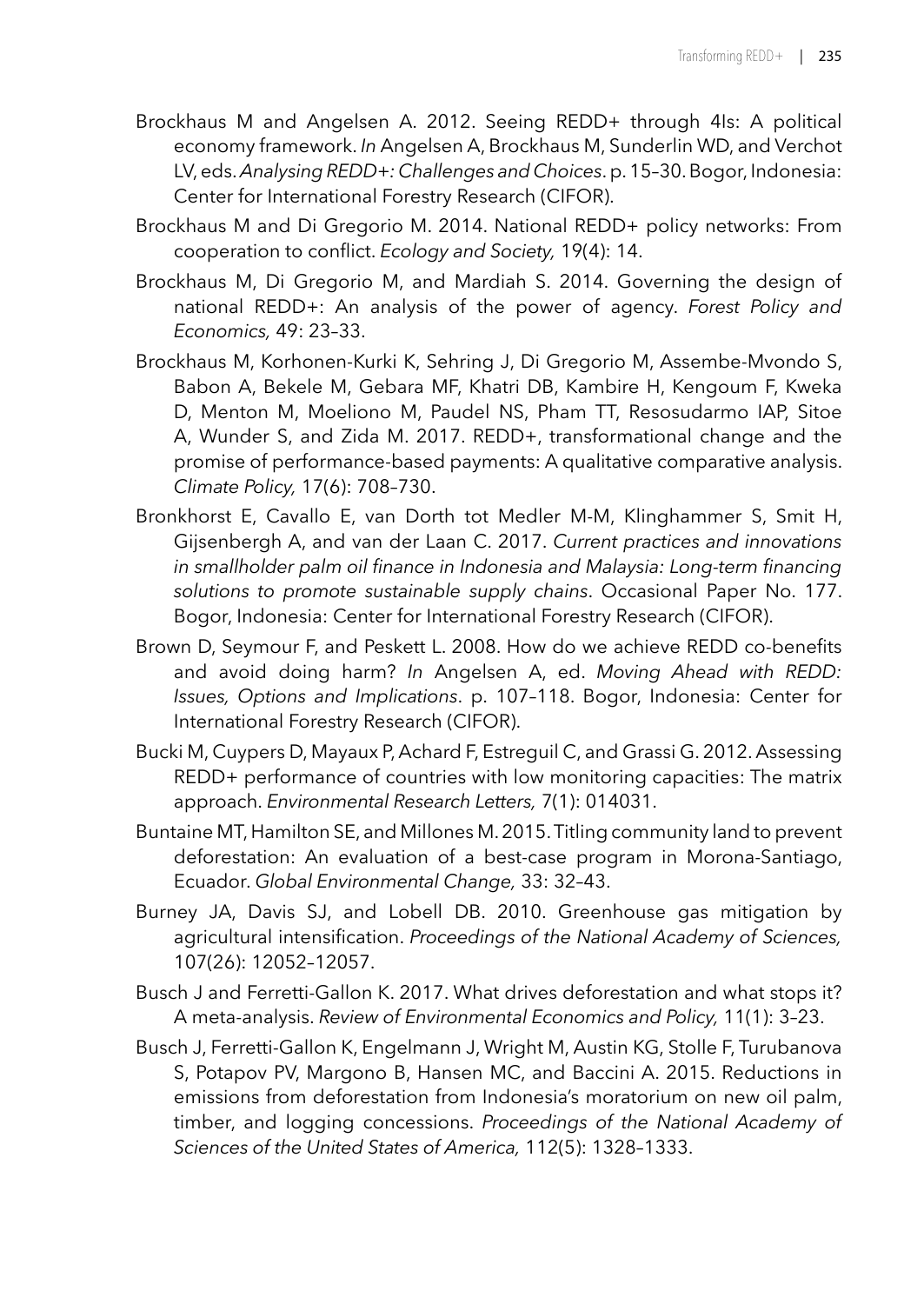- Busch J and Mukherjee A. 2018. Encouraging state governments to protect and restore forests using ecological fiscal transfers: India's tax revenue distribution reform. *Conservation Letters,* 11(2): e12416.
- Butt S. 2014. Traditional land rights before the Indonesian Constitutional Courtcomment. *Law, Environment and Development Journal,* 10(1): 57–73.
- Byerlee D, Stevenson J, and Villoria N. 2014. Does intensification slow crop land expansion or encourage deforestation? *Global Food Security,* 3(2): 92–98.
- Cabello J and Gilbertson T. 2012. A colonial mechanism to enclose lands: A critical review of two REDD+-focused special issues. *ephemera – theory and politics in organization,* 12(1/2): 162–180.
- Camargo M, Hogarth NJ, Pacheco P, Nhantumbo I, and Kanninen M. 2018. Greening the dark side of chocolate: A qualitative assessment to inform sustainable supply chains. *Environmental Conservation (in print)*: 1–8.
- Camargo M and Nhantumbo I. 2016. *Towards sustainable chocolate: Greening the cocoa supply chain*. London, UK: International Institute for Environment and Development (IIED).
- Cammelli F and Angelsen A. 2017. *Amazonian farmers' response to fire policies and climate change*. Working Paper No. 4/2017. Ås, Norway: School of Economics and Business, Norwegian University of Life Sciences.
- Campbell BM. 2009. Beyond Copenhagen: REDD+, agriculture, adaptation strategies and poverty. *Global Environmental Change,* 19: 397–399.
- Campbell BM, Thornton P, Zougmoré R, van Asten P, and Lipper L. 2014. Sustainable intensification: What is its role in climate smart agriculture? *Current Opinion in Environmental Sustainability,* 8: 39–43.
- Canavire-Bacarreza G, and Hanauer MM. 2013. Estimating the impacts of Bolivia's protected areas on poverty. *World Development,* 41(1): 265–285.
- CARB (California Air Resources Board). 2018. California Air Resources Board, State of California. (CARB) California Tropical Forest Standard: Criteria for Assessing Jurisdiction-Scale Programs that Reduce Emissions from Tropical Deforestation. [accessed 22 November 2018]. [https://www.arb.ca.gov/cc/](https://www.arb.ca.gov/cc/ghgsectors/tropicalforests.htm) [ghgsectors/tropicalforests.htm](https://www.arb.ca.gov/cc/ghgsectors/tropicalforests.htm)
- Carter S, Arts B, Giller KE, Golcher CS, Kok K, de Koning J, van Noordwijk M, Reidsma P, Rufino MC, Salvini G, Verchot L, Wollenberg E, and Herold M. 2018. Climate-smart land use requires local solutions, transdisciplinary research, policy coherence and transparency. *Carbon Management,* 9(3): 291–301.
- Carter S, Herold M, Rufino MC, Neumann K, Kooistra L, and Verchot L. 2015. Mitigation of agricultural emissions in the tropics: Comparing forest landsparing options at the national level. *Biogeosciences,* 12(15): 4809–4825.
- Castrén, Tuukka, Katila M, Lindroos K, and Salmi J. 2014. *Private Financing for Sustainable Forest Management and Forest Products in Developing Countries: Trends and Drivers*. Washington, DC: Program on Forests (PROFOR).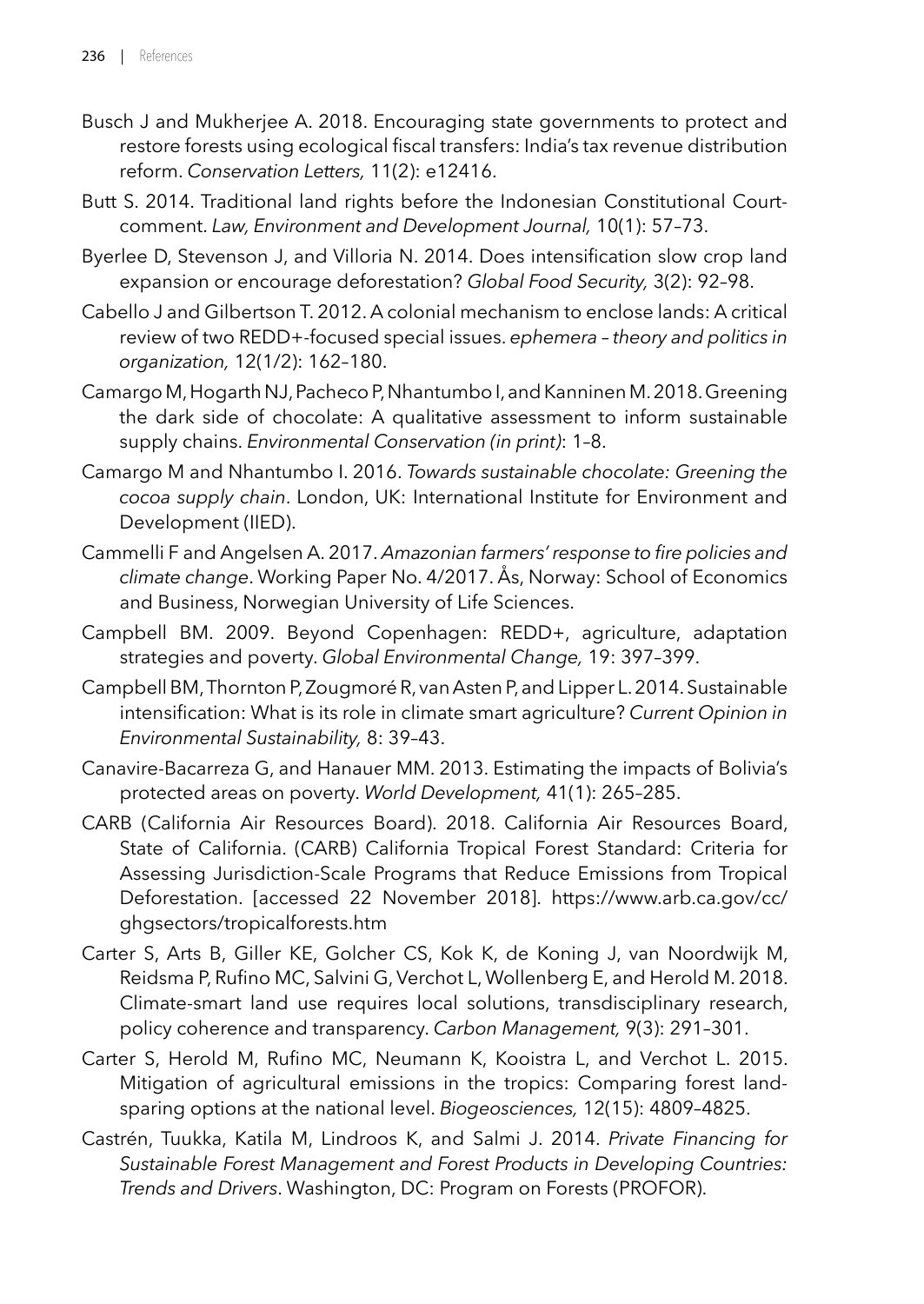- CDP (Carbon Disclosure Project). 2017. *From risk to revenue: The investment opportunity in addressing corporate deforestation*. CDP Global Forests Report No. 2017. London, UK: CDP.
- CDP (Carbon Disclosure Project). 2018. *Harnessing the potential of the private sector to deliver REDD+: A briefing for policymakers*. London, UK: CDP.
- Ceddia MG, Bardsley NO, Gomez-y-Paloma S, and Sedlacek S. 2014. Governance, agricultural intensification, and land sparing in tropical South America. *Proceedings of the National Academy of Sciences of the United States of America,* 11(20): 7242–7247.
- Cerri CEP, Cerri CC, Maia SMF, Cherubin MR, Feigl BJ, and Lal R. 2018. Reducing Amazon deforestation through agricultural intensification in the Cerrado for advancing food security and mitigating climate change. *Sustainability,* 10(4): 989.
- Cerrón J, del Castillo J, Mathez-Stiefel SL, and Thomas E. 2017. *Lecciones aprendidas de experiencias de restauración en el Perú*. Lima, Peru: Bioversity, ICRAF, SERFOR.
- Chain Reaction Research. 2018. *Shadow Companies Present Palm Oil Investor Risks and Undermine NDPE Efforts*. Amsterdam, The Netherlands: Aidenviroment, Climate Advisers, Profundo.
- Chapman S, and Wilder M. 2013. Fostering REDD+ Investment through effective legal frameworks: Lessons from the development of early forest carbon projects. *Carbon and Climate Law Review,* 7(1): 43–53.
- Choi S-w, Sohngen B, Rose S, Hertel T, and Golub A. 2011. Total factor productivity change in agriculture and emissions from deforestation. *American Journal of Agricultural Economics,* 93(2): 349–355.
- CIF (Climate Investment Funds). 2017. *Climate Investment Funds (CIF) FIP Operations and Results Report*. Washington, DC: Climate Investment Fund.
- Cisneros E, Zhou SL, and Börner J. 2015. Naming and Shaming for Conservation: Evidence from the Brazilian Amazon. *PLoS ONE,* 10(9): e0136402–e0136402.
- Clapp C, Briner G, and Karousakis K. 2010. *Low-emission development strategies (LEDS): Technical, institutional and policy lessons*. Paris, France: Organisation for Economic Co-operation and Development (OECD).
- Clark CJ, Poulsen JR, Malonga R, and Elkan PW. 2009. Logging concessions can extend the conservation estate for central African tropical forests. *Conservation Biology,* 23(5): 1281–1293.
- Clarke M, Mikkolainen P, Camargo M, and Elhassan N. 2016. *Second Evaluation of the Forest Carbon Partnership Facility*. Helsinki, Finland: Indufor.
- Clements T, Suon S, Wilkie DS, and Milner-Gulland EJ. 2014. Impacts of protected areas on local livelihoods in Cambodia. *World Development,* 64(S1): S12–S134.
- Climate Focus. 2016. *Progress on the New York Declaration on Forests Achieving Collective Forest Goals. Updates on Goals 1-10*. Amsterdam, The Netherlands Climate Focus.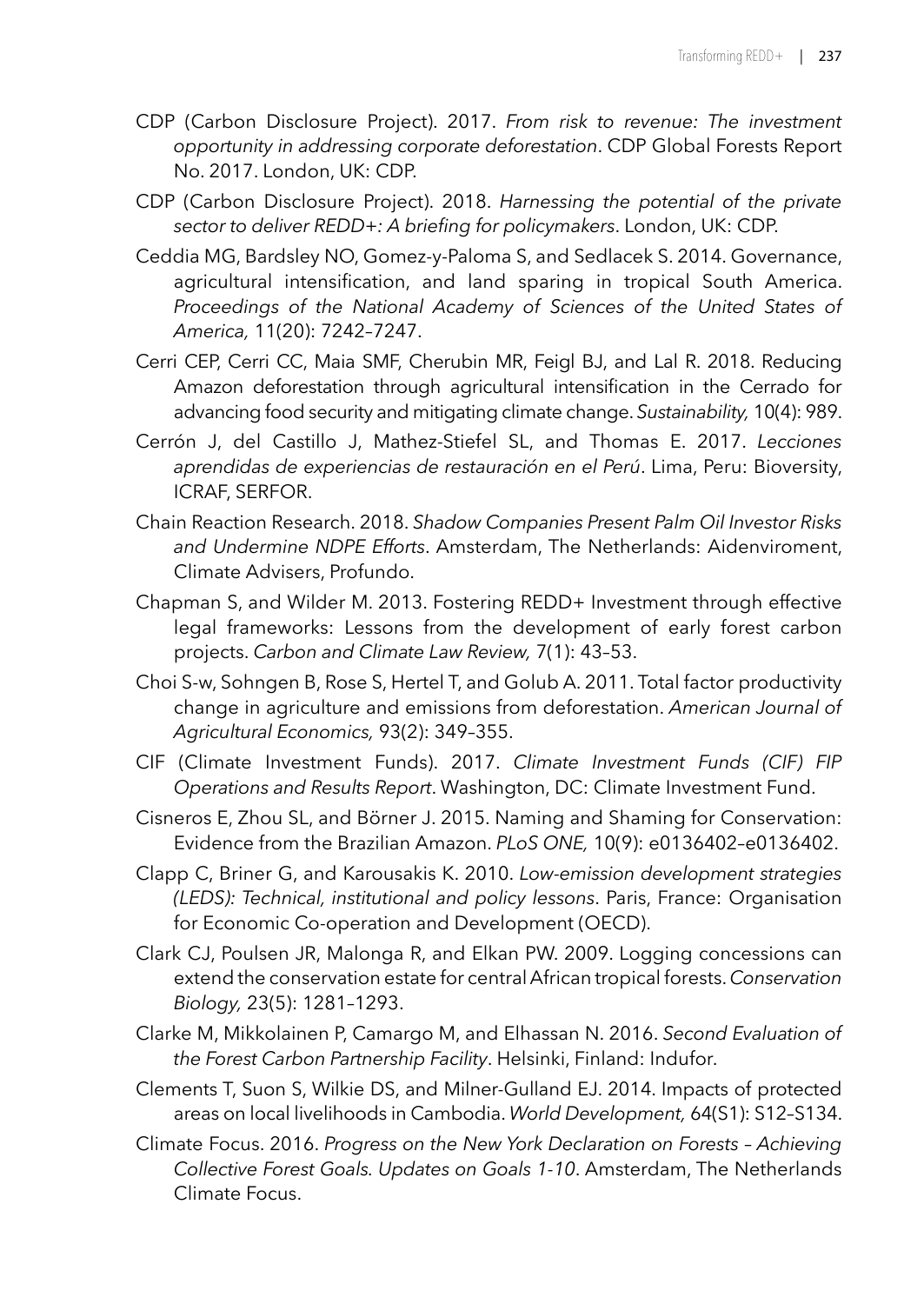- Coleman EA, and Liebertz SS. 2014. Property rights and forest commons. *Journal of Policy Analysis and Management,* 33(3): 649–668.
- CONAFOR (National Forest Commission of Mexico). 2010. *Mexico's Vision on REDD+.* Jalisco, México: CONAFOR.
- CONAFOR (National Forest Commission of Mexico). 2016. *Redd+ Preparation Package Document for the Forest Carbon Partnership Facility*. Mexico City, México: CONAFOR.
- Corbera E, and Schroeder H. 2011. Governing and implementing REDD+. *Environmental Science and Policy,* 14(2): 89–99.
- Coryn CLS, Noakes LA, Westine CD, and Schröter DC. 2011. A systematic review of theory-driven evaluation practice from 1990 to 2009. *American Journal of Evaluation,* 32(2): 199–226.
- Costedoat S, Corbera E, Ezzine-de-Blas D, Honey-Rosés J, Baylis K, and Castillo-Santiago MA. 2015. How effective are biodiversity conservation payments in Mexico? *PLoS ONE,* 10(3): 1–20.
- Cotula L and Mayers J. 2009. *Tenure in REDD Start-point or afterthought?* Natural Resource Issues No. 15. London, UK: International Institute for Environment and Development.
- Counsell S. 2018. Norway's International Forest and Climate Initiative 10 years of kissing frogs. Development Today, 27 June 2018. [accessed 25 November 2018]. [http://www.development-today.com/magazine/Frontpage/norways\\_](http://www.development-today.com/magazine/Frontpage/norways_international_forest_and_climate_initiative_10_years_of_kissing_frogs) international forest and climate initiative 10 years of kissing frogs
- CRGE (Climate-Resilient Green Economy). 2011. *Climate Resilient Green Economy Strategy of the Federal Democratic Republic of Ethiopia.* Addis Ababa, Ethiopia.
- Cronin T, Santoso L, Di Gregorio M, Brockhaus M, Mardiah S, and Muharrom E. 2016. Moving consensus and managing expectations: Media and REDD+ in Indonesia. *Climatic Change,* 137(1–2): 57–70.
- Cronkleton P, Pulhin JM, and Saigal S. 2012. Co-management in community forestry: How the partial devolution of management rights creates challenges for forest communities. *Conservation and Society,* 10(2): 91–102.
- Curtis PG, Slay CM, Harris NL, Tyukavina A, and Hansen MC. 2018. Classifying drivers of global forest loss. *Science,* 361(6407): 1108–1111.
- de los Rios M, David O, Stickler C, and Nepstad D. 2018. Acre, Brazil. *In* Stickler CM, Duchelle AE, Ardila JP, Nepstad DC, David OR, Chan C, Rojas JG, Vargas R, Bezerra TP, Pritchard L, Simmonds J, Durbin JC, Simonet G, Peteru S, Komalasari M, DiGiano ML, and Warren MW, eds. *The State of Jurisdictional Sustainability*. San Francisco, CA; Bogor, Indonesia; Boulder, CO: Earth Innovation Institute (EII); Center for International Forestry Research (CIFOR); Governors' Climate and Forests Task Force (GCF TF).
- De Beule H, Jassogne L, and van Asten P. 2014. *Cocoa: Driver of Deforestation in the Democratic Republic of the Congo?* CCAFS Working Paper No. 65.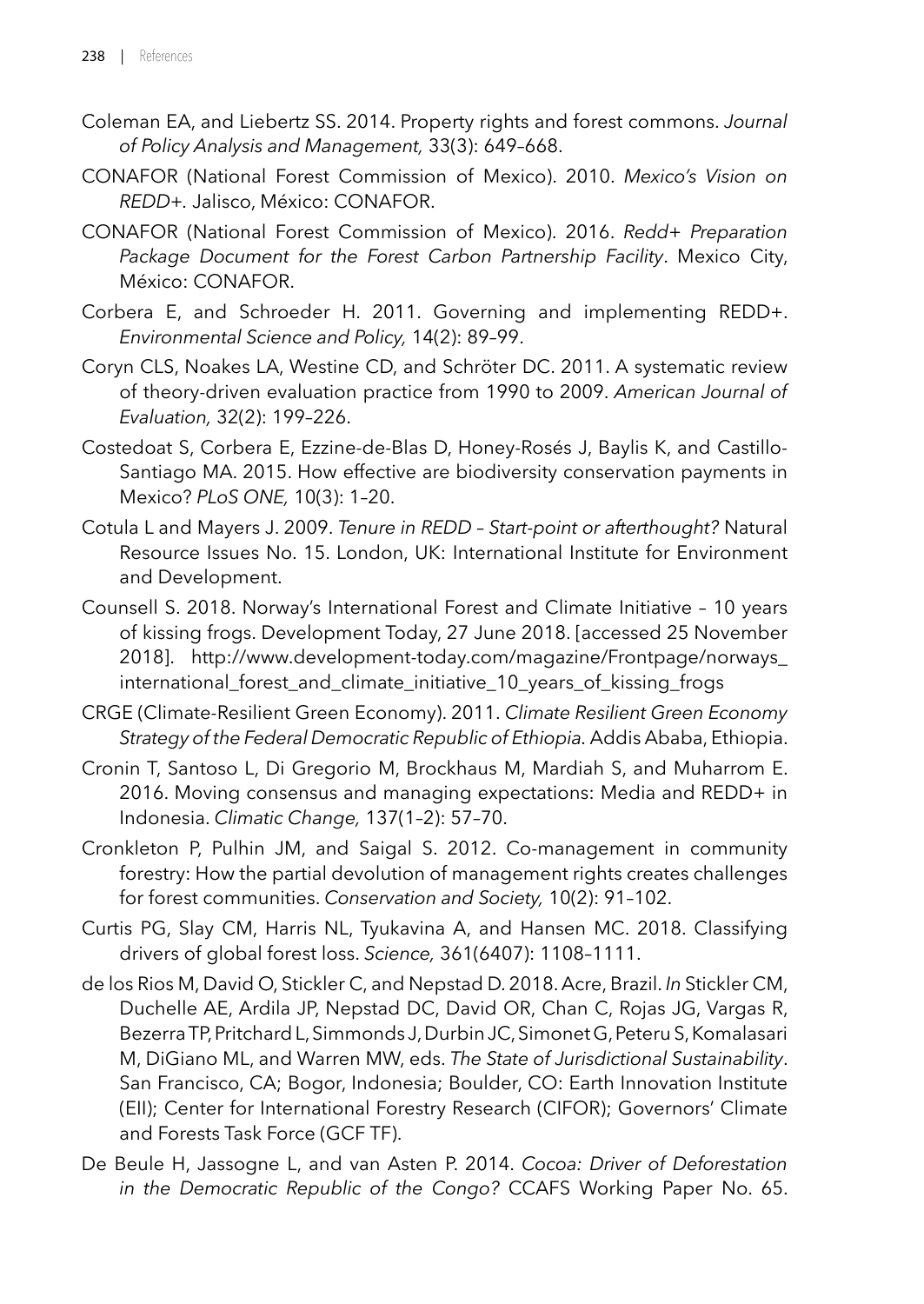Copenhagen, Denmark: CGIAR Research Program on Climate Change, Agriculture and Food Security (CCAFS).

- De Oliveira Silva R, Barioni LG, Queiroz Pellegrino G, and Moran D. 2018. The role of agricultural intensification in Brazil's Nationally Determined Contribution on emissions mitigation. *Agricultural Systems,* 161: 102–112.
- de Sassi C, Sunderlin WD, Sills EO, Duchelle AE, Ravikumar A, I.A.P R, Luttrell C, Joseph S, Herold M, Kweka D, and Atmadja S. 2014. REDD+ on the ground: Global insights from local contexts. *In* Sills EO, Atmadja SS, Sassi Cd, Duchelle AE, Kweka DL, Resosudarmo IAP, and Sunderlin WD, eds. *REDD+ on the Ground: A Case Book of Subnational Initiatives Across the Globe*. p. 420–439. Bogor, Indonesia: Center for International Forestry Research (CIFOR).
- De Sy V, Herold M, Achard F, Asner GP, Held A, Kellndorfer J, and Verbesselt J. 2012. Synergies of multiple remote sensing data sources for REDD+ monitoring. *Current Opinion in Environmental Sustainability,* 4(6): 696–706.
- De Sy V, Herold M, Achard F, Beuchle R, Clevers JGPW, Lindquist E, and Verchot L. 2015. Land use patterns and related carbon losses following deforestation in South America. *Environmental Research Letters,* 10(12): 124004.
- De Sy V, Herold M, Martius C, Böttcher H, Fritz S, Gaveau DLA, Leonard S, Romijn E, and Román-Cuesta RM. 2016. *Enhancing transparency in the land-use sector: Exploring the role of independent monitoring approaches*. Infobrief No. 156. Bogor, Indonesia: Center for International Forestry Research (CIFOR).
- Den Besten JW, Arts B, and Verkooijen P. 2014. The evolution of REDD+: An analysis of discursive-institutional dynamics. *Environmental Science and Policy,* 35: 40–48.
- Deschamps Ramírez P, and Larson A. 2017. *The politics of REDD+ MRV in Mexico: The interplay of the national and subnational levels*. Occasional Paper No. 6023870562. Bogor, Indonesia: Center for International Forestry Research (CIFOR).
- Desquilbet M, Dorin B, and Couvet D. 2017. Land sharing vs land sparing to conserve biodiversity: How agricultural markets make the difference. *Environmental Modeling and Assessment,* 22(3): 185–200.
- Development Today. 2017, 23 March 2017. NOK 10.5 billion in Norwegian climate forest aid remain unspent. *Development Today*. Oslo, Norway.
- Di Gregorio M, Brockhaus M, Cronin T, and Muharrom. 2012. Politics and power in national REDD+ policy processes. *In* Angelsen A, Brockhaus M, Sunderlin WD, and Verchot LV, eds. *Analysing REDD+: Challenges and Choices*. Bogor, Indonesia: Center for International Forestry Research (CIFOR).
- Di Gregorio M, Brockhaus M, Cronin T, Muharrom E, Mardiah S, and Santoso L. 2015. Deadlock or transformational change? Exploring public discourse on REDD+ across seven countries. *Global Environmental Politics,* 15(4): 63–84.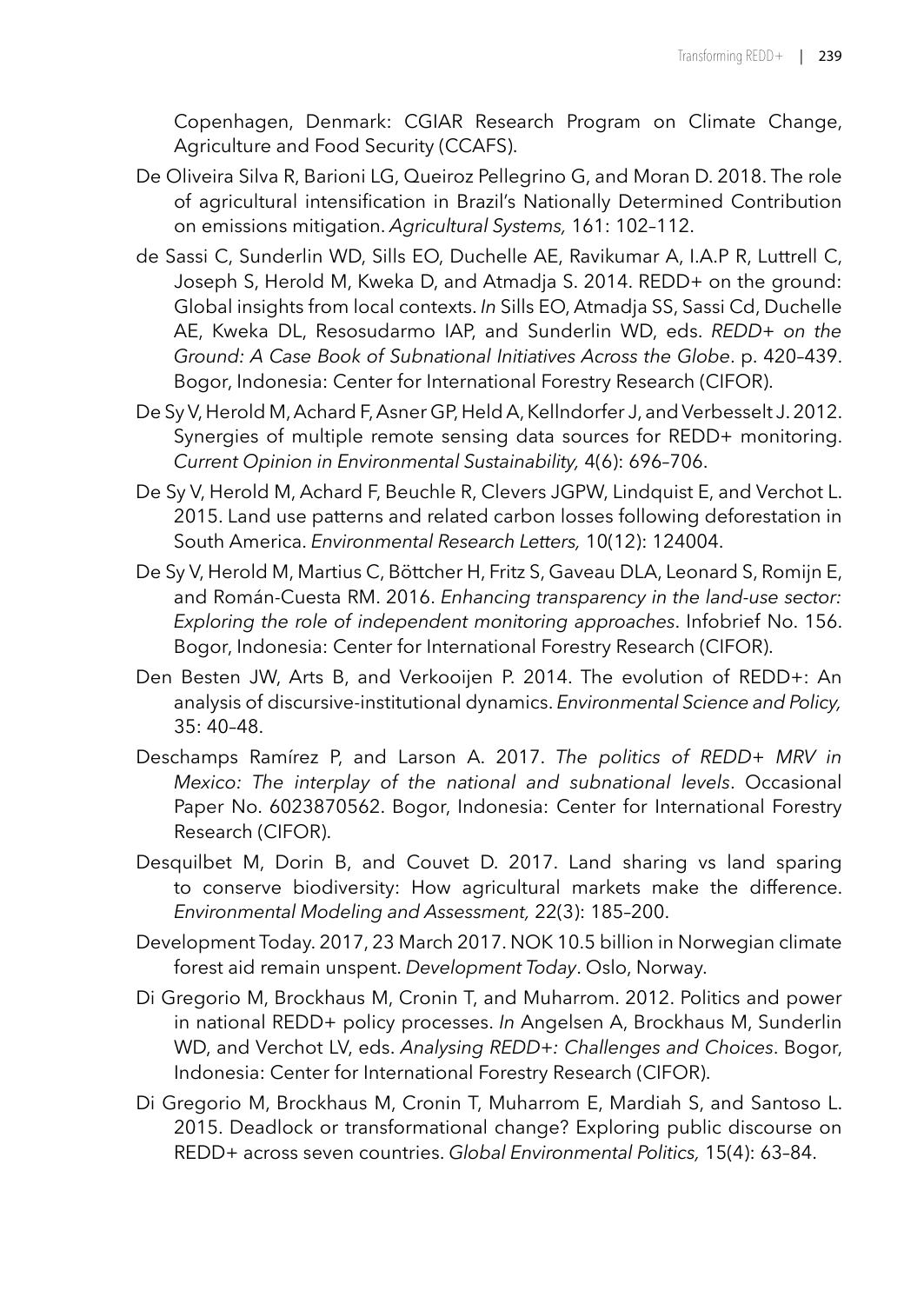- Di Gregorio M, Brockhaus M, Cronin T, Muharrom E, Santoso L, Mardiah S, and Büdenbender M. 2013. Equity and REDD+ in the media: A comparative analysis of policy discourses. *Ecology and Society,* 18(2): Art. 39.
- Di Gregorio M, Nurrochmat DR, Paavola J, Sari IM, Fatorelli L, Pramova E, Locatelli B, Brockhaus M, and Kusumadewi SD. 2017. Climate policy integration in the land use sector: Mitigation, adaptation and sustainable development linkages. *Environmental Science and Policy,* 67: 35–43.
- DiGiano M, Mendoza E, Ochoa M, Ardila J, Oliveira de Lima F, and Nepstad D. 2018. *The Twenty-Year-Old Partnership Between Indigenous Peoples and the Government of Acre, Brazil*. San Francisco, USA: Earth Innovation Institute (EII).
- DiGiano M, Stickler C, Nepstad D, Ardila J, Becerra M, Benavides M, Bernadinus S, Bezerra T, Castro E, Cendales M, Chan C, Davis A, Kandel S, Mendoza E, Montero J, Osorio M, and Setiawan J. 2016. *Increasing REDD+ benefits*  to indigenous peoples and traditional communities through a jurisdictional *approach*. San Francisco, USA: Earth Innovation Institute (EII).
- Ding H, Veit P, Blackman A, Gray E, Reytar K, Altamirano JC, and Hodgdon B. 2016. *Climate Benefits, Tenure Costs: The Economic Case for Securing Indigenous Land Rights in the Amazon*. Washington, DC: World Resources Institute.
- Douthwaite B, and Hoffecker E. 2017. Towards a complexity-aware theory of change for participatory research programs working within agricultural innovation systems. *Agricultural Systems,* 155: 88–102.
- du Pont YR, and Meinshausen M. 2018. Warming assessment of the bottom-up Paris Agreement emissions pledges. *Nature Communications*, 9(1):4810.
- Duchelle AE, Seymour F, Brockhaus M, Angelsen A, Larson AM, Moeliono M, Wong GY, Pham TT, and Martius C. 2018a. *REDD+: Lessons from National and Subnational Implementation*. Ending Tropical Deforestation Series. Washington, DC: World Resources Institute (WRI).
- Duchelle AE, Simonet G, Sunderlin WD, and Wunder S. 2018b. What is REDD+ achieving on the ground? *Current Opinion in Environmental Sustainability,* 32: 134–140.
- Duchelle A, Larson A, Angelsen A, Martius C, Sills E, Börner J, Newton P, Benzeev R, Wunder S, and Sunderlin W. 2018c. Comment 21 for California Tropical Forest Standard and the Draft EA (TFS2018): "Support for the California Tropical Forest Standard" (29 Oct 2018). Bogor, Indonesia: Center for International Forestry Research (CIFOR). [accessed 25 November 2018]. [www.arb.ca.gov/lispub/](http://www.arb.ca.gov/lispub/comm/bccomdisp.php?listname=tfs2018&comment_num=24&virt_num=21) [comm/bccomdisp.php?listname=tfs2018&comment\\_num=24&virt\\_num=21](http://www.arb.ca.gov/lispub/comm/bccomdisp.php?listname=tfs2018&comment_num=24&virt_num=21).
- Duchelle AE, de Sassi C, Jagger P, Cromberg M, Larson AM, Sunderlin WD, Atmadja SS, Resosudarmo IAP, and Pratama CD. 2017. Balancing carrots and sticks in REDD+: Implications for social safeguards. *Ecology and Society,* 22(3): Art. 2.
- Duguma LA, Nzyoka J, Minang PA, and Bernard F. 2017. *How agroforestry propels achievement of Nationally Determined Contributions*. Policy Brief No. 34. Nairobi, Kenya: World Agroforestry Centre (ICRAF).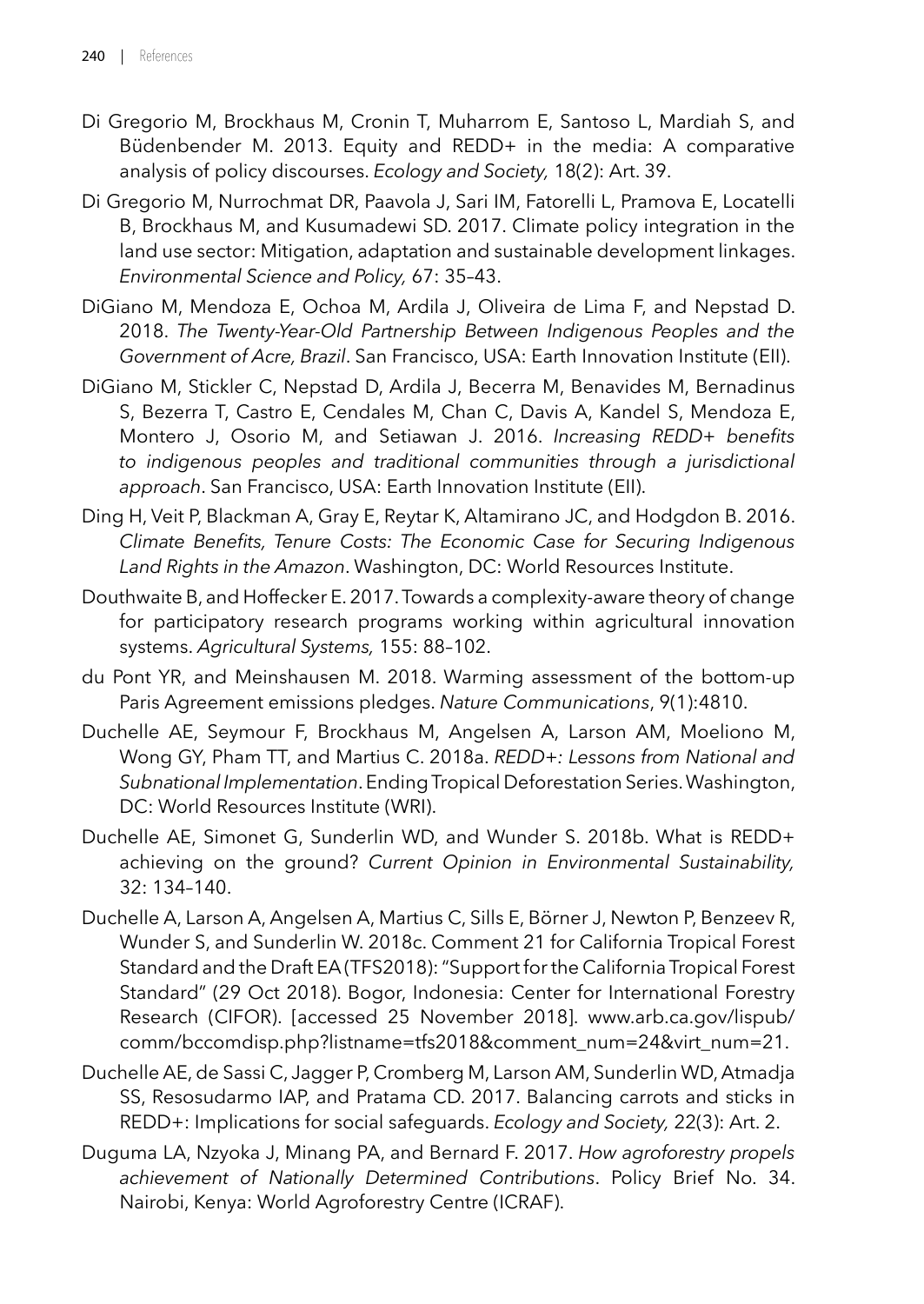- Early Warning Working Group. 2018. *Event Report International Forum on Forest Early Warning Systems, July 9–10, 2018*. Lima, Peru: Early Warning Working Group.
- EDF and Forest Trends (Environmental Defence Fund and Forest Trends). 2018. *Mapping forest finance. A landscape of available sources of finance for REDD+ and climate action in forests*. New York, NY; Washington, DC: EDF and Forest Trends.
- Edmonds EV. 2002. Government-initiated community resource management and local resource extraction from Nepal's forests. *Journal of Development Economics,* 68(1): 89–115.
- Edwards DP, Koh LP, and Laurance WF. 2012. Indonesia's REDD+ pact: Saving imperilled forests or business as usual? *Biological Conservation,* 151(1): 41–44.
- Efroymson RA, Kline KL, Angelsen A, Verburg PH, Dale VH, Langeveld JWA, and McBride A. 2016. A causal analysis framework for land-use change and the potential role of bioenergy policy. *Land Use Policy,* 59: 516–527.
- Eichler R. 2006. *Can "Pay for Performance" Increase Utilization by the Poor and Improve the Quality of Health Services? Discussion paper for the first meeting of the Working Group on Performance-Based Incentives.* Washington, DC: Center for Global Development.
- EII (Earth Innovation Institute). 2017. *Jurisdictional sustainability: A primer for practitioners*. San Francisco, USA: Earth Innovation Institute (EII).
- Ellison D, Morris CE, Locatelli B, Sheil D, Cohen J, Murdiyarso D, Gutierrez V, Van Noordwijk M, Creed IF, and Pokorny J. 2017. Trees, forests and water: Cool insights for a hot world. *Global Environmental Change,* 43: 51–61.
- ENREDD+. 2016. *National REDD+ Strategy of Brazil*. Brasilia: Ministry of the Environment.
- Enrici A and Hubacek K. 2016. Business as usual in Indonesia: Governance factors effecting the acceleration of the deforestation rate after the introduction of REDD+. *Energy, Ecology and Environment,* 1(4): 183–196.
- ESCAP (The Economic and Social Commission for Asia and the Pacific). 2017. *Responding to the climate change challenge in Asia and the Pacific: Achieving the Nationally Determined Contributions (NDCs).* Bangkok: ESCAP.
- Espinosa R and Feather C. 2018. *The role of international climate finance in securing indigenous lands in Peru: Progress, setbacks and challenges*. Lima and Moretonin-Marsh, UK: Interethnic Association for the Development of the Peruvian Amazon (AIDESEP) and Forest Peoples Programme (FPP).
- EU (European Union). 2013. *Global Food Security Index 2013: An annual measure of the state of global food security*. [accessed 22 November 2018]. [http://](http://foodsecurityindex.eiu.com) [foodsecurityindex.eiu.com](http://foodsecurityindex.eiu.com)
- Ewers RM, Scharlemann JP, Balmford A, and Green RE. 2009. Do increases in agricultural yield spare land for nature? *Global Change Biology,* 15(7): 1716–1726.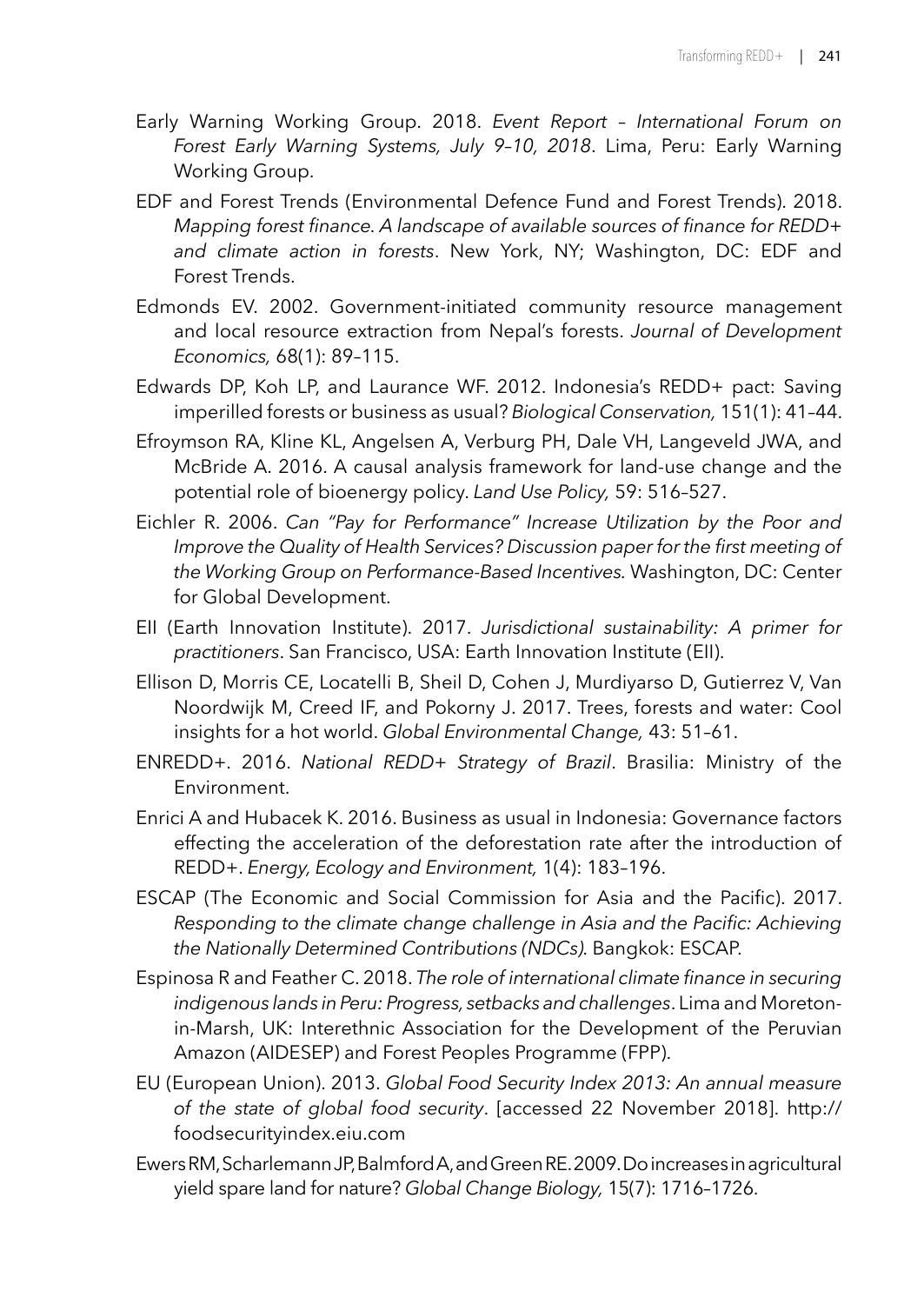- Ezzine-De-Blas D, Wunder S, Ruiz-Pérez M, and Del Pilar Moreno-Sanchez R. 2016. Global patterns in the implementation of payments for environmental services. *PLoS ONE,* 11(3): 1–16.
- Falconer A, Dontenville A, Parker C, Daubrey M, and Gnaore L. 2017. *Landscape of REDD+ Aligned Finance in Côte d'Ivoire*. San Francisco, CA: Climate Policy Initiative.
- FAO (Food and Agriculture Organization of the United Nations). 2010. Global Ecological Zones, 2nd edition, 2010. Rome, Italy: FAO. [accessed 25 November 2018]. <http://www.fao.org/geonetwork/srv/en/main.home>
- FAO (Food and Agriculture Organization of the United Nations). 2013. *Climate smart agriculture source book*. Rome, Italy: FAO.
- FAO (Food and Agriculture Organization of the United Nations). 2015. *Global Forest Resources Assessment 2015*. No. 9789251088210. Rome, Italy: FAO.
- FAO (Food and Agriculture Organization of the United Nations). 2016. *The agricultural sectors in Nationally Determined Contributions (NDCs) – Priority areas for international support*. Rome, Italy: FAO.
- FAO (Food and Agriculture Organization of the United Nations). 2017. *The future of food and agriculture: Trends and challenges*. Rome, Italy: FAO.
- FCPF (Forest Carbon Partnership Facility). 2015. Forest Carbon Partnership Facility, ER Program Buffer Guidelines. [accessed 22 November 2018]. [https://www.](https://www.forestcarbonpartnership.org/sites/fcp/files/2015/December/FCPF%20ER%20Program%20Buffer%20Guidelines.pdf) [forestcarbonpartnership.org/sites/fcp/files/2015/December/FCPF%20](https://www.forestcarbonpartnership.org/sites/fcp/files/2015/December/FCPF%20ER%20Program%20Buffer%20Guidelines.pdf) [ER%20Program%20Buffer%20Guidelines.pdf](https://www.forestcarbonpartnership.org/sites/fcp/files/2015/December/FCPF%20ER%20Program%20Buffer%20Guidelines.pdf)
- FCPF (Forest Carbon Partnership Facility). 2017. *Forest Carbon Partnership Facility 2017 Annual Report*. Washington, DC: FCPF.
- Fearnside P. 2017. *Deforestation of the Brazilian Amazon*. Oxford, UK: Oxford University Press.
- Ferguson J. 1994. *The Anti-Politics Machine*. Minneapolis, MN: University of Minnesota Press.
- Ferraro PJ. 2008. Asymmetric information and contract design for payments for environmental services. *Ecological Economics,* 65(4): 810–821.
- Ferraro PJ, and Hanauer MM. 2014. Quantifying causal mechanisms to determine how protected areas affect poverty through changes in ecosystem services and infrastructure. *Proceedings of the National Academy of Sciences of the United States of America,* 111(11): 4332–4337.
- Ferraro PJ, Hanauer MM, Miteva DA, Canavire-Bacarreza GJ, Pattanayak SK, and Sims KRE. 2013. More strictly protected areas are not necessarily more protective: Evidence from Bolivia, Costa Rica, Indonesia, and Thailand. *Environmental Research Letters,* 8(2): 025011.
- Ferraro PJ, Hanauer MM, Miteva DA, Nelson JL, Pattanayak SK, Nolte C, and Sims KRE. 2015. Estimating the impacts of conservation on ecosystem services and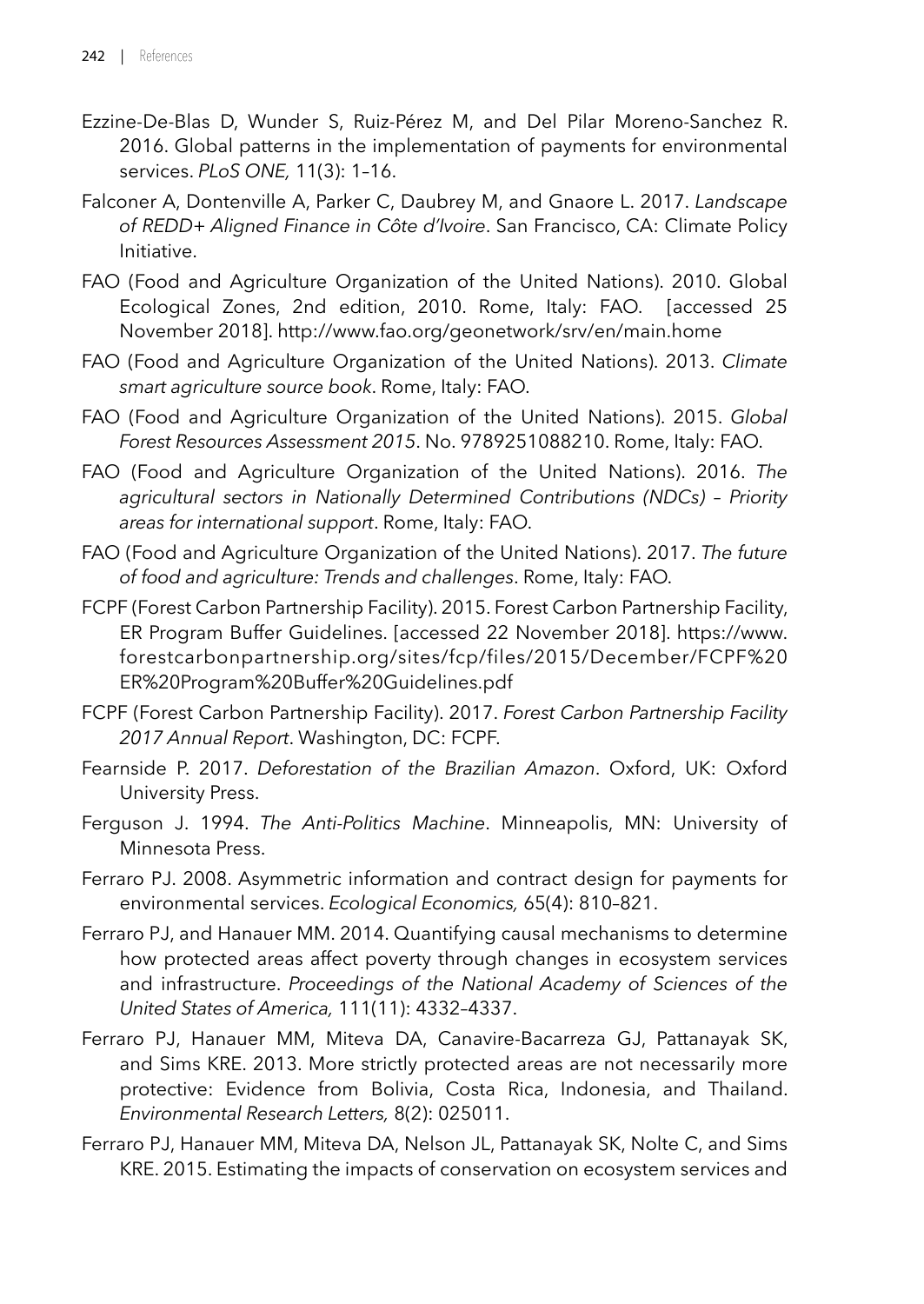poverty by integrating modeling and evaluation. *Proceedings of the National Academy of Sciences of the United States of America,* 112(24): 7420–7425.

- Ferraro PJ, Hanauer MM, and Sims KRE. 2011. Conditions associated with protected area success in conservation and poverty reduction. *Proceedings of the National Academy of Sciences of the United States of America,* 108(34): 13913.
- Ferraro PJ, and Miranda JJ. 2017. Panel data designs and estimators as substitutes for randomized controlled trials in the evaluation of public programs. *Journal of the Association of Environmental and Resource Economists,* 4(1): 281–317.
- Finer M, Novoa S, Weisse J, Petersen R, Souto T, Stearns F, and Martinez RG. 2018. Combating deforestation: From satellite to intervention. *Science,* 360(6395): 1303–1305.
- Fiske SJ and Paladino S. 2016. Introduction: Carbon offset markets and social equity: Trading in forests to save the planet. *In* Paladino S, and Fiske SJ, eds. *The Carbon Fix Forest Carbon, Social Justice, and Environmental Governance*. Oxford, UK: Routledge. p. 1–22.
- Fletcher R, Dressler W, Büscher B, and Anderson ZR. 2016. Questioning REDD+ and the future of market-based conservation. *Conservation Biology,* 30(3): 673–675.
- Fletcher R, Dressler W, Büscher B, and Anderson ZR. 2017. Debating REDD+ and its implications: Reply to Angelsen *et al. Conservation Biology,* 31(3): 721–723.
- Fontes F and Palmer C. 2018. "Land sparing" in a von Thünen framework: Theory and evidence from Brazil. *Land Economics,* 94(4): 556–576.
- Forest Trends. 2016. *Global Supply Chain Report 2016*. Washington, DC: Forest Trends.
- Forest Trends. 2017. *Supply change: Tracking corporate commitments to deforestation-free supply chains, 2017*. Washington, DC: Forest Trends.
- Forest Trends. 2018. *Zooming in: Companies, commodities, and traceability commitments that count, 2018*. Washington, DC: Forest Trends.
- Forsell N, Turkovska O, Gusti M, Obersteiner M, Elzen MD, and Havlik P. 2016. Assessing the INDCs' land use, land use change, and forest emission projections. *Carbon Balance and Management,* 11(26).
- Fortmann L, Sohngen B, and Southgate D. 2017. Assessing the role of group heterogeneity in community forest concessions in Guatemala's Maya Biosphere Reserve. *Land Economics,* 93(3): 503–526.
- Fox J, Fujita Y, Ngidang D, Peluso N, Potter L, Sakuntaladewi N, Sturgeon J, and Thomas D. 2009. Policies, political-economy, and swidden in Southeast Asia. *Human Ecology,* 37(3): 305–322.
- Fraser N. 2009. *Scales of Justice: Reimagining Political Space in a Globalizing World*. New York, NY: Columbia University Press.
- Gallemore C, Di Gregorio M, Moeliono M, Brockhaus M, and Prasti HRD. 2015. Transaction costs, power, and multi-level forest governance in Indonesia. *Ecological Economics,* 114: 168–179.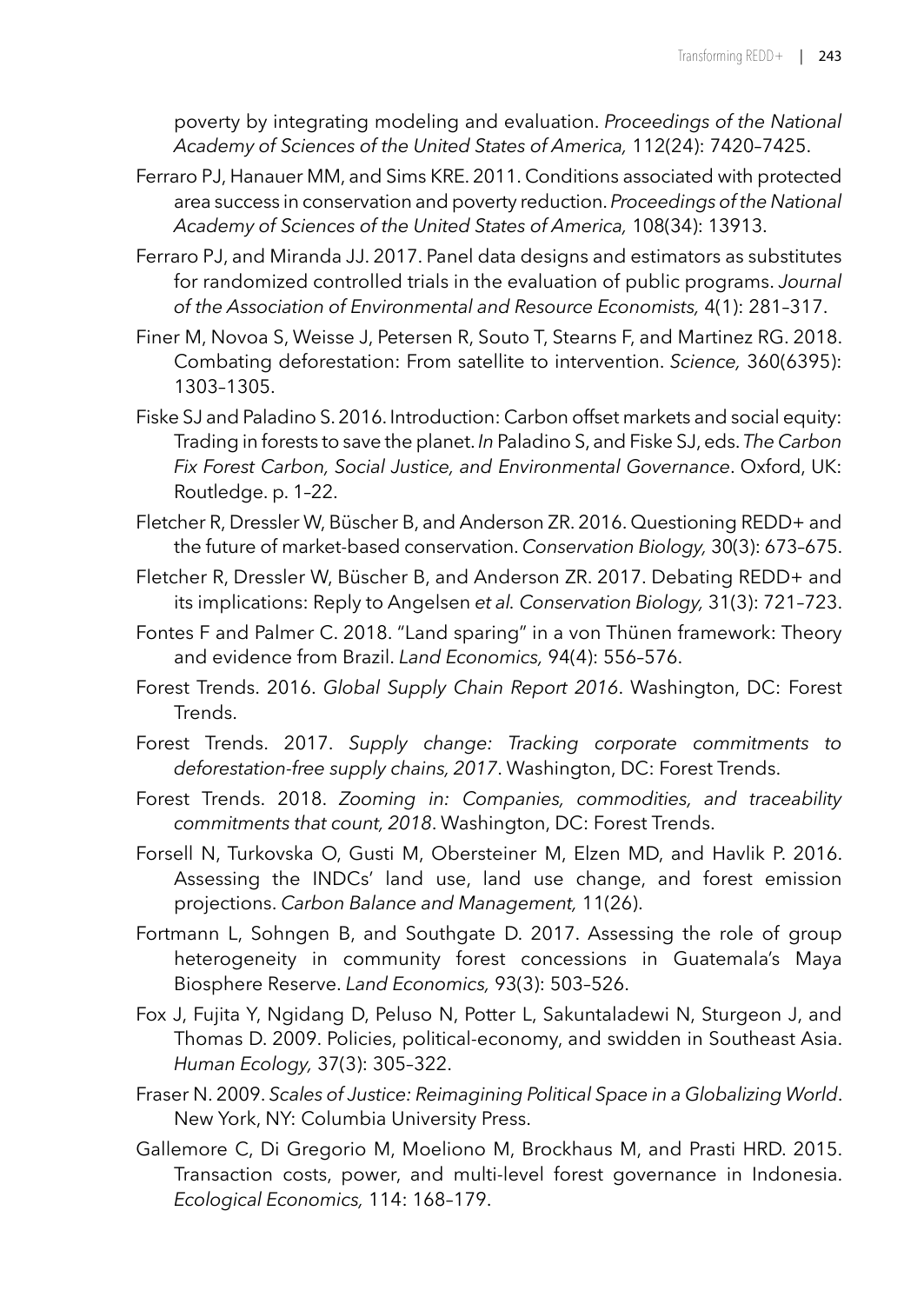- Gallemore C, and Jespersen K. 2016. Transnational markets for sustainable development governance: The case of REDD+. *World Development,* 86: 79–94.
- Garnett ST, Burgess ND, Fa JE, Fernández-Llamazares Á, Molnár Z, Robinson CJ, Watson JE, Zander KK, Austin B, and Brondizio ES. 2018. A spatial overview of the global importance of Indigenous lands for conservation. *Nature Sustainability,* 1(7): 369.
- Garnett T, Appleby M, Balmford A, Bateman I, Benton T, Bloomer P, Burlingame B, Dawkins M, Dolan L, and Fraser D. 2013. Sustainable intensification in agriculture: Premises and policies. *Science,* 341(6141): 33–34.
- Garrett R, Koh I, le Polain de Waroux Y, Lambin E, Kastens J, and Brown JC. 2017. *Agricultural intensification in the Brazilian agricultural-forest frontier: Land use responses to development and conservation policy*. AGU Fall Meeting Abstracts. Washington, DC: American Geophysical Union.
- Gauthier M. 2018. *Mai-Ndombe: Will the REDD+ laboratory benefit indigenous peoples and local communities?* Washington, DC: Rights and Resources Initiative (RRI).
- Gaveau DLA, Kshatriya M, Sheil D, Sloan S, Molidena E, Wijaya A, Wich S, Ancrenaz M, Hansen M, Broich M, Guariguata MR, Pacheco P, Potapov P, Turubanova S, and Meijaard E. 2013. Reconciling forest conservation and logging in Indonesian Borneo. *PLoS ONE,* 8(8): e69887.
- GCF TF (Governors' Climate and Forests Task Force). 2018. *Guiding principles for collaboration and partnership between subnational governments, indigenous peoples and local communities*. Boulder, CO: Governors' Climate and Forests Task Force (GCF TF).
- Gebara MF, Fatorelli L, May P, and Zhang S. 2014. REDD+ policy networks in Brazil: Constraints and opportunities for successful policy making. *Ecology and Society,* 19(3): 53.
- Gebara MF, May PH, Carmenta R, Calixto B, Brockhaus M, and Di Gregorio M. 2017. Framing REDD+ in the Brazilian national media: How discourses evolved amid global negotiation uncertainties. *Climatic Change,* 141(2): 213–226.
- Geist H and Lambin E. 2001. *What drives tropical deforestation? A meta-analysis of proximate and underlying causes of deforestation based on subnational case study evidence*. LUCC Series Report No. 4. Louvain-la-Neuve, Belgium: LUCC International Project Office.
- Geist HJ and Lambin EF. 2002. Proximate causes and underlying driving forces of tropical deforestation. *BioScience,* 52(2): 143–150.
- Geldmann J, Barnes M, Coad L, Craigie ID, Hockings M, and Burgess ND. 2013. Effectiveness of terrestrial protected areas in reducing habitat loss and population declines. *Biological Conservation,* 161: 230–238.
- Ghazoul J, Butler RA, Mateo-Vega J, and Koh LP. 2010. REDD: A reckoning of environment and development implications. *Trends in Ecology and Evolution,* 25(7): 396–402.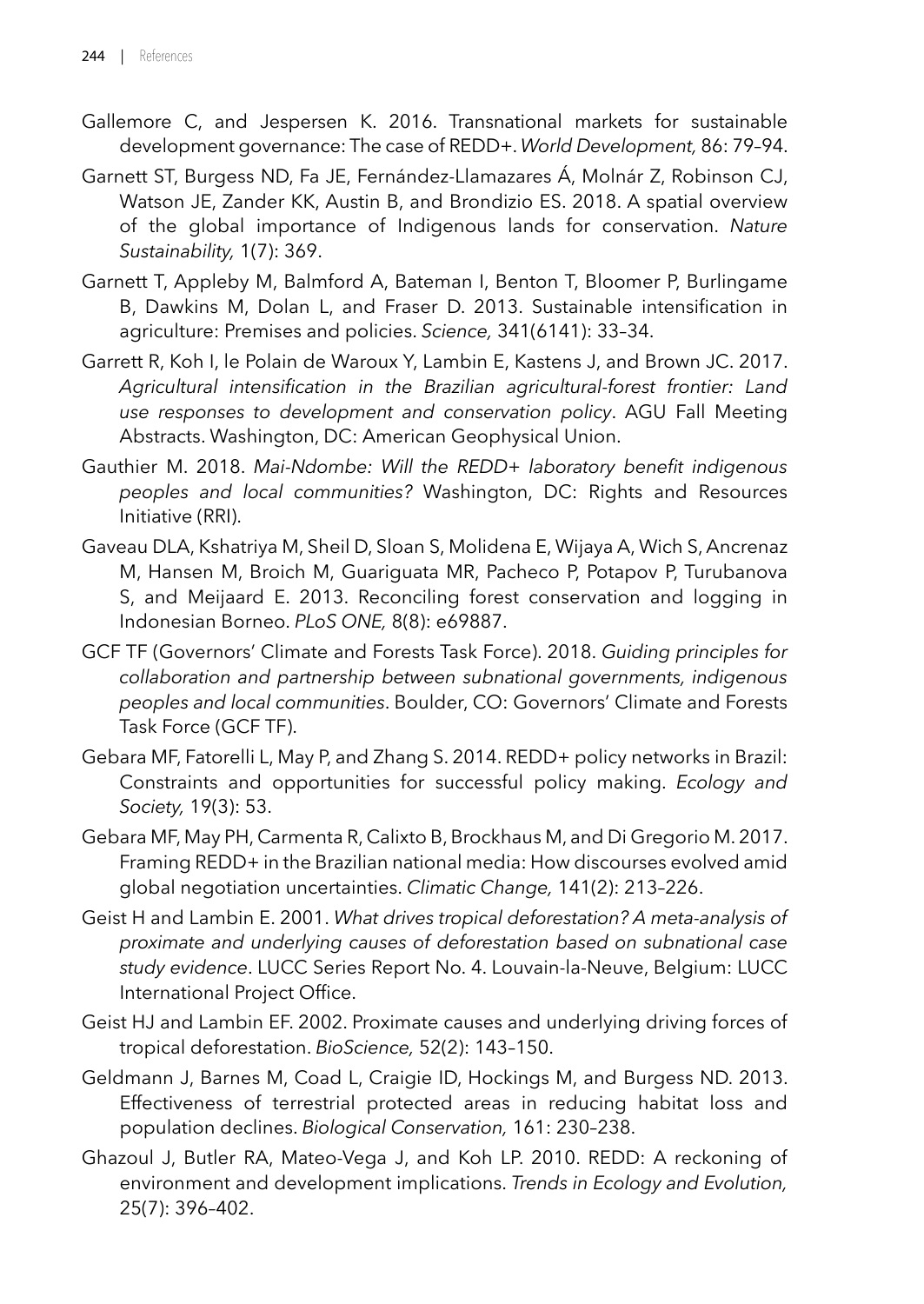- Gibbs HK, Munger J, L'Roe J, Barreto P, Pereira R, Christie M, Amaral T, and Walker NF. 2016. Did ranchers and slaughterhouses respond to zero-deforestation agreements in the Brazilian Amazon? *Conservation Letters,* 9(1): 32–42.
- Gibbs HK, Rausch L, Munger J, Schelly I, Morton DC, Noojipady P, Soares-Filho B, Barreto P, Micol L, and Walker NF. 2015. Brazil's soy moratorium. *Science,* 347(6220): 377–378.
- Gibbs HK and Salmon JM. 2015. Mapping the world's degraded lands. *Applied Geography,* 57: 12–21.
- Glauber A and Gunawan I. 2016. *The cost of fire: An economic analysis of Indonesia's 2015 fire crisis*. Washington, DC: World Bank
- Global Witness. 2017. *Defenders of the Earth*. London, UK: Global Witness.
- Gockowski J, and Sonwa D. 2010. Cocoa intensification scenarios and their predicted impact on  $CO<sub>2</sub>$  emissions, biodiversity conservation, and rural livelihoods in the Guinea rain forest of West Africa. *Environmental Management,* 48(2): 307–321.
- Goetz SJ, Hansen M, Houghton RA, Walker W, Laporte N, and Busch J. 2015. Measurement and monitoring needs, capabilities and potential for addressing reduced emissions from deforestation and forest degradation under REDD+. *Environmental Research Letters,* 10(12): 123001.
- Gonçalves VK. 2017. Climate Change and International Civil Aviation Negotiations. *Contexto Internacional,* 39(2): 443–458.
- Government of Brazil. 2004. *Plano de Ação para Prevenção e Controle do Desmatamento na Amazônia Legal*. Brasília: Ministério do Meio Ambiente (MMA).
- Government of Brazil. 2013. *Plano de Ação para Prevenção e Controle do Desmatamento na Amazônia Legal (PPCDAm): 3ª fase (2012–2015) pelo Uso Sustentável e Conservação da Floresta*. Brasília: Ministério do Meio Ambiente (MMA).
- Government of Brazil. 2016. *ENREDD+: Estratégia Nacional para REDD+*. Brasília: Ministério do Meio Ambiente (MMA).
- Grace J, Mitchard E, and Gloor E. 2014. Perturbations in the carbon budget of the tropics. *Global Change Biology,* 20: 3238–3255.
- Graesser J, Aide TM, Grau HR, and Ramankutty N. 2015. Cropland/pastureland dynamics and the slowdown of deforestation in Latin America. *Environmental Research Letters,* 10(3): 034017.
- Green Climate Fund. 2016. *Progress and outlook report of the Readiness and Preparatory Support Programme*. Apia, Samoa: Green Climate Fund.
- Greenleaf M. 2010. Using carbon rights to curb deforestation and empower forest communities. *New York University Environmental Law Journal,* 18: 507–599.
- Greenpeace. 2018. *The moment of truth*. Amsterdam, The Netherlands: Greenpeace.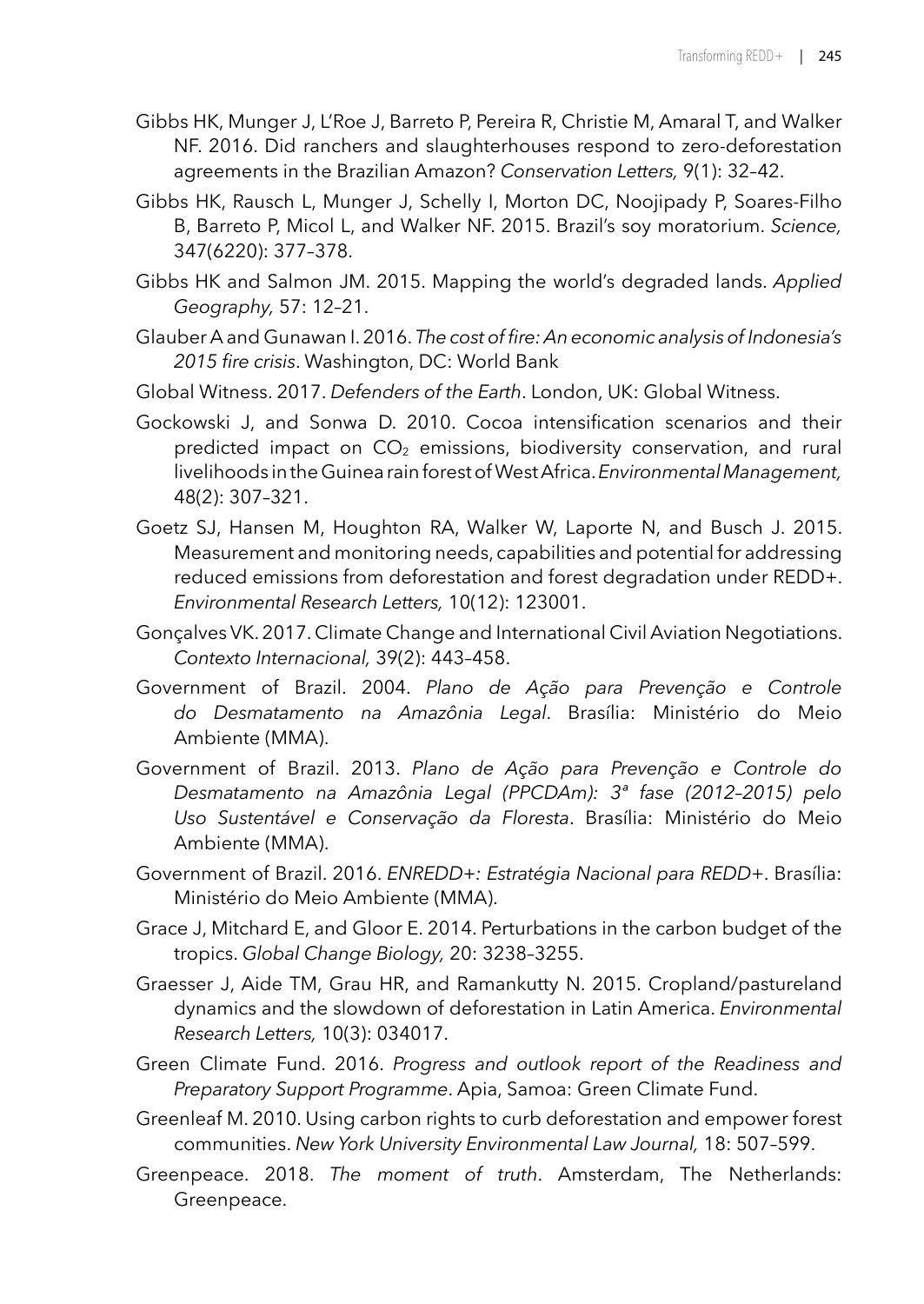- Griscom BW, Adams J, Ellis PW, Houghton RA, Lomax G, Miteva DA, Schlesinger WH, Shoch D, Siikamäki JV, Smith P, Woodbury P, Zganjar C, Blackman A, Campari J, Conant RT, Delgado C, Elias P, Gopalakrishna T, Hamsik MR, Herrero M, Kiesecker J, Landis E, Laestadius L, Leavitt SM, Minnemeyer S, Polasky S, Potapov P, Putz FE, Sanderman J, Silvius M, Wollenberg E, and Fargione J. 2017. Natural climate solutions. *Proceedings of the National Academy of Sciences of the United States of America,* 114(44): 11645–11650.
- Gromko D. 2016, 2 May 2016. Ethiopia's farmers fight devastating drought with land restoration. The Guardian. [accessed 25 November 2018]. [https://](https://www.theguardian.com/sustainable-business/2016/may/02/ethiopia-famine-drought-land-restoration) [www.theguardian.com/sustainable-business/2016/may/02/ethiopia-famine](https://www.theguardian.com/sustainable-business/2016/may/02/ethiopia-famine-drought-land-restoration)[drought-land-restoration](https://www.theguardian.com/sustainable-business/2016/may/02/ethiopia-famine-drought-land-restoration)
- Groom B, Palmer C, and Sileci L. 2018. *REDD+ as an area-based policy: Evidence from the 2011 Moratorium on oil palm, timber and logging concessions in Indonesia*. London, UK: Department of Geography and the Environment, London School of Economics and Political Science.
- GRZ (Government of the Republic of Zambia). 2014. *National Forestry Policy.*  Lusaka, Zambia: Ministry of Lands, Natural Resources and Environmental Protection, Government of the Republic of Zambia (GRZ).
- GRZ (Government of the Republic of Zambia). 2016a. *Second National Agricultural Policy*. Lusaka, Zambia: Ministry of Agriculture and Ministry of Livestock and Fisheries, Government of the Republic of Zambia (GRZ).
- GRZ (Government of the Republic of Zambia). 2016b. *National Policy on Climate Change*. Lusaka, Zambia: Ministry of National Development Planning, Government of the Republic of Zambia (GRZ).
- Gupta A, Lövbrand E, Turnhout E, and Vijge MJ. 2012. In pursuit of carbon accountability: The politics of REDD+ measuring, reporting and verification systems. *Current Opinion in Environmental Sustainability,* 4(6): 726–731.
- Gupta A, Vijge MJ, Turnhout E, and Pistorius T. 2014. Making REDD+ Transparent: The politics of Measuring, Reporting and Verification. *In* Gupta A, and Mason M, eds. *Transparency in global environmental governance: Critical perspectives*. Cambridge, MA: MIT Press. 181–201.
- Gutiérrez Rodríguez L, Hogarth NJ, Zhou W, Xie C, Zhang K, and Putzel L. 2016. China's conversion of cropland to forest program: A systematic review of the environmental and socioeconomic effects. *Environmental Evidence,* 5(1): 1–22.
- Hamrick K and Gallant M. 2017. *Unlocking potential: State of the voluntary carbon markets 2017*. Washington, DC: Forest Trends.
- Hansen MC, Potapov PV, Moore R, Hancher M, Turubanova SA, Tyukavina A, Thau D, Stehman SV, Goetz SJ, Loveland TR, Kommareddy A, Egorov A, Chini L, Justice CO, and Townshend JRG. 2013a. High-resolution global maps of 21stcentury forest cover change. *Science,* 342(6160): 850–853.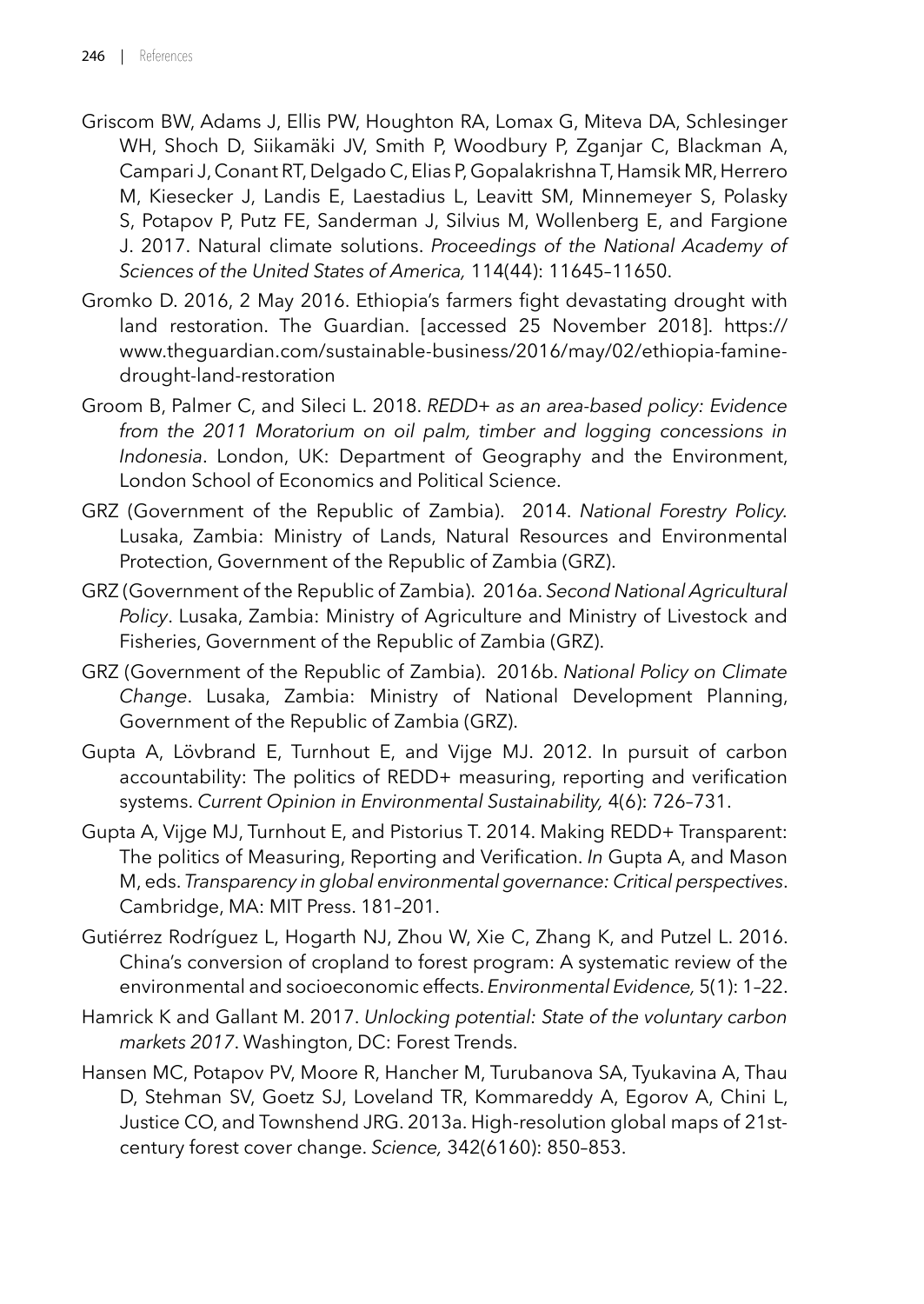- Hansen MC, Potapov PV, Moore R, Hancher M, Turubanova SA, Tyukavina A, Thau D, Stehman SV, Goetz SJ, Loveland TR, Kommareddy A, Egorov A, Chini L, Justice CO, and Townshend JRG. 2013b. Hansen/UMD/Google/USGS/NASA Tree Cover Loss and Gain Area. University of Maryland, Google, USGS, and NASA. Washington, DC: Global Forest Watch. [accessed 15 November 2018]. <www.globalforestwatch.org>
- Harada K, Prabowo D, Aliadi A, Ichihara J, and Ma H-O. 2015. How can social safeguards of REDD+ function effectively conserve forests and improve local livelihoods? A case from Meru Betiri National Park, East Java, Indonesia. *Land,* 4(1): 119–139.
- Hargita Y, Günter S, and Köthke M. 2015. Brazil submitted the first REDD+ reference level to the UNFCCC – Implications regarding climate effectiveness and costefficiency. *Land Use Policy,* 55: 340–347.
- Hargrave J and Kis-Katos K. 2013. Economic causes of deforestation in the Brazilian Amazon: A panel data analysis for the 2000s. *Environmental and Resource Economics,* 54(4): 471–494.
- Harries E, Hodgson L, and Noble J. 2018. *Creating your theory of change: NPC's practical guide. [*accessed 22 November 2018]. [https://www.thinknpc.org/](https://www.thinknpc.org/resource-hub/creating-your-theory-of-change-npcs-practical-guide) [resource-hub/creating-your-theory-of-change-npcs-practical-guide](https://www.thinknpc.org/resource-hub/creating-your-theory-of-change-npcs-practical-guide)
- Harris NL, Goldman E, Gabris C, Nordling J, Minnemeyer S, Ansari S, Lippmann M, Bennett L, Raad M, Hansen M, and Potapov P. 2017. Using spatial statistics to identify emerging hot spots of forest loss. *Environmental Research Letters,* 12(2): 024012.
- Haryanto JT. 2017. National & Sub-National Climate Budgeting in Indonesia. [accessed 22 November 2018]. [http://www.unpei.org/system/files\\_force/](http://www.unpei.org/system/files_force/National%20and%20Subnational%20Climate%20Budgeting%20in%20Indonesia.pdf?download=1) [National%20and%20Subnational%20Climate%20Budgeting%20in%20](http://www.unpei.org/system/files_force/National%20and%20Subnational%20Climate%20Budgeting%20in%20Indonesia.pdf?download=1) [Indonesia.pdf?download=1](http://www.unpei.org/system/files_force/National%20and%20Subnational%20Climate%20Budgeting%20in%20Indonesia.pdf?download=1)
- Hatcher J. 2009. *Securing Tenure Rights and Reducing Emissions from Deforestation and Degradation (REDD): Costs and Lessons Learned*. Washington, DC: World Bank.
- Haupt F, Bakhtary H, Schulte I, Galt H, and Streck C. 2018. *Progress on Corporate Commitments and their Implementation*. Amsterdam: Climate Focus.
- Hein J, Guarin A, Frommé E, and Pauw P. 2018. Deforestation and the Paris climate agreement: An assessment of REDD+ in the national climate action plans. *Forest Policy and Economics,* 90: 7–11.
- Helland J and Mæstad O. 2015. *Experiences with Result-Based Aid in Norwegian Development Aid*. Report No. 4/2015. Oslo, Norway: Evauation Department, NORAD.
- Henders S, Ostwald M, Verendel V, and Ibisch P. 2018. Do national strategies under the UN biodiversity and climate conventions address agricultural commodity consumption as deforestation driver? *Land Use Policy,* 70: 580–590.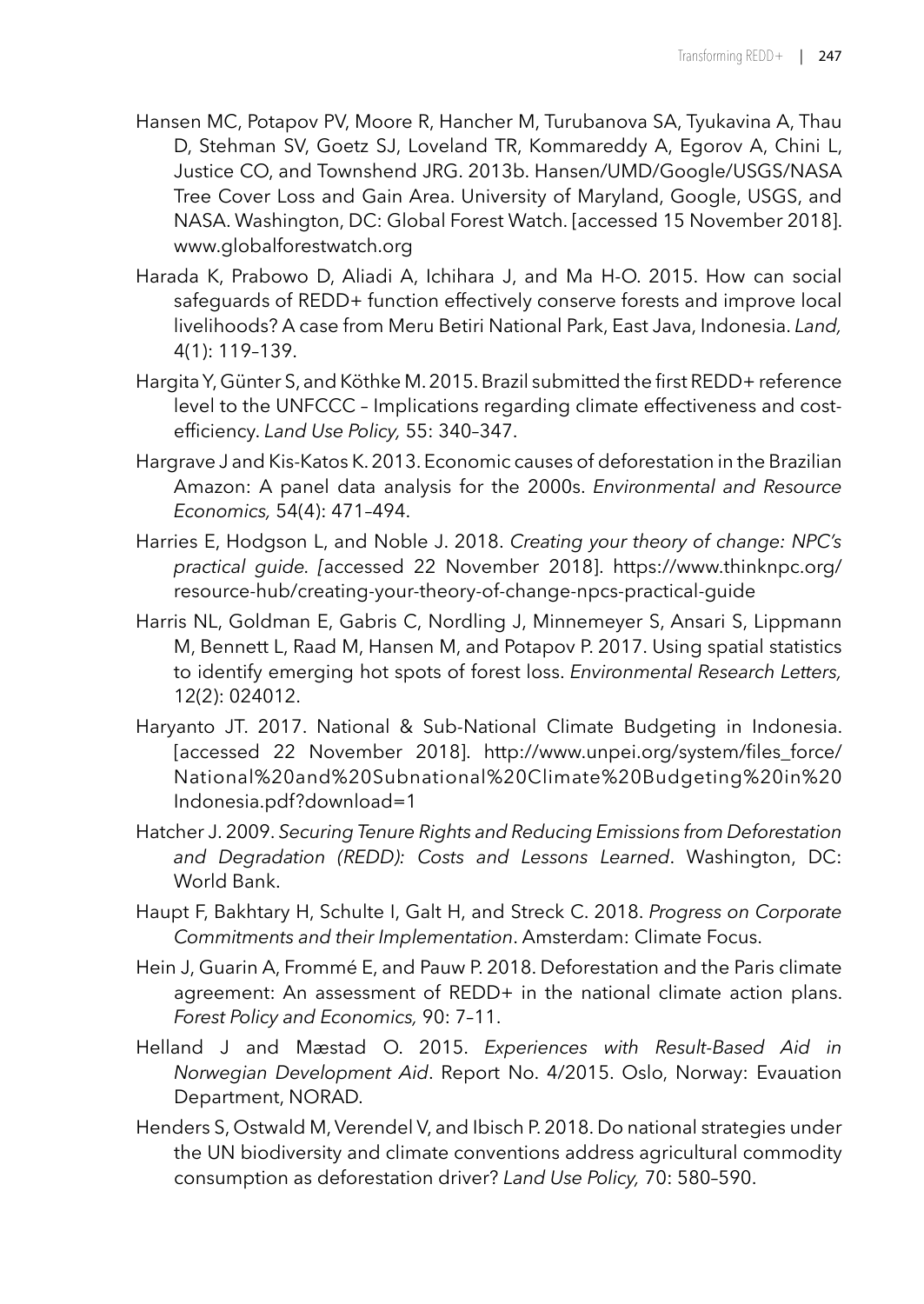- Henderson I and Coello J. 2013. REDD+ finance: What do we know about the private sector contribution? Washington, DC: Forest Trends. [accessed 22 November 2018]. [https://www.forest-trends.org/ecosystem\\_marketplace/](https://www.forest-trends.org/ecosystem_marketplace/redd-finance-what-do-we-know-br-about-the-private-sector-contribution) [redd-finance-what-do-we-know-br-about-the-private-sector-contribution](https://www.forest-trends.org/ecosystem_marketplace/redd-finance-what-do-we-know-br-about-the-private-sector-contribution)
- Hermansen EAT, and Kasa S. 2014. *Climate Policy Constraints and NGO Entrepreneurship: The Story of Norway's Leadership in REDD+ Financing*. Washington, DC: Center for Global Development.
- Hertel TW. 2012. *Implications of agricultural productivity for global cropland use and GHG emissions: Borlaug vs. Jevons*. Global Trade Analysis Project (GTAP) Working Papers No. 4020. West Lafayette, IN: Global Trade Analysis Project (GTAP).
- Hertel TW, Ramankutty N, and Baldos ULC. 2014. Global market integration increases likelihood that a future African Green Revolution could increase crop land use and CO<sup>2</sup> emissions. *Proceedings of the National Academy of Sciences,* 111(38): 13799–13804.
- Hickey S and Mohan G, eds. 2004. *Participation: from tyranny to transformation?: Exploring new approaches to participation in development*. London UK: Zed Books.
- Hiraldo R and Tanner TM. 2012. The role of ideologies in framing the REDD+ agenda. *In* Angelsen A, Brockhaus M, Sunderlin WD, and Verchot LV, eds. *Analysing REDD+: Challenges and choices*. p. 37–38. Bogor, Indonesia: Center for International Forestry Research (CIFOR).
- HLPE (The High Level Panel of Experts on Food Security and Nutrition). 2017. *Sustainable Forestry for Food Security and Nutrition: A Report by the High Level Panel of Experts on Food Security and Nutrition*. HLPE Report No. 11. Rome, Italy: Food and Agriculture Organization of the United Nations (FAO).
- Hoff R van der, Rajão R, and Leroy P. 2018. Clashing interpretations of REDD+ 'results' in the Amazon Fund. *Climatic Change,* 150(3–4): 433–445.
- Hoff R van der, Rajão R, Leroy P, and Boezeman D. 2015. The parallel materialization of REDD+ implementation discourses in Brazil. *Forest Policy and Economics,* 55: 37–45.
- Honey-Rosés J, Baylis K, and Ramírez MI. 2011. A spatially explicit estimate of avoided forest loss. *Conservation Biology,* 25(5): 1032–1043.
- Hosonuma N, Herold M, De Sy V, De Fries RSRS, Brockhaus M, Verchot L, Angelsen A, and Romijn E. 2012. An assessment of deforestation and forest degradation drivers in developing countries. *Environmental Research Letters,* 7(4): 44009.
- Hospes O. 2014. Marking the success or end of global multi-stakeholder governance? The rise of national sustainability standards in Indonesia and Brazil for palm oil and soy. *Agriculture and Human Values,* 31(3): 425–437.
- Houghton RA and Nassikas AA. 2017. Global and regional fluxes of carbon from land use and land cover change 1850–2015. *Global Biogeochemical Cycles,* 31(3): 456–472.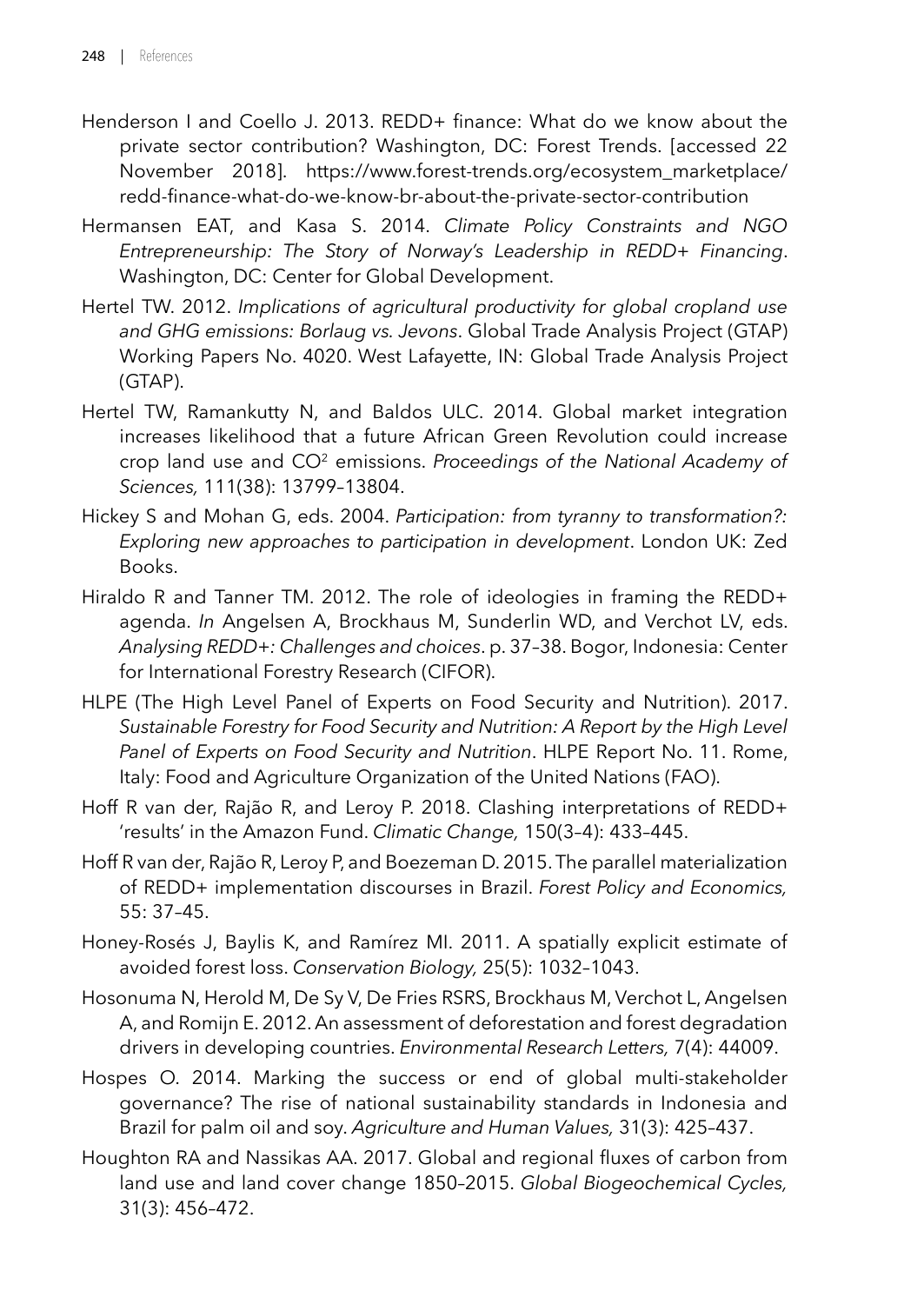- Howlett M. 2004. Beyond good and evil in policy implementation: Instrument mixes, implementation styles, and second generation theories of policy instrument choice. *Policy and Society,* 23(2): 1–17.
- Huberty M, Gao H, Mandell J, and Zysman J. 2011. *Shaping the Green Growth Economy: A review of the public debate and the prospects for green growth*. Berkeley, CA: The Berkeley Roundtable on the International Economy.
- Huijnen V, Wooster MJ, Kaiser JW, Gaveau DLA, Flemming J, Parrington M, Inness A, Murdiyarso D, Main B, and van Weele M. 2016. Fire carbon emissions over maritime southeast Asia in 2015 largest since 1997. *Scientific Reports,* 6: 26886.
- Human Rights Council. 2018. *Report of the Special Rapporteur on the rights of indigenous peoples. A/HRC/39/17. United Nations General Assembly*. New York, USA: United Nations.
- Human Rights Defenders. 2017. *Joint statement from environmental rights defenders workshop, Johannesburg, 7–9 August 2017*. Johannesburg, South Africa: CIVICUS. www.civicus.org
- Ickowitz A, Sills E, and de Sassi C. 2017. Estimating smallholder opportunity costs of REDD+: A pantropical analysis from households to carbon and back. *World Development,* 95: 15–26.
- IPCC (Intergovernmental Panel on Climate Change). 2013. Climate change: The physical science basis. Working Group I contribution to the fifth assessment report of the Intergovernmental Panel on Climate Change. *In* Stocker TF, Qin D, Plattner G-K, Tignor M, Allen SK, Boschung J, Nauels A, Xia Y, Bex V, and Midgley PM, eds. *Climate change 2013*. Cambridge, UK: Cambridge University Press.
- IPCC (Intergovernmental Panel on Climate Change). 2014. *Climate Change 2014: IPCC 5th Assessment Synthesis Report – Approved Summary for Policy Makers*. No. 978-92-9169-143-2. Geneva, Switzerland: IPCC.
- IPCC (Intergovernmental Panel on Climate Change). 2018. *Global Warming of 1.5 °C. Special Report. Summary for Policymakers*. Geneva, Switzerland: IPCC.
- Ittersum MK van, van Bussel LGJ, Wolf J, Grassini P, van Wart J, Guilpart N, Claessens L, de Groot H, Wiebe K, Mason-D'Croz D, Yang H, Boogaard H, van Oort PAJ, van Loon MP, Saito K, Adimo O, Adjei-Nsiah S, Agali A, Bala A, Chikowo R, Kaizzi K, Kouressy M, Makoi JHJR, Ouattara K, Tesfaye K, and Cassman KG. 2016. Can sub-Saharan Africa feed itself? *Proceedings of the National Academy of Sciences of the United States of America,* 113(52): 14964–14969.
- Jack BK and Jayachandran S. 2018. Self-selection into payments for ecosystem services programs. *Proceedings of the National Academy of Sciences of the United States of America.* doi: 10.1073/pnas.1802868115
- Jack BK, Kousky C, and Sims KRE. 2008. Designing payments for ecosystem services: Lessons from previous experience with incentive-based mechanisms.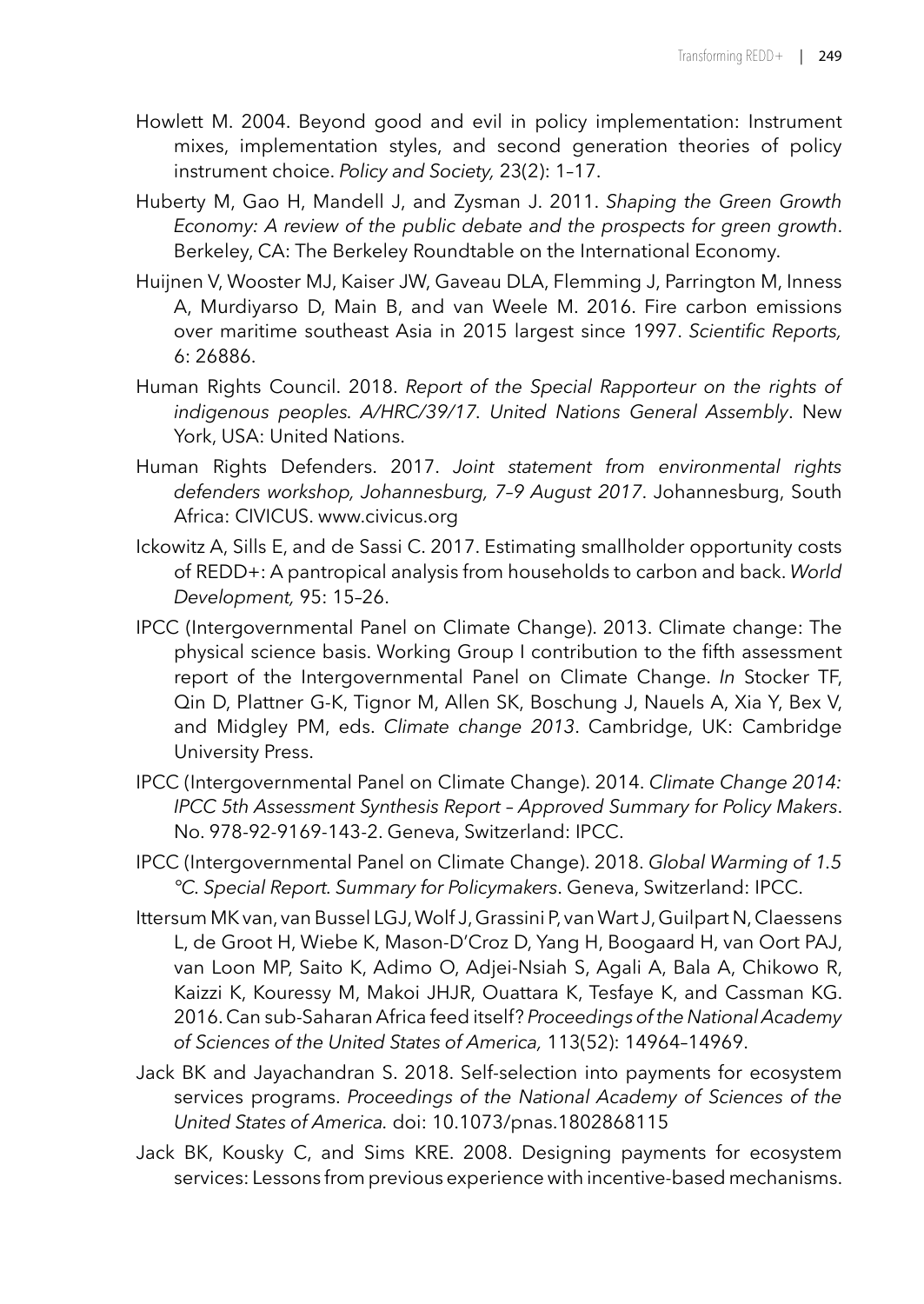*Proceedings of the National Academy of Sciences of the United States of America,* 105(28): 9465–9470.

- Jacob K, Kauppert P, and Quitzow R. 2013. *Green growth strategies in Asia: Drivers and political entry points.* Bonn, Germany: Friedrich Ebert Stiftung (FES).
- Jagger P, Brockhaus M, Duchelle AE, Gebara MF, Lawlor K, Resosudarmo IAP, and Sunderlin WD. 2014. Multi-level policy dialogues, processes, and actions: Challenges and opportunities for national REDD+ safeguards measurement, reporting, and verification (MRV). *Forests,* 5(9): 2136–2162.
- Jagger P and Rana P. 2017. Using publicly available social and spatial data to evaluate progress on REDD+ social safeguards in Indonesia. *Environmental Science and Policy,* 76: 59–69.
- Jagger P, Sellers S, Kittner N, Das I, and Bush GK. 2018. Looking for mediumterm conservation and development impacts of community management agreements in Uganda's Rwenzori Mountains National Park. *Ecological Economics,* 152: 199–206.
- Jayachandran S. 2013. Liquidity constraints and deforestation: The limitations of payments for ecosystem services. *The American Economic Review,* 103(3): 309–313.
- Jayachandran S, Laat JD, Lambin EF, Stanton CY, Audy R, and Thomas NE. 2017. Cash for carbon: A randomized trial of payments for ecosystem services to reduce deforestation. *Science,* 357(6348): 267–273.
- Jindal R, Kerr JM, Ferraro PJ, and Swallow BM. 2013. Social dimensions of procurement auctions for environmental service contracts: Evaluating tradeoffs between cost-effectiveness and participation by the poor in rural Tanzania. *Land Use Policy,* 31: 71–80.
- Jodoin S. 2017. *Forest Preservation in a Changing Climate: REDD+ and Indigenous and Community Rights in Indonesia and Tanzania*. Cambridge, UK: Cambridge University Press.
- Jones KW, Holland MB, Naughton-Treves L, Morales M, Suarez L, and Keenan K. 2016. Forest conservation incentives and deforestation in the Ecuadorian Amazon. *Environmental Conservation,* 44(1): 56–65.
- Jones KW, and Lewis DJ. 2015. Estimating the counterfactual impact of conservation programs on land cover outcomes: The role of matching and panel regression techniques. *PLoS ONE,* 10(10): e0141380.
- Jones XH and Franks P. 2015. *Food vs forests in sub-Saharan Africa: A challenge for the SDGs*. London: International Institute for Environment and Development
- Jong H. 2017, 27 October 2017. RAPP to retire some plantation land in Sumatra amid government pressure. Mongabay. Menlo Park, CA: Mongabay. [accessed 25 November 2018]. [https://news.mongabay.com/2017/10/rapp-to-retire](https://news.mongabay.com/2017/10/rapp-to-retire-some-concessions-in-sumatra-amid-government-pressure)[some-concessions-in-sumatra-amid-government-pressure](https://news.mongabay.com/2017/10/rapp-to-retire-some-concessions-in-sumatra-amid-government-pressure)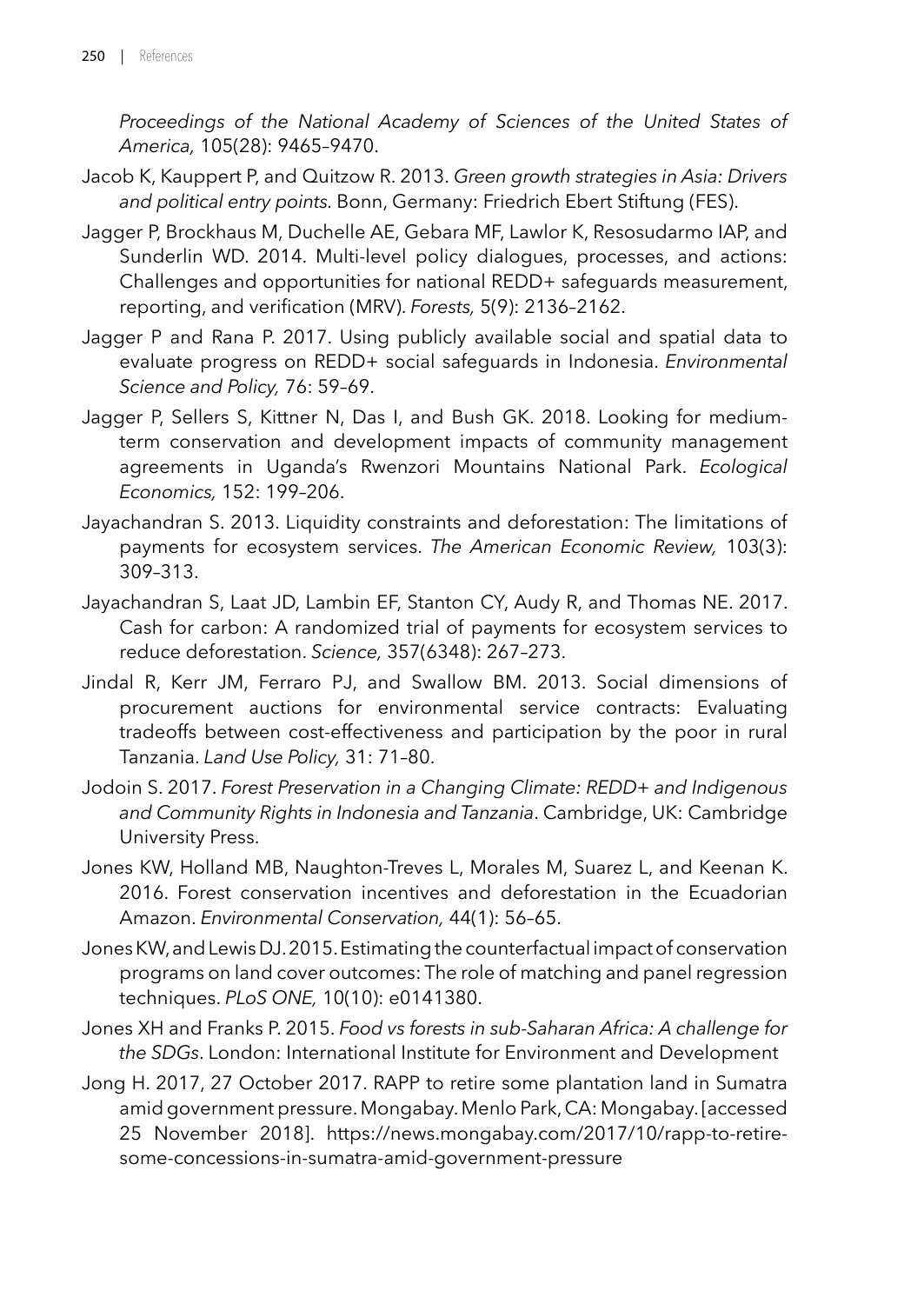- Jong H. 2018, 10 August 2018. Indonesia's 'One Map' database blasted for excluding indigenous lands. Mongabay. Menlo Park, CA: Mongabay. [accessed 25 November 2018]. [https://news.mongabay.com/2018/08/indonesias-one](https://news.mongabay.com/2018/08/indonesias-one-map-database-blasted-for-excluding-indigenous-lands)[map-database-blasted-for-excluding-indigenous-lands](https://news.mongabay.com/2018/08/indonesias-one-map-database-blasted-for-excluding-indigenous-lands)
- Jopke P and Schoneveld G. 2018. *Corporate commitments to zero deforestation: An evaluation of externality problems and implementation gaps*. Occasional Paper No. 181. Bogor, Indonesia: Center for International Forestry Research (CIFOR).
- Kahurani E, Sirait M, van Noordwijk M, and Pradhan U. 2013. *Indonesia upholds indigenous people's rights to forest*. Bogor, Indonesia: World Agroforestry Centre (ICRAF).
- Kaimowitz D and Angelsen A. 2008. Will livestock intensification help save Latin America's forests? *Journal of Sustainable Forestry,* 27(1–2): 6–24.
- Kariuki J and Birner R. 2016. Are market-based conservation schemes genderblind? A qualitative study of three cases from Kenya. *Society and Natural Resources,* 29(4): 432–447.
- Karsenty A, Romero C, Cerutti PO, Doucet J-L, Putz FE, Bernard C, Eba'a Atyi R, Douard P, Claeys F, Desbureaux S, Blas DEd, Fayolle A, Fomété T, Forni E, Gond V, Gourlet-Fleury S, Kleinschroth F, Mortier F, Nasi R, Nguinguiri JC, Vermeulen C, and de Wasseige C. 2017. Deforestation and timber production in Congo after implementation of sustainable management policy: A reaction to the article by J.S. Brandt, C. Nolte and A. Agrawal (Land Use Policy 52:15–22). *Land Use Policy,* 65: 62–65.
- Karsenty A, Vogel A, and Castell F. 2014. "Carbon rights", REDD+ and payments for environmental services. *Environmental Science and Policy,* 35: 20–29.
- Karstensen J, Peters GP, and Andrew RM. 2013. Attribution of CO\_ emissions from Brazilian deforestation to consumers between 1990 and 2010. *Environmental Research Letters,* 8(2): 024005.
- Kassa H. 2018. *Reshaping the Terrain: Landscape Restoration in Ethiopia*. GLF Factsheet. Bogor, Indonesia: Center for International Forestry Research (CIFOR).
- Kassa H, Birhane E, Bekele M, Lemenih M, Tadesse W, Cronkleton P, Putzel L, and Baral H. 2017. Shared strengths and limitations of participatory forest management and area ex closure: Two major state led landscape rehabilitation mechanisms in Ethiopia. *International Forestry Review,* 19(S4): 51–61.
- Kasztelan A. 2017. Green growth, green economy and sustainable development: Terminological and relational discourse. *Prague Economic Papers,* 2017(4): 487–499.
- Kelly AB and Peluso NL. 2015. Frontiers of commodification: State lands and their formalization. *Society and Natural Resources,* 28(5): 473–495.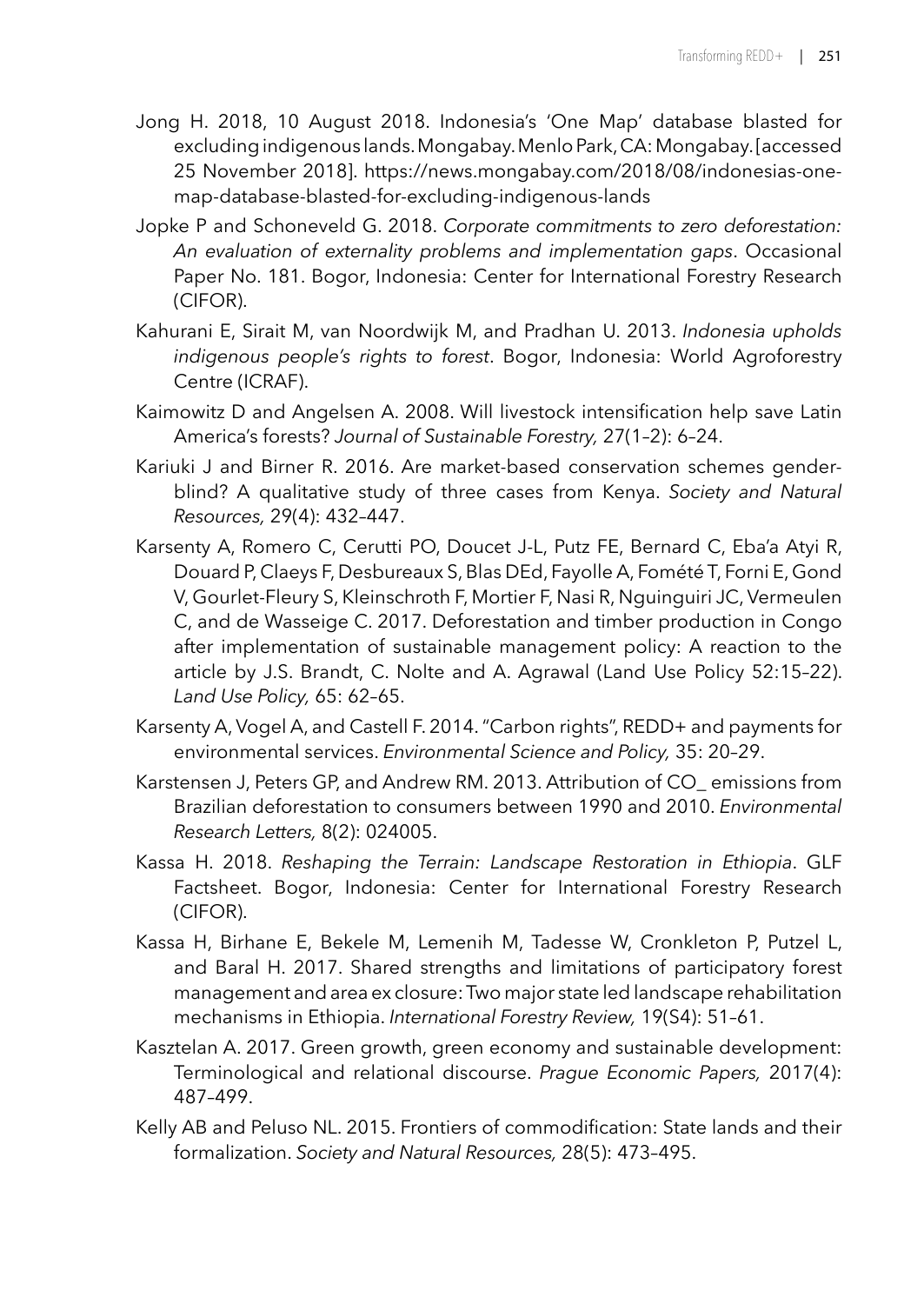- Kerr SC. 2013. The economics of international policy agreements to reduce emissions from deforestation and degradation. *Review of Environmental Economics and Policy,* 7(1): 47–66.
- Khatri DB, Pham TT, Di Gregorio M, Karki R, Paudel NS, Brockhaus M, and Bhushal R. 2016. REDD+ politics in the media: A case from Nepal. *Climatic Change,* 138(1): 309–323.
- Khatun K, Corbera E, and Ball S. 2017. Fire is REDD+: Offsetting carbon through early burning activities in south-eastern Tanzania. *Oryx,* 51(1): 43–52.
- Khuc QV, Tran BQ, Meyfroidt P, and Paschke MW. 2018. Drivers of deforestation and forest degradation in Vietnam: An exploratory analysis at the national level. *Forest Policy and Economics,* 90: 128–141.
- Kissinger G, Herold M, and De Sy V. 2012. *Drivers of Deforestation and Forest Degradation: A Synthesis Report for REDD+ Policymaker*. Vancouver, Canada: Lexeme Consulting.
- Klingebiel S and Janus H. 2014. Results-based aid: Potential and limits of an innovative modality in development cooperation. *International Development Policy,* 6(1).
- Korhonen-Kurki K, Brockhaus M, Bushley B, Babon A, Gebara MF, Kengoum F, Pham TT, Rantala S, Moeliono M, and Dwisatrio B. 2015. Coordination and cross-sectoral integration in REDD+: Experiences from seven countries. *Climate and Development,* 8(5): 458–471.
- Korhonen-Kurki K, Brockhaus M, Muharrom E, Juhola S, Moeliono M, Maharani C, and Dwisatrio B. 2017. Analyzing REDD+ as an experiment of transformative climate governance: Insights from Indonesia. *Environmental Science and Policy,* 73: 61–70.
- Korhonen-Kurki K, Brockhaus M, Sehring J, di Gregorio M, Assembe-Mvondo S, Babon A, Bekele M, Benn V, Gebara MF, Kambire HW, Kengoum F, Maharani C, Menton M, Moeliono M, Ochieng R, Paudel NS, Pham TT, Dkamela GP, and Sitoe A. 2018. What drives policy change for REDD+? A qualitative comparative analysis of the interplay between institutional and policy arena factors. *Climate Policy.* doi: 10.1080/14693062.2018.1507897
- Korhonen-Kurki K, Sehring J, Brockhaus M, and Di Gregorio M. 2014. Enabling factors for establishing REDD + in a context of weak governance. *Climate Policy,* 14(2): 1–20.
- Kowler LF and Larson AM. 2016. *Beyond the technical: The politics of developing the MRV system in Peru*. CIFOR Infobrief No. 133. Bogor, Indonesia: Center for International Forestry Research (CIFOR).
- Kowler LF, Ravikumar A, Larson AM, Rodriguez-Ward D, Burga C, and Tovar JG. 2016. *Analyzing multilevel governance in Peru: Lessons for REDD+ from the study of land-use change and benefit sharing in Madre de Dios, Ucayali and San Martin*. Working Paper No. 203. Bogor, Indonesia: Center for International Forestry Research (CIFOR).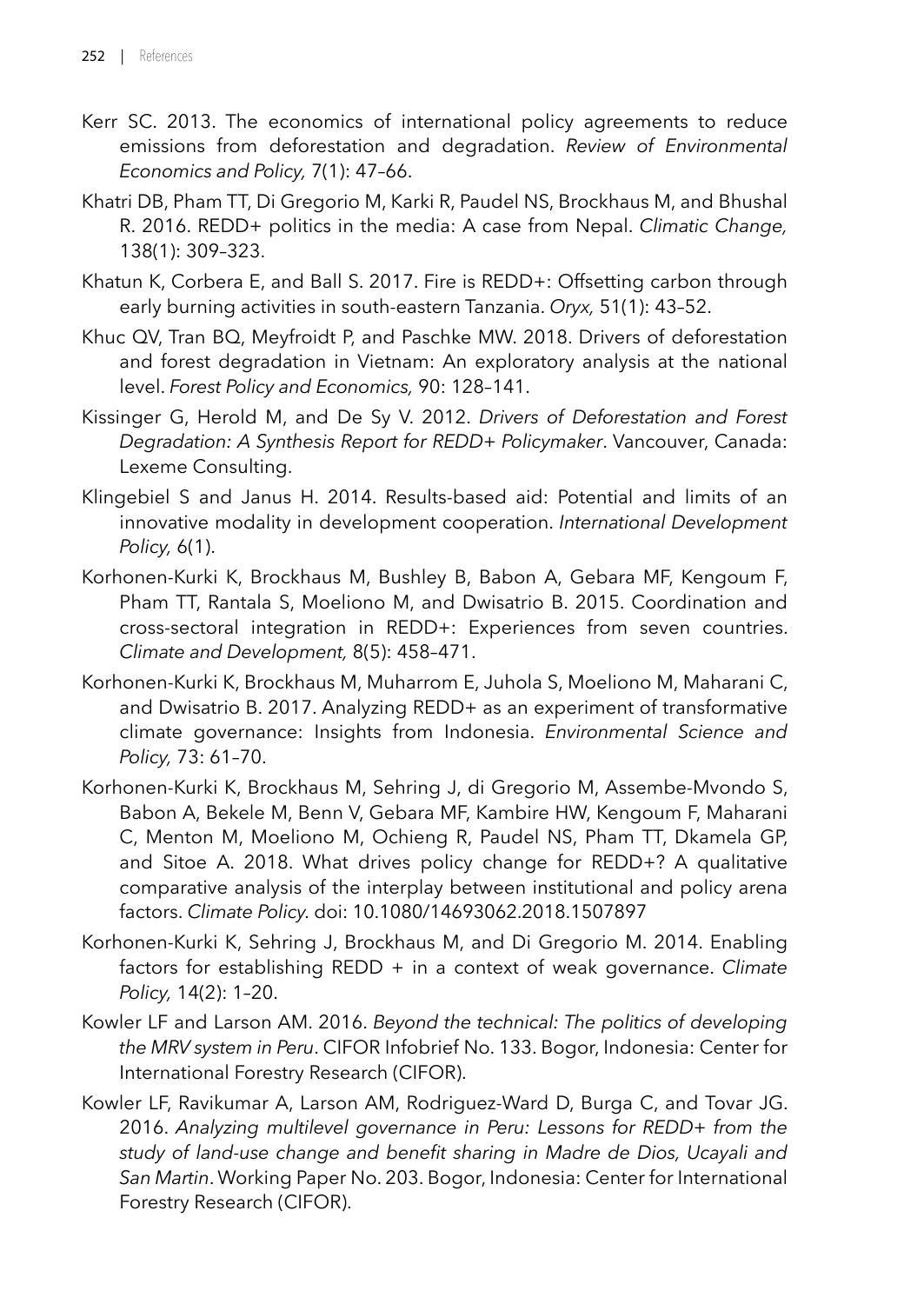- Kroeger A, Bakhtary H, Haupt F, and Streck C. 2017. *Eliminating deforestation from the cocoa supply chain*. Washington, DC: World Bank.
- Kumasi TC and Asenso-Okyere K. 2011. *Responding to Land Degradation in the Highlands of Tigray, Northern Ethiopia*. IFPRI Discussion Paper No. 01142. Washington, DC: International Food Policy Research Institute (IFPRI).
- Lambin EF, Gibbs HK, Heilmayr R, Carlson KM, Fleck LC, Garrett RD, le Polain de Waroux Y, McDermott CL, McLaughlin D, Newton P, Nolte C, Pacheco P, Rausch LL, Streck C, Thorlakson T, and Walker NF. 2018. The role of supply-chain initiatives in reducing deforestation. *Nature Climate Change,* 8(2): 109–116.
- Lambin EF, Meyfroidt P, Rueda X, Blackman A, Börner J, Cerutti PO, Dietsch T, Jungmann L, Lamarque P, Lister J, Walker NF, and Wunder S. 2014. Effectiveness and synergies of policy instruments for land use governance in tropical regions. *Global Environmental Change,* 28(1): 129–140.
- Landry J and Chirwa PW. 2011. Analysis of the potential socio-economic impact of establishing plantation forestry on rural communities in Sanga district, Niassa province, Mozambique. *Land Use Policy,* 28(3): 542–551.
- LAPAN (National Agency for Aviation and Space). 2015. *Perkirakan Luas dan Sebaran Daerah Terbakar di Indonesia*. Jakarta: National Agency for Aviation and Space (LAPAN).
- Larson A, Barry D, and Dahal G. 2010. Tenure change in the global south. *In* Larson AM, Barry D, Dahal GR, and Colfer CP, eds. *Forests for people: Community rights and forest tenure reform*. London, UK: Earthscan.
- Larson AM. 2011. Forest tenure reform in the age of climate change: Lessons for REDD+. *Global Environmental Change,* 21(2): 540–549.
- Larson AM, Brockhaus M, Sunderlin WD, Duchelle AE, Babon A, Dokken T, Pham TT, Resosudarmo IAP, Selaya G, Awono A, and Huynh T-B. 2013. Land tenure and REDD+: The good, the bad and the ugly. *Global Environmental Change,* 23(3): 678–689.
- Larson AM, Dokken T, Duchelle AE, Atmadja S, Resosudarmo IAP, Cronkleton P, Cromberg M, Sunderlin W, Awono A, and Selaya G. 2015. The role of women in early REDD+ implementation: Lessons for future engagement. *International Forestry Review,* 17(1): 43–65.
- Larson AM and Pulhin JM. 2012. Enhancing forest tenure reforms through more responsive regulations. *Conservation and Society,* 10(2): 103–113.
- Larson AM and Ribot JC. 2009. Lessons from forestry decentralisation. *In* Angelsen A, Brockhaus M, Kanninen M, Sills E, Sunderlin W, and Wertz-Kanounnikoff S, eds. *Realising REDD+: National Strategy and Policy Options*. p. 175–190. Bogor, Indonesia: Center for International Forestry Research (CIFOR).
- Larson AM, Solis D, Duchelle AE, Atmadja S, Resosudarmo IAP, Dokken T, and Komalasari M. 2018. Gender lessons for climate initiatives: A comparative study of REDD+ impacts on subjective wellbeing. *World Development,* 108: 86–102.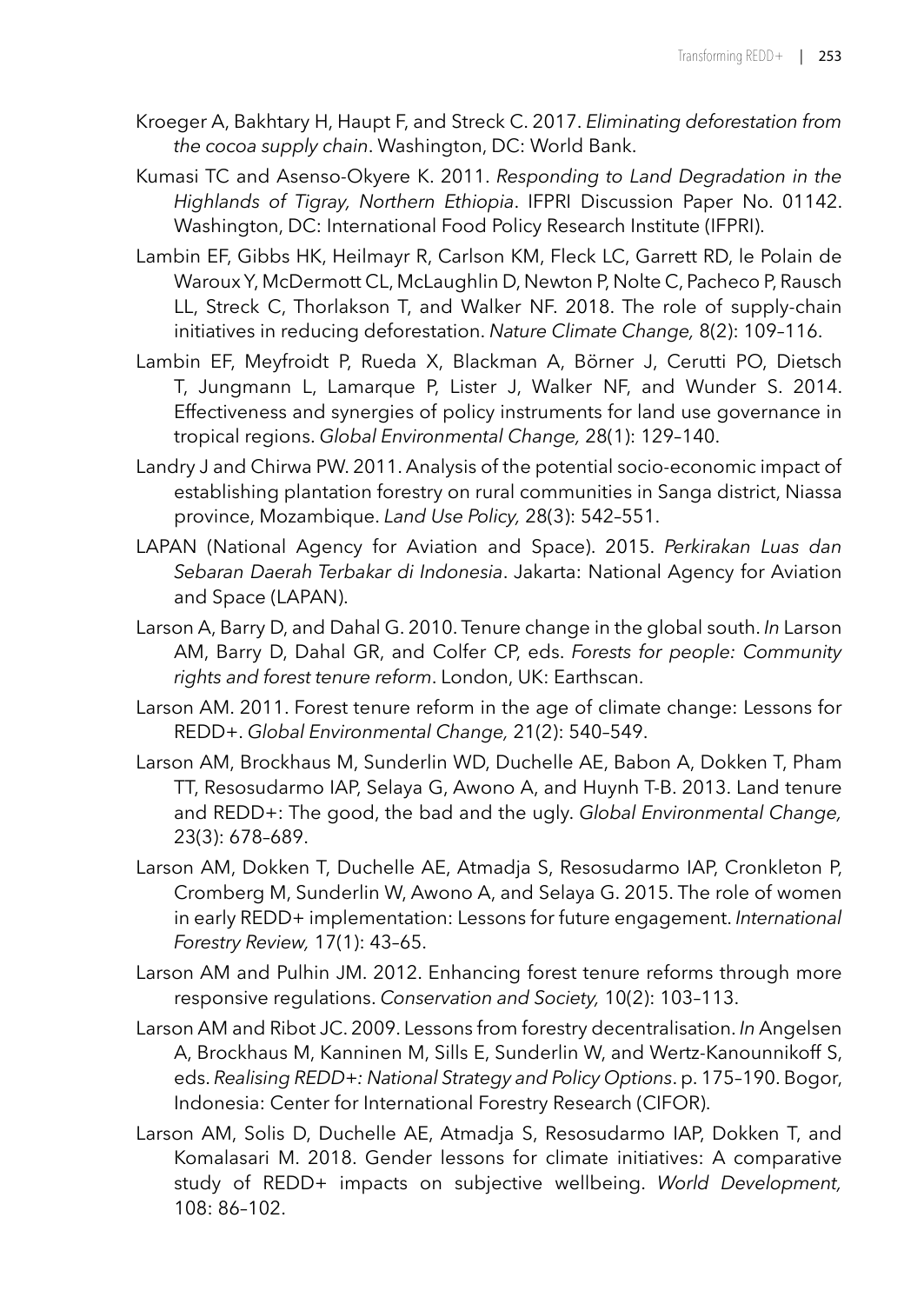- Larson AM and Springer J. 2016. *Recognition and respect for tenure rights*. NRGF Conceptual Paper. Gland, Switzerland: International Union for the Conservation of Nature (IUCN); Commission on Environmental, Economic and Social Policy (CEESP); Center for International Forestry Research (CIFOR).
- Lee D and Pistorius T. 2015. *The Impacts of International REDD+ Finance*. San Francisco, CA: Climate and Land Use Alliance.
- Li TM. 2007. *The Will to Improve: Governmentality, Development, and the Practice of Politics*. Durham, NC: Duke University Press.
- Libert Amico A, Larson AM, Ravikumar A, Myers R, Trench T, Gonzales Tovar G, Sanders A, Rodriguez-Ward D, Kowler LF, Yang AL, Deschamps PR, and Martius C. 2018. *Can multilevel governance transform business-as-usual trajectories driving deforestation? Lessons for REDD+ and beyond*. CIFOR InfoBrief No. 235. Bogor, Indonesia: Center for International Forestry Research (CIFOR).
- Lindenmayer DB, Zammit C, Attwood SJ, Burns E, Shepherd CL, Kay G, and Wood J. 2012. A novel and cost-effective monitoring approach for outcomes in an Australian biodiversity conservation incentive program. *PLoS ONE,* 7(12): e50872.
- Lipper L, Thornton P, Campbell BM, Baedeker T, Braimoh A, Bwalya M, Caron P, Cattaneo A, Garrity D, Henry K, Hottle R, Jackson L, Jarvis A, Kossam F, Mann W, McCarthy N, Meybeck A, Neufeldt H, Remington T, Sen PT, Sessa R, Shula R, Tibu A, and Torquebiau EF. 2014. Climate-smart agriculture for food security. *Nature Climate Change,* 4: 1068.
- Lipper L, and Zilberman D. 2018. A Short History of the Evolution of the Climate Smart Agriculture Approach and Its Links to Climate Change and Sustainable Agriculture Debates. *In* Lipper L, McCarthy N, Zilberman D, Asfaw S, and Branca G, eds. *Climate Smart Agriculture: Building Resilience to Climate Change*. Berlin: Springer International Publishing. 13–30.
- Liscow ZD. 2013. Do property rights promote investment but cause deforestation? Quasi-experimental evidence from Nicaragua. *Journal of Environmental Economics and Management,* 65(2): 241–261.
- Liu Z, Gong Y, and Kontoleon A. 2018. How do payments for environmental services affect land tenure? Theory and evidence from China. *Ecological Economics,* 144: 195–213.
- Liu Z and Lan J. 2018. The effect of the sloping land conversion programme on farm household productivity in rural China. *Journal of Development Studies,* 54(6): 1041–1059.
- Loaiza T, Borja M, Nehren U, and Gerold G. 2017. Analysis of land management and legal arrangements in the Ecuadorian Northeastern Amazon as preconditions for REDD+ implementation. *Forest Policy and Economics,* 83: 19–28.
- Loaiza T, Nehren U, and Gerold G. 2016. REDD+ implementation in the Ecuadorian Amazon: Why land configuration and common-pool resources management matter. *Forest Policy and Economics,* 70: 67-79.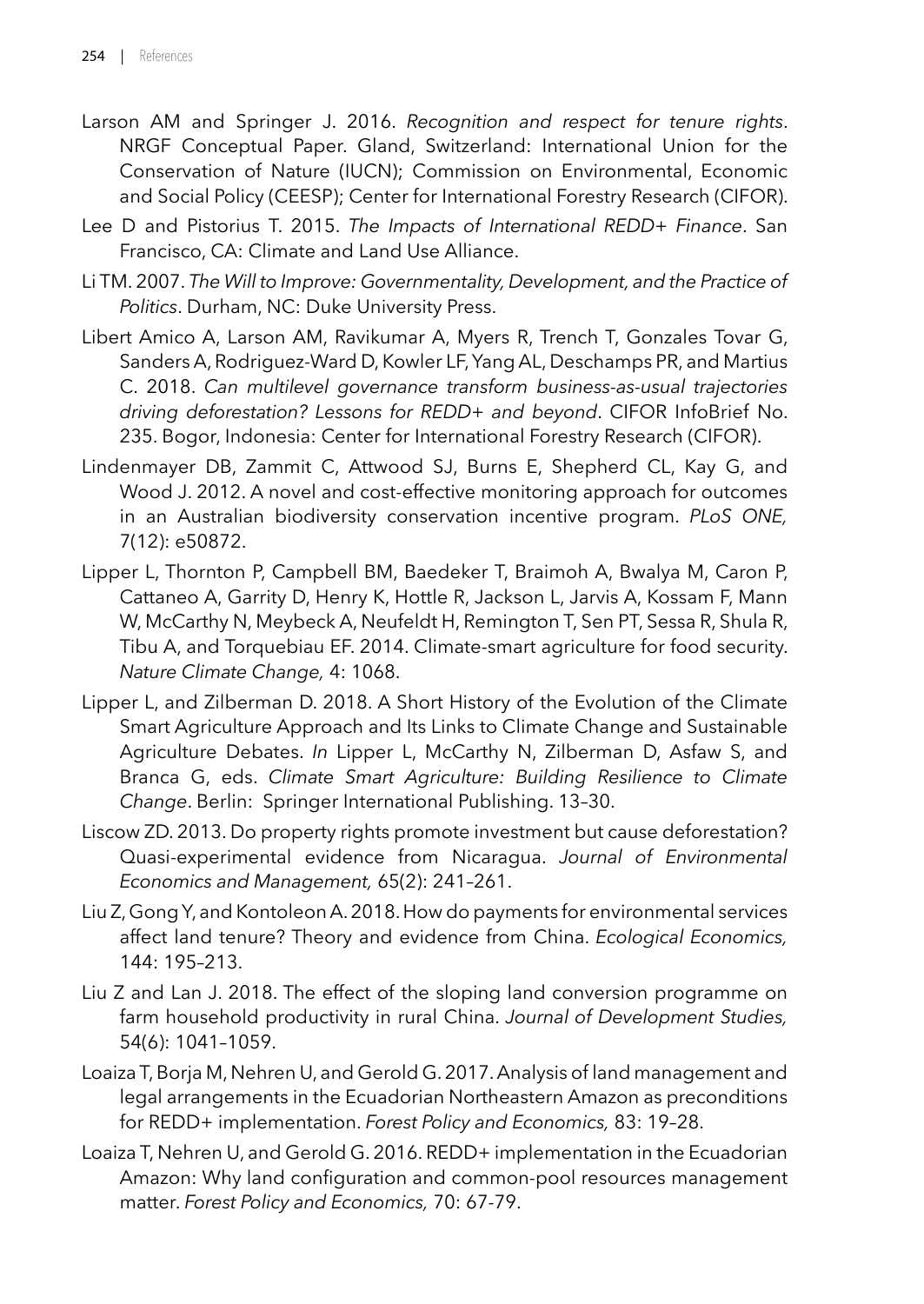- Loft L, Le DN, Pham TT, Yang AL, Tjajadi JS, and Wong GY. 2017a. Whose equity matters? National to local equity perceptions in Vietnam's payments for forest ecosystem services scheme. *Ecological Economics,* 135: 164–175.
- Loft L, Pham TT, Wong GY, Brockhaus M, Le DN, Tjajadi JS, and Luttrell C. 2017b. Risks to REDD+: Potential pitfalls for policy design and implementation. *Environmental Conservation,* 44(1): 44–55.
- Loft L, Ravikumar A, Gebara MF, Pham TT, Resosudarmo IAP, Assembe S, Tovar JG, Mwangi E, and Andersson K. 2015. Taking stock of carbon rights in REDD+ candidate countries: concept meets reality. *Forests,* 6(4): 1031–1060.
- Lounela A. 2015. Climate change disputes and justice in Central Kalimantan, Indonesia. *Asia Pacific Viewpoint,* 56(1, SI): 62–78.
- Lubowski RN and Rose SK. 2013. The potential for REDD+: Key economic modeling insights and issues. *Review of Environmental Economics and Policy,* 7(1): 67–90.
- Lund JF, Sungusia E, Mabele MB, and Scheba A. 2017. Promising change, delivering continuity: REDD+ as conservation fad. *World Development,* 89: 124–139.
- Luttrell C, Komarudin H, Zrust M, Pacheco P, Limberg G, Nurfatriani F, Wibowo L, Hakim I, and Pirard R. 2018a. *Implementing sustainability commitments for palm oil in Indonesia: Governance arrangements of sustainability initiatives involving public and private actors*. Working Paper No. 241. Bogor, Indonesia: Center for International Forestry Research (CIFOR).
- Luttrell C, Sills E, Aryani R, Ekaputri AD, and Evinke MF. 2018b. Beyond opportunity costs: Who bears the implementation costs of reducing emissions from deforestation and degradation? *Mitigation and Adaptation Strategies for Global Change*, 23(2):291–310.
- Luttrell C, Sills EO, Aryani R, Ekaputri AD, and Evnike MF. 2016. *Who will bear the cost of REDD+? Evidence from subnational REDD+ initiatives*. CIFOR Working Paper No. 204. Bogor, Indonesia: Center for International Forestry Research (CIFOR).
- Luttrell C, Resosudarmo IAP, Muharrom E, Brockhaus M, and Seymour F. 2014. The political context of REDD+ in Indonesia: Constituencies for change. *Environmental Science and Policy*, 35:67–75.
- Luttrell C, Loft L, Fernanda Gebara M, Kweka D, Brockhaus M, Angelsen A, and Sunderlin WD. 2013. Who should benefit from REDD+? Rationales and realities. *Ecology and Society*, 18(4):Art 52.
- Macura B, Secco L, and Pullin AS. 2015. What evidence exists on the impact of governance type on the conservation effectiveness of forest protected areas? Knowledge base and evidence gaps. *Environmental Evidence,* 4(1): 24–24.
- Maertens M, Zeller M, and Birner R. 2006. Sustainable agricultural intensification in forest frontier areas. *Agricultural Economics,* 34(2): 197–206.
- Maini R, Mounier-Jack S, and Borghi J. 2018. How to and how not to develop a theory of change to evaluate a complex intervention: Reflections on an experience in the Democratic Republic of Congo. *BMJ Global Health,* 3(1): e000617.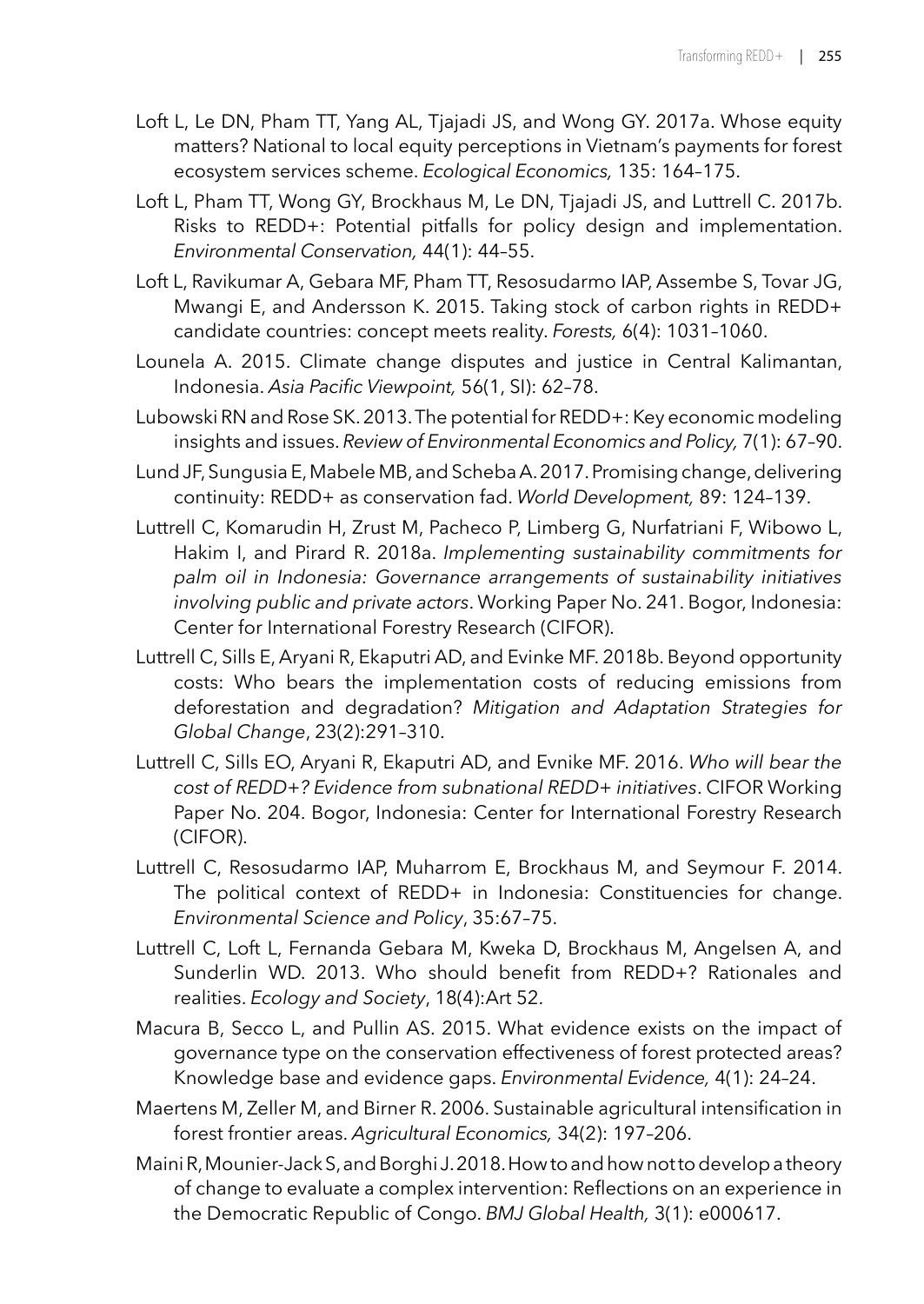- MAPA/ACS. 2012. *Plano setorial de mitigação e de adaptação às mudanças climáticas para a consolidação de uma economia de baixa emissão de carbono na agricultura: Plano ABC (Agricultura de Baixa Emissão de Carbono) / Ministério da Agricultura, Pecuária e Abastecimento, Ministério do Desenvolvimento Agrário, coordenação da Casa Civil da Presidência da República.* Brasília: Ministério da Agricultura, Pecuária e Abastecimento.
- MARD (Ministry of Agriculture and Rural Development). 2016. *Participatory selfassessment of the REDD+ readiness package in Vietnam*. Hanoi, Vietnam: MARD, Government of Vietnam.
- Martin A, Coolsaet B, Corbera E, Dawson NM, Fraser JA, Lehmann I, and Rodriguez I. 2016. Justice and conservation: The need to incorporate recognition. *Biological Conservation,* 197: 254–261.
- Martius C, Sunderlin W, Brockhaus M, Duchelle A, Larson A, Thuy PT, Wong G, and Verchot L. 2015. *Low-emission development strategies (LEDS): How can REDD+ contribute?* CIFOR Infobrief No. 131. Bogor, Indonesia: Center for International Forestry Research (CIFOR).
- Massarella K, Sallu SM, Ensor JE, and Marchant R. 2018. REDD+, hype, hope and disappointment: The dynamics of expectations in conservation and development pilot projects. *World Development,* 109: 375–385.
- Matakala PW, Kokwe M, and Statz J. 2015. *Zambia national strategy to reduce emissions from deforestation and forest degradation (REDD+)*. Lusaka, Zambia: Ministry of Lands, Natural Resources and Environmental Protection and UN-REDD Programme, Government of Zambia.
- Mather AS. 1992. The forest transition. *Area,* 24(4): 367–379.
- May P, Gebara MF, Barcellos LMd, Rizek MB, and Millikan B. 2016. *The context of REDD+ in Brazil: Drivers, actors and institutions – 3rd edition*. Occasional Paper No. 160. Bogor, Indonesia: Center for International Forestry Research (CIFOR).
- McCall MK. 2016. Beyond "landscape" in REDD+: The imperative for "territory". *World Development,* 85: 58–72.
- McElwee P, Nguyen VHT, Nguyen DV, Tran NH, Le HVT, Nghiem TP, and Vu HDT. 2017. Using REDD+ Policy to Facilitate Climate Adaptation at the Local Level: Synergies and Challenges in Vietnam. *Forests,* 8(1): 11.
- McFarland W, Whitley S, and Kissinger G. 2015. *Subsidies to key commodities driving forest loss finance*. London, UK: Overseas Develpment Institute.
- McMurray A, Casarim FM, O'Sullivan R, and Andrasko K. 2017. *The Relationship between LEDS and REDD+: Case studies from Peru and Guatemala*. Washington, DC: Winrock International (WI).
- MEFCC (Ministry of Environment Forest and Climate Change). 2018. *National Potential and Priority Maps for Tree-Based Landscape Restoration in Ethiopia. Technical Report*. Addis Ababa, Ethiopia: Ministry of Environment, Forest and Climate Change.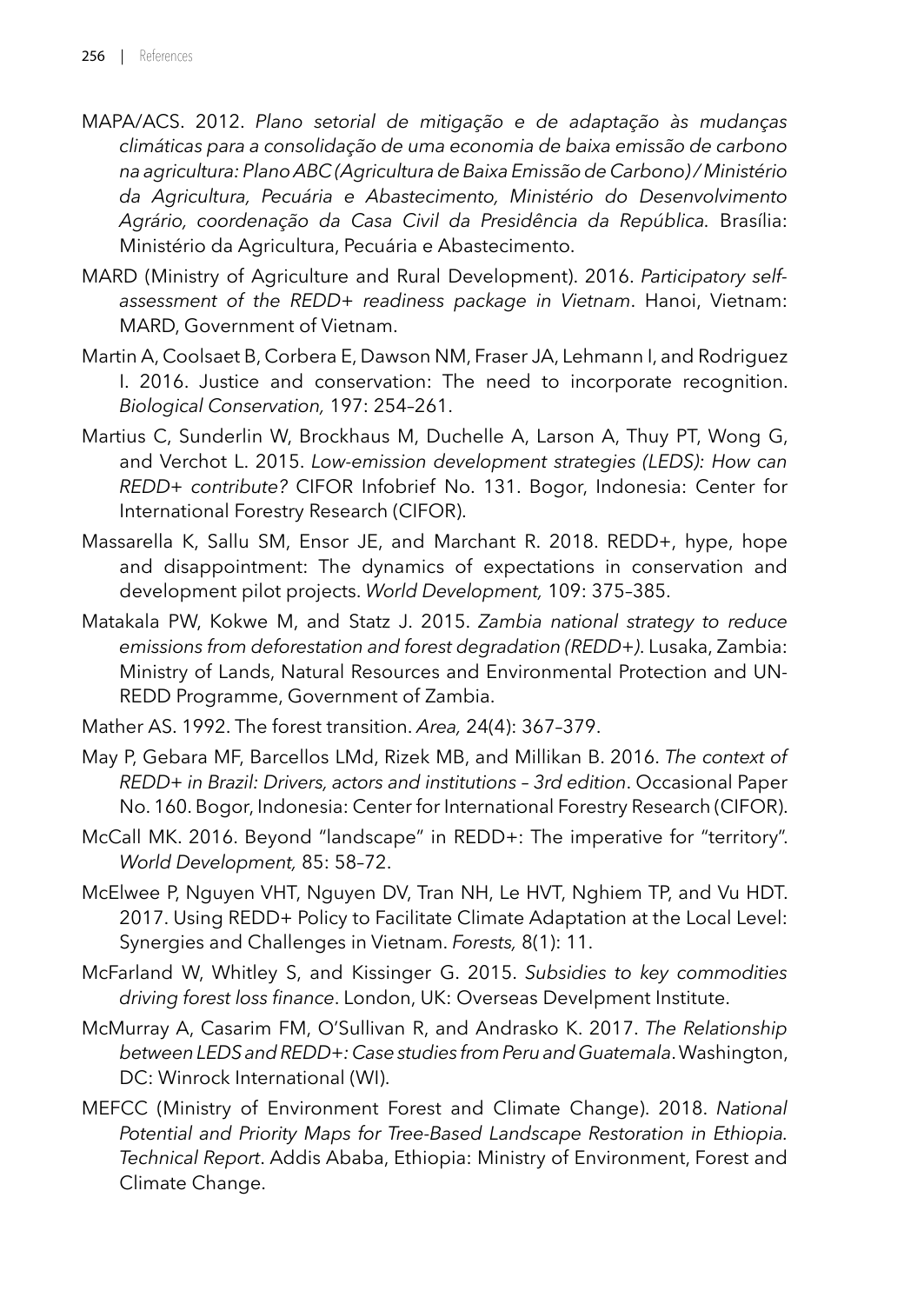- Méndez-Toribio M, Martínez-Garza C, Ceccon E, and Guariguata MR. 2018. La restauración de ecosistemas terrestres en México. Estado actual, necesidades y oportunidades. CIFOR Occasional Paper # 185. Bogor, Indonesia: Center for International Forestry Research (CIFOR).
- Menton M, Ferguson C, Leimu-Brown R, Leonard S, Brockhaus M, Duchelle AE, and Martius C. 2014. *Further guidance for REDD+ safeguard information systems?: An analysis of positions in the UNFCCC negotiations*. CIFOR Infobrief No. 99. Bogor, Indonesia: Center for International Forestry Research (CIFOR).
- Meyfroidt P, Lambin EF, Erb KH, and Hertel TW. 2013. Globalization of land use: Distant drivers of land change and geographic displacement of land use. *Current Opinion in Environmental Sustainability,* 5(5): 438–444.
- Milne S, Mahanty S, To P, Dressler W, Kanowski P, and Thavat M. 2018. Learning from 'actually existing' REDD+: A synthesis of ethnographic findings. *Conservation and Society.* doi: 10.4103/cs.cs\_18\_13
- Minang PA, van Noordwijk M, Freeman OE, Mbow C, Leeuw JD, and Catacutan D. 2015. *Climate-smart landscapes: Multifunctionality in practice*. Nairobi, Kenya: World Agroforestry Centre (ICRAF).
- Minang PA, van Noordwijk M, Duguma LA, Alemagi D, Do TH, Bernard F, Agung P, Robiglio V, Catacutan D, Suyanto S, Armas A, Silva Aguad C, Feudjio M, Galudra G, Maryani R, White D, Widayati A, Kahurani E, Namirembe S, and Leimona B. 2014. REDD+ readiness progress across countries: Time for reconsideration. *Climate Policy,* 14(6): 685–708.
- Minang P, Bernard F, van Noordwijk M, and Kahurani E. 2011. *Agroforestry in REDD+: Opportunities and Challenges*. ASB Policy Brief No. 26. Nairobi, Kenya: ASB Partnership for the Tropical Forest Margins.
- Miteva DA, Murray BC, and Pattanayak SK. 2015. Do protected areas reduce blue carbon emissions? A quasi-experimental evaluation of mangroves in Indonesia. *Ecological Economics,* 119: 127–135.
- Miteva DA, Pattanayak SK, and Ferraro PJ. 2012. Evaluation of biodiversity policy instruments: What works and what doesn't? *Oxford Review of Economic Policy,* 28(1): 69–92.
- Mithöfer D, Méndez VE, Bose A, and Vaast P. 2017. Harnessing local strength for sustainable coffee value chains in India and Nicaragua: Reevaluating certification to global sustainability standards. *International Journal of Biodiversity Science, Ecosystem Services & Management,* 13(1): 471–496.
- Moeliono M, Pham TT, Bong IW, Wong GY, and Brockhaus M. 2017. Social forestrywhy and for whom? *Forest and Society,* 1(2): 1–20.
- Monbiot G. 2015, 12 December 2015. Grand promises of Paris Climate deal undermined by squalid retrenchments. The Guardian. [accessed 25 November 2018]. [https://www.theguardian.com/environment/georgemonbiot/2015/](https://www.theguardian.com/environment/georgemonbiot/2015/dec/12/paris-climate-deal-governments-fossil-fuels) [dec/12/paris-climate-deal-governments-fossil-fuels](https://www.theguardian.com/environment/georgemonbiot/2015/dec/12/paris-climate-deal-governments-fossil-fuels)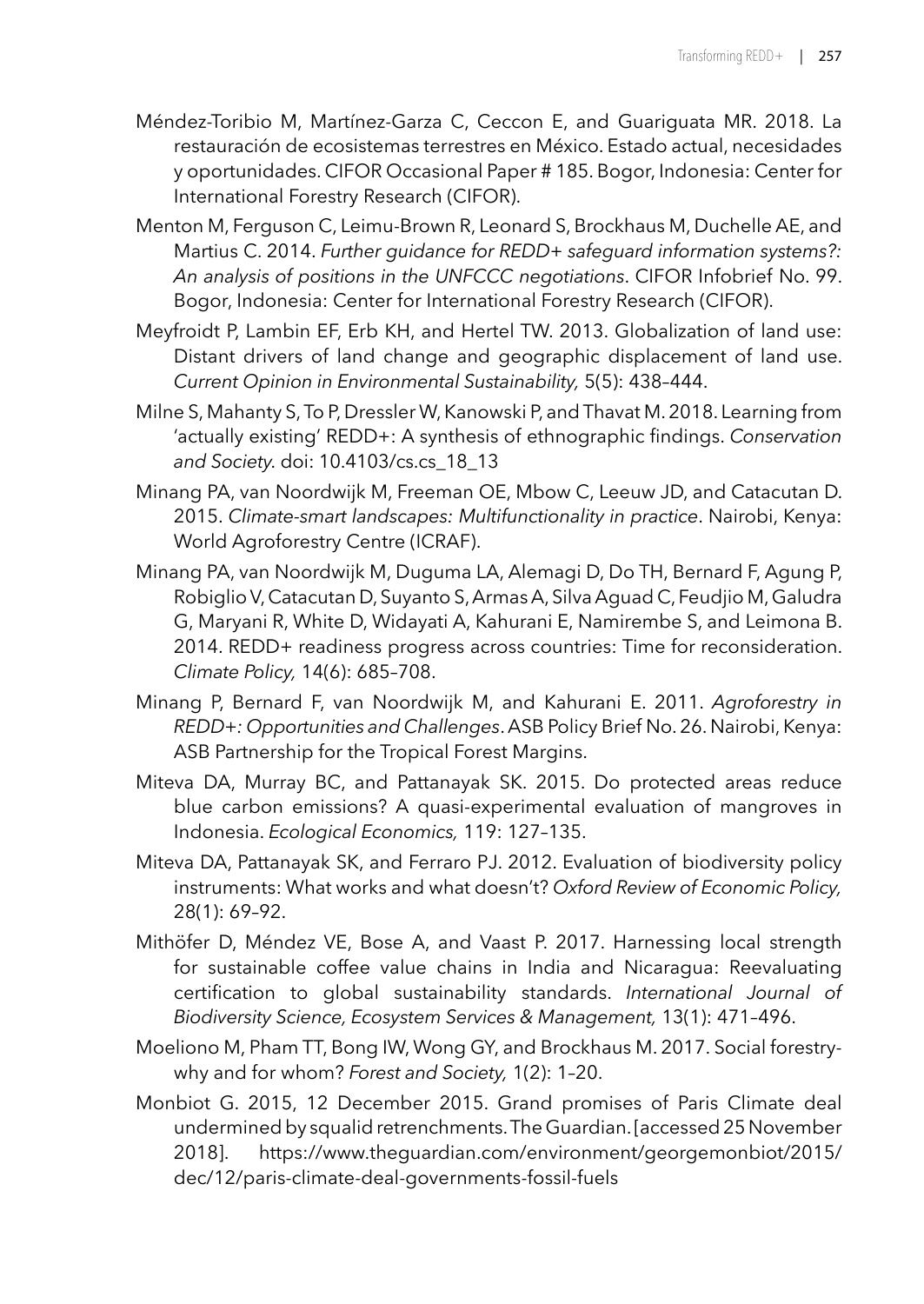- Monterroso I, Cronkleton P, Pinedo D, and Larson AM. 2017. *Reclaiming Collective Rights: Land and Forest Tenure Reforms in Peru (1960–2016)*. Working Paper No. 224. Bogor, Indonesia: Center for International Forestry Research (CIFOR).
- Monterroso I and Larson AM. 2018a. *Desafíos del proceso de formalización de derechos de CCNN en Perú*. InfoBrief No. 220. Bogor, Indonesia: Center for International Forestry Research (CIFOR).
- Monterroso I and Larson AM. 2018b. *Avances del proceso de formalización de derechos de comunidades nativas en la Amazonía peruana (2014–2018)*. InfoBrief No. 219. Bogor, Indonesia: Center for International Forestry Research (CIFOR).
- Mora B. 2018. *User needs assessment for forest change early warning systems*. GFOI (Global Forests Observations Initiative) Early Warning Working Group report. Rome: Global Forests Observations Initiative (GFOI) [accessed 25 November 2018] [http://www.gfoi.org/wp-content/uploads/2018/07/UNA\\_](http://www.gfoi.org/wp-content/uploads/2018/07/UNA_Early-Warning-systems_final-published.pdf) [Early-Warning-systems\\_final-published.pdf](http://www.gfoi.org/wp-content/uploads/2018/07/UNA_Early-Warning-systems_final-published.pdf)
- Morris D and Stevenson A. 2011. *REDD+ and international climate finance: A brief primer*. Issue Brief No. 11–13. Washington, DC: Resources for the Future.
- Mosley P. 1987. *Overseas Aid: Its Defence and Reform*. Brighton, UK: Wheatsheaf Books.
- Müller B, Fankhauser S, and Forstater M. 2013a. *Quantity performance payment by results: Operationalizing enhanced direct access for mitigation at the Green Climate Fund*. Oxford, UK: Oxford Institute for Energy Studies.
- Müller R, Pistorius T, Rohde S, Gerold G, and Pacheco P. 2013b. Policy options to reduce deforestation based on a systematic analysis of drivers and agents in lowland Bolivia. *Land Use Policy,* 30(1): 895–907.
- Mulyani M and Jepson P. 2015. Social learning through a REDD+ 'village agreement': Insights from the KFCP in Indonesia. *Asia Pacific Viewpoint,* 56(1, SI): 79–95.
- Mumssen Y, Johannes L, and Kumar G. 2010. *Output-based aid: Lessons learned and best practices*. Washington DC: World Bank. [accessed 25 November 2018].<https://openknowledge.worldbank.org/handle/10986/2423>
- Murcia C, Guariguata MR, Andrade Á, Andrade GI, Aronson J, Escobar EM, Etter A, Moreno FH, Ramírez W, and Montes E. 2016. Challenges and prospects for scaling-up ecological restoration to meet international commitments: Colombia as a case study. *Conservation Letters,* 9(3): 213–220.
- Murcia C. and Guariguata M. 2014. *La restauración ecológica en Colombia. Tendencias, necesidades y oportunidades*. CIFOR Occasional Paper No. 107. Bogor, Indonesia: Center for International Forestry Research (CIFOR).
- Myers R, Sanders AJ, Larson AM, and Ravikumar A. 2016. *Analyzing multilevel governance in Indonesia: Lessons for REDD+ from the study of landuse change in Central and West Kalimantan*. CIFOR Working Paper No. 202. Bogor, Indonesia: Center for International Forestry Research (CIFOR).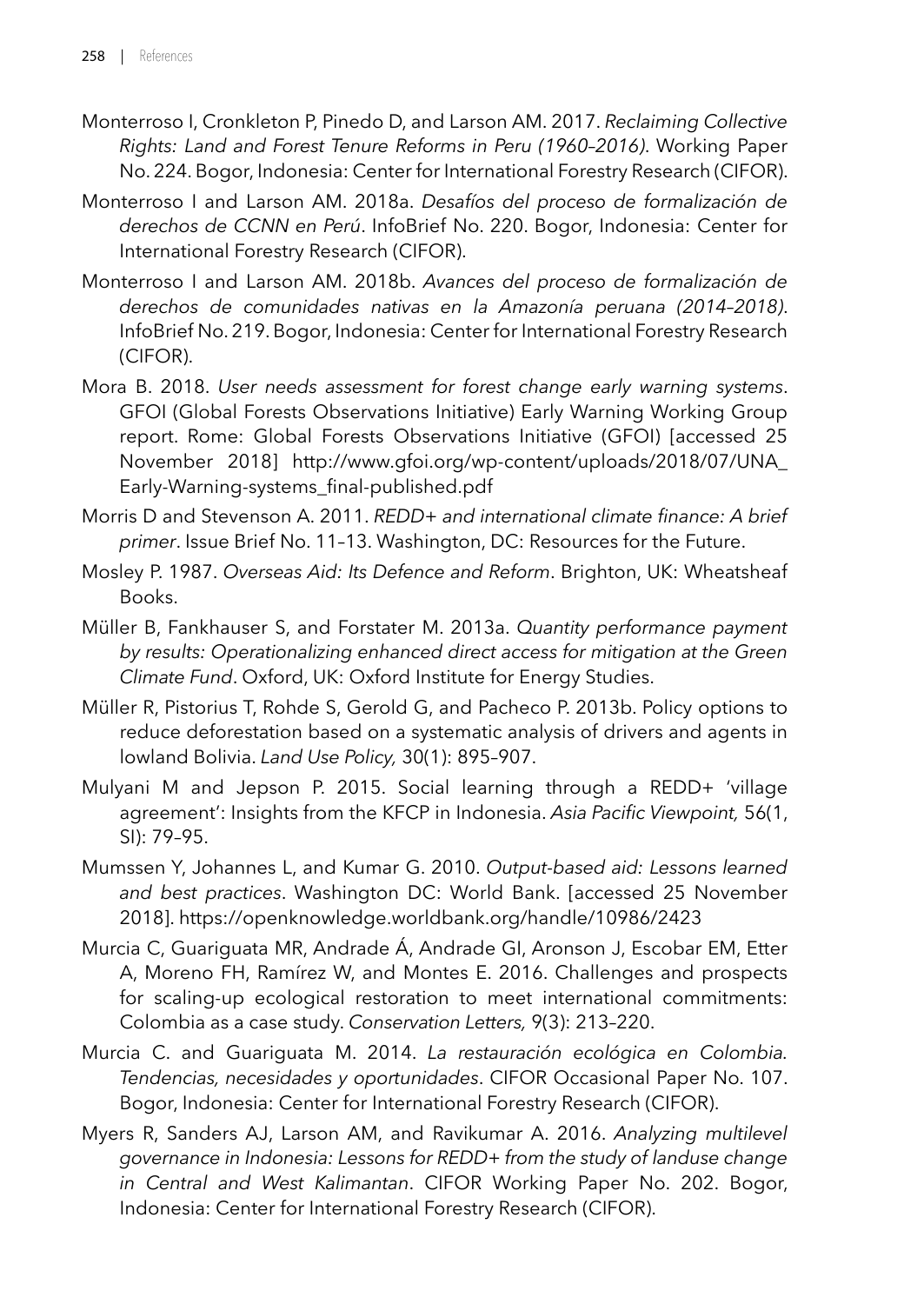- Nababan A and Arizona Y. 2016. *Indonesia: Three Years Constitutional Court Ruling No. 35/PUU-X/2012 on Customary Forest – Indigenous Peoples' Rights Have to be Fought Together*. Chiang Mai, Thailand: Indigenous Voices of Asia.
- Nelson A, and Chomitz KM. 2011. Effectiveness of Strict vs. Multiple use protected areas in reducing tropical forest fires: A global analysis using matching methods. *PLoS ONE,* 6(8): e22722.
- Nepstad D. 2018, 8 March 2018. Tropical deforestation: The need for a strategy adjustment. Mongabay. Menlo Park, CA: Mongabay. [accessed 25 November 2018]. [https://news.mongabay.com/2018/03/tropical](https://news.mongabay.com/2018/03/tropical-deforestation-the-need-for-a-strategy-adjustment-commentary)[deforestation-the-need-for-a-strategy-adjustment-commentary](https://news.mongabay.com/2018/03/tropical-deforestation-the-need-for-a-strategy-adjustment-commentary)
- Nepstad D, Irawan S, Bezerra T, Boyd W, Stickler C, Shimada J, Carvalho O, MacIntyre K, Dohong A, Alencar A, Azevedo A, Tepper D, and Lowery S. 2013a. More food, more forests, fewer emissions, better livelihoods: Linking REDD+, sustainable supply chains and domestic policy in Brazil, Indonesia and Colombia. *Carbon Management,* 4(6): 639–658.
- Nepstad D, Boyd W, Stickler CM, Bezerra T, and Azevedo AA. 2013b. Responding to climate change and the global land crisis: REDD+, market transformation and low-emissions rural development. *Phil Trans R Soc B,* 368(1619): 20120167.
- Nepstad D, McGrath D, Stickler C, Alencar A, Azevedo A, Swette B, Bezerra T, DiGiano M, Shimada J, Seroa da Motta R, Armijo E, Castello L, Brando P, Hansen MC, McGrath-Horn M, Carvalho O, and Hess L. 2014. Slowing Amazon deforestation through public policy and interventions in beef and soy supply chains. *Science,* 344(6188): 1118–1123.
- Nepstad D, and Shimada J. 2018. *Soy in the Brazilian Amazon and the case of the Brazilian Soy Moratorium*. Leveraging Agricultural Value Chains to Enhance Tropical Tree Cover and Slow Deforestation (LEAVES). Background paper. Washington, DC: Profor and World Bank.
- Nepstad D, Stickler C, Carvalho O, Leal M, Shimada J, David O, and Ribeiro A. 2018. Mato Grosso, Brazil. *In* Stickler CM, Duchelle AE, Ardila JP, Nepstad DC, David OR, Chan C, Rojas JG, Vargas R, Bezerra TP, Pritchard L, Simmonds J, Durbin JC, Simonet G, Peteru S, Komalasari M, DiGiano ML, and Warren MW, eds. *The State of Jurisdictional Sustainability*. San Francisco, CA; Bogor, Indonesia; Boulder, CO: Earth Innovation Institute (EII); Center for International Forestry Research (CIFOR); Governors' Climate and Forests Task Force (GCF TF).
- Nepstad D, Watts J, Arif J, Irawan S, and Shimada J. 2017. Corporate deforestation pledges: Five risks and seven opportunities. *In* Pasiecznik N, and Savenije H, eds. *Zero deforestation: A commitment to change*. p. 199–205. Wageningen, the Netherlands: Tropenbos International.
- Newton P and Benzeev R. 2018. The role of zero-deforestation commitments in protecting and enhancing rural livelihoods. *Current Opinion in Environmental Sustainability,* 32: 126–133.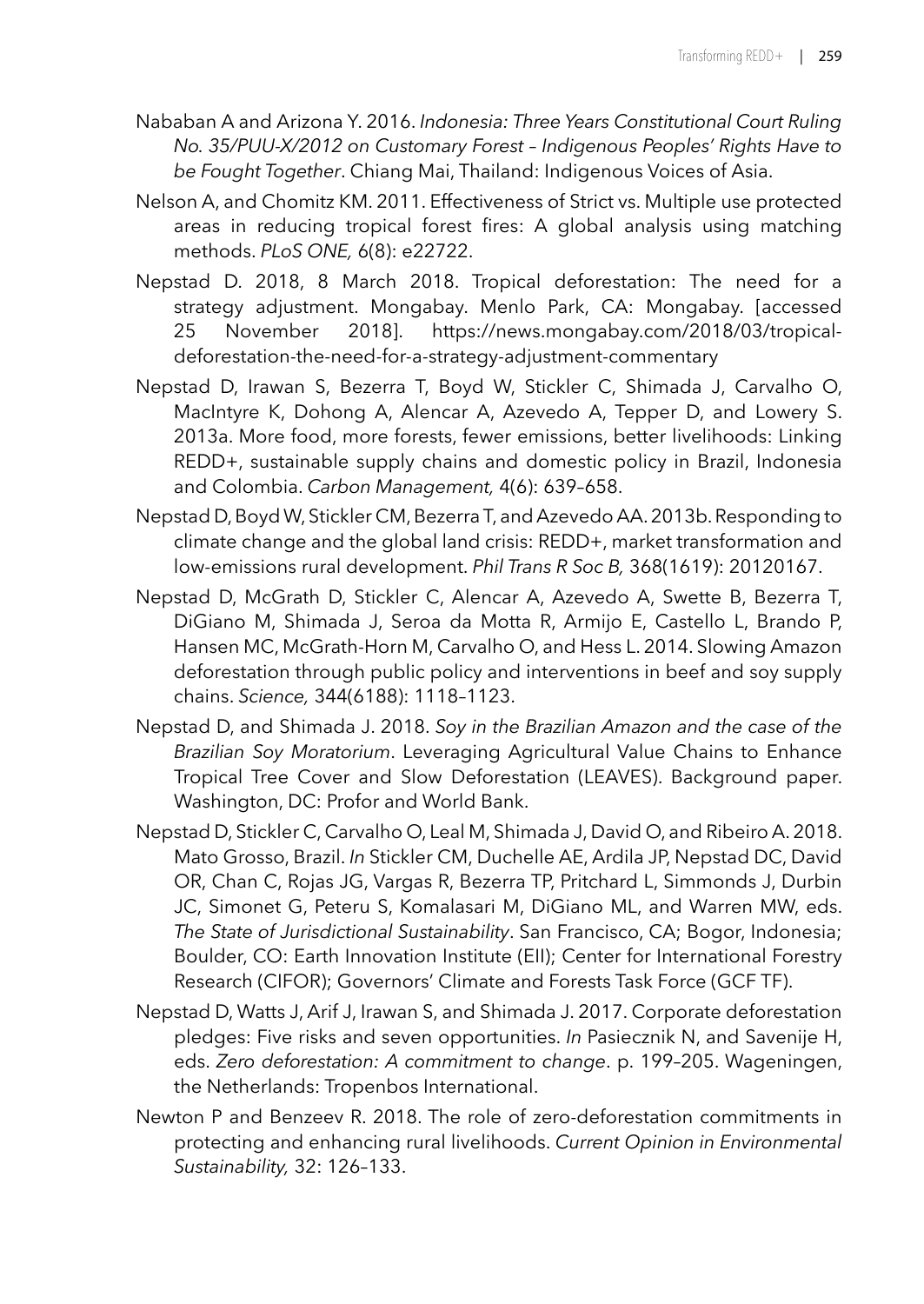- Ngoma H. 2018. Does minimum tillage improve the livelihood outcomes of smallholder farmers in Zambia? *Food Security,* 10(2): 381–396.
- Ngoma H and Angelsen A. 2018. Can conservation agriculture save tropical forests? The case of minimum tillage in Zambia. *Forest Policy and Economics,*  $97 \cdot 152 - 162$
- Ngoma H, Mulenga BP, and Jayne TS. 2016. Minimum tillage uptake and uptake intensity by smallholder farmers in Zambia. *African Journal of Agricultural and Resource Economics,* 11(4).
- Nkonya E, Anderson W, Kato E, Koo J, Mirzabaev A, von Braun J, and Meyer S. 2016. Global Cost of Land Degradation. *In* Nkonya E, Mirzabaev A, and von Braun J, eds. *Economics of Land Degradation and Improvement – A Global Assessment for Sustainable Development*. p. 117–165. Berlin: Springer International Publishing.
- Nolte C, Agrawal A, Silvius KM, and Soares-Filho BS. 2013. Governance regime and location influence avoided deforestation success of protected areas in the Brazilian Amazon. *Proceedings of the National Academy of Sciences of the United States of America,* 110(13): 4956–4961.
- Nolte C, le Polain de Waroux Y, Munger J, Reis TNP, and Lambin EF. 2017. Conditions influencing the adoption of effective anti-deforestation policies in South America's commodity frontiers. *Global Environmental Change,* 43: 1–14.
- Norman M and Nakhooda S. 2014. *The State of REDD+ Finance*. Washington DC: Center for Global Development.
- Notess L, Veit PG, Monterroso I, Mancayo A, Sulle E, Larson AM, Gindroz A-S, Quaedvlieg J, and Williams A. 2018. *The Scramble for Land Rights: Inequity in community and company procedures to acquire formal land rights*. Washington DC: World Resources Institute (WRI).
- Oberthür S, and Gehring T. 2011. Institutional interaction: Ten years of scholarly development. *In* Oberthür S, and Stokke OS, eds. *Managing institutional complexity: Regime interplay and global environmental change*. p. 25–58. Cambridge, MA; London, UK: MIT Press.
- Oberthür S and Stokke OS. 2011. Decentralized interplay management in an evolving interinstitutional order. *In* Oberthür S, and Stokke OS, eds. *Managing Institutional Complexity: Regime Interplay and Global Environmental Change*. p. 313–341. Cambridge, MA; London, UK: MIT Press.
- Ochieng RM, Visseren-Hamakers IJ, Arts B, Brockhaus M, and Herold M. 2016. Institutional effectiveness of REDD+ MRV: Countries progress in implementing technical guidelines and good governance requirements. *Environmental Science and Policy,* 61: 42–52.
- OECD (Organisation for Economic Co-operation and Development). 2011. *Towards green growth: Monitoring progress*. Paris, France: OECD.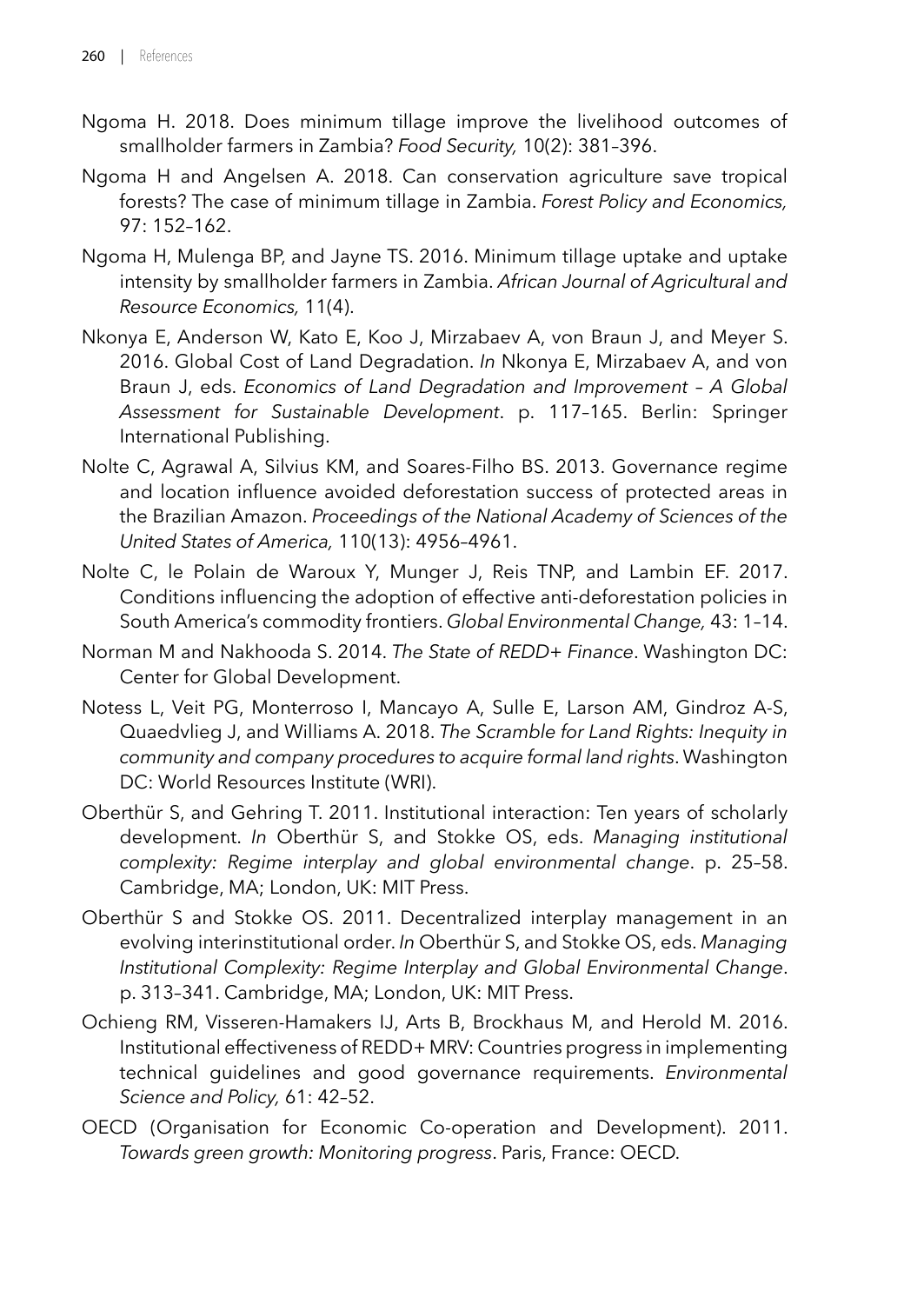- Oldekop JA, Holmes G, Harris WE, and Evans KL. 2016. A global assessment of the social and conservation outcomes of protected areas. *Conservation Biology,* 30(1): 133–141.
- Olesen A, Böttcher H, Siemons A, Herrmann L, Martius C, Roman-Cuesta RM, Atmadja S, Hansen DS, Andersen SP, Georgiev I, Bager SL, Schwöppe C, and Wunder S. 2018. *Study on EU Financing of REDD+ Related Activities, and Results-Based Payments Pre and Post 2020: Sources, Cost-Effectiveness and Fair Allocation of Incentives*. Luxembourg: European Commission, DG Environment/Climate Action.
- Olsson P, Folke C, and Berkes F. 2004. Adaptive comanagement for building resilience in social–ecological systems. *Environmental Management,* 34(1): 75–90.
- Ordway, EM, Asner GP, and Lambin EF. 2017. Deforestation risk due to commodity crop expansion in sub-Saharan Africa. *Environmental Research Letters,* 12(4): 044015.
- Ostrom E. 1990. *Governing the commons: The evolution of institutions for collective action*. Cambridge, UK: Cambridge University Press.
- Ostrom E. 2009. A general framework for analyzing sustainability of socialecological systems. *Science,* 325(5939): 419–422.
- Pacheco P, Gnych S, Dermawan A, Komarudin H, and Okarda B. 2017. *The palm oil global value chain: Implications for economic growth and social and environmental sustainability*. Working Paper No. 220. Bogor, Indonesia: Center for International Forestry Research (CIFOR).
- Pacheco P, Schoneveld G, Dermawan A, Komarudin H, and Djama M. 2018. Governing sustainable palm oil supply: Disconnects, complementarities, and antagonisms between state regulations and private standards. *Regulation and Governance*. doi: 10.1111/rego.12220
- Pagdee A, Kim Y-S, and Daugherty PJ. 2006. What makes community forest management successful: A meta-study from community forests throughout the world. *Society and Natural Resources,* 19(1): 33–52.
- Pagiola S, Arcenas A, and Platais G. 2005. Can payments for environmental services help reduce poverty? An exploration of the issues and the evidence to date from Latin America. *World Development,* 33(2): 237–253.
- Pandey SS, Cockfield G, and Maraseni TN. 2016. Assessing the roles of community forestry in climate change mitigation and adaptation: A case study from Nepal. *Forest Ecology and Management,* 360: 400–407.
- Panfil SN and Harvey CA. 2016. REDD+ and biodiversity conservation: A review of the biodiversity goals, monitoring methods, and impacts of 80 REDD+ projects. *Conservation Letters,* 9(2): 143–150.
- Panhuysen S and Pierrot J. 2018. *Coffee Barometer*. The Hague, The Netherlands: HIVOS and partners.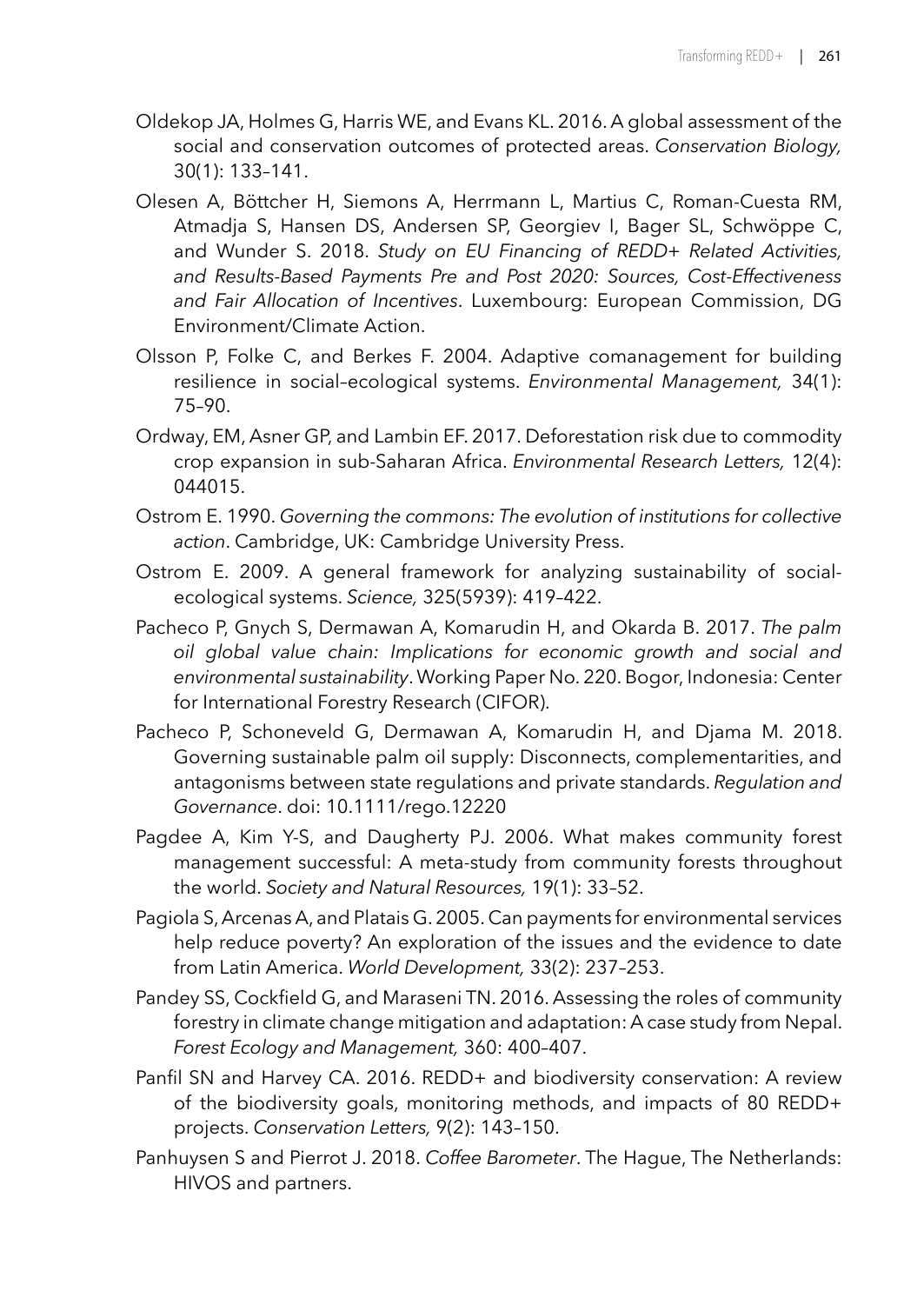- Pauw W, Cassanmagnano D, Mbeva K, Hein J, Guarin A, Brandi C, Dzebo A, Canales N, Adams K, Atteridge A, Bock T, Helms J, Zalewski A, Frommé E, Lindener A, and Muhammad D. 2016. *NDC Explorer*. German Development Institute/ Deutsches Institut für Entwicklungspolitik (DIE). African Centre for Technology Studies (ACTS), Stockholm Environment Institute (SEI).
- Pedroni L, Dutschke M, Streck C, and Porrúa ME. 2009. Creating incentives for avoiding further deforestation: The nested approach. *Climate Policy,* 9(2): 207–220.
- Peluso NL. 1992. *Rich forests, poor people Resource control and resistance in Java*. Los Angeles, USA: University of California Press.
- Permanent Secretariat of SELA (Latin American and Caribbean Economic System). 2012. *The vision of the green economy In Latin America and the Caribbean. SP/ Di Nº 1–12*. Caracas, Venezuela: SELA.
- Perotti E and Bortolotti B. 2005. *From Government to Regulatory Governance: Privatization and the Residual Role of the State*. Milan, Italy: Fondazione Eni Enrico Mattei.
- Perrin B. 2013. *Evaluation of payment by results: Current approaches, future needs*. Working paper No. 39. London, UK: Department for International Development (DFID).
- Peskett L and Brodnig G. 2011. *Carbon rights in REDD+: Exploring the implications for poor and vulnerable people*. Washington DC: World Bank and REDD-net.
- Peters G. n.d. The carbon budget for dummies. Explained by Glen Peters. Oslo: Center for International Climate Research (CICERO). [accessed 23 November 2018].<https://www.cicero.oslo.no/en/carbonbudget-for-dummies>
- Petersen K and Varela J. 2015. *INDC Analysis: An overview of the forest sector*. Washington, DC: World Wide Fund for Nature (WWF).
- Petersen R, Davis C, Herold M, and De Sy V. 2018. *Tropical forest monitoring: Exploring the gaps between what is required and what is possible for REDD+ and other initiatives*. Washington, DC: World Resources Institute (WRI).
- Pfaff A and Robalino J. 2017. Spillovers from conservation programs. *Annual Review of Resource Economics,* 9(1): 299–315.
- Pfaff A, Robalino J, Herrera D, and Sandoval C. 2015. Protected areas' impacts on Brazilian Amazon deforestation: Examining conservation – Development interactions to inform planning. *PLoS ONE,* 10(7): e0129460.
- Phalan B, Green RE, Dicks LV, Dotta G, Feniuk C, Lamb A, Strassburg BB, Williams DR, Zu Ermgassen EK, and Balmford A. 2016. How can higher-yield farming help to spare nature? *Science,* 351(6272): 450–451.
- Pham TT, Mai H, Moeliono M, and Brockhaus M. 2016. Women's participation in REDD+ national decision-making in Vietnam. *International Forestry Review,* 18(3): 334–334.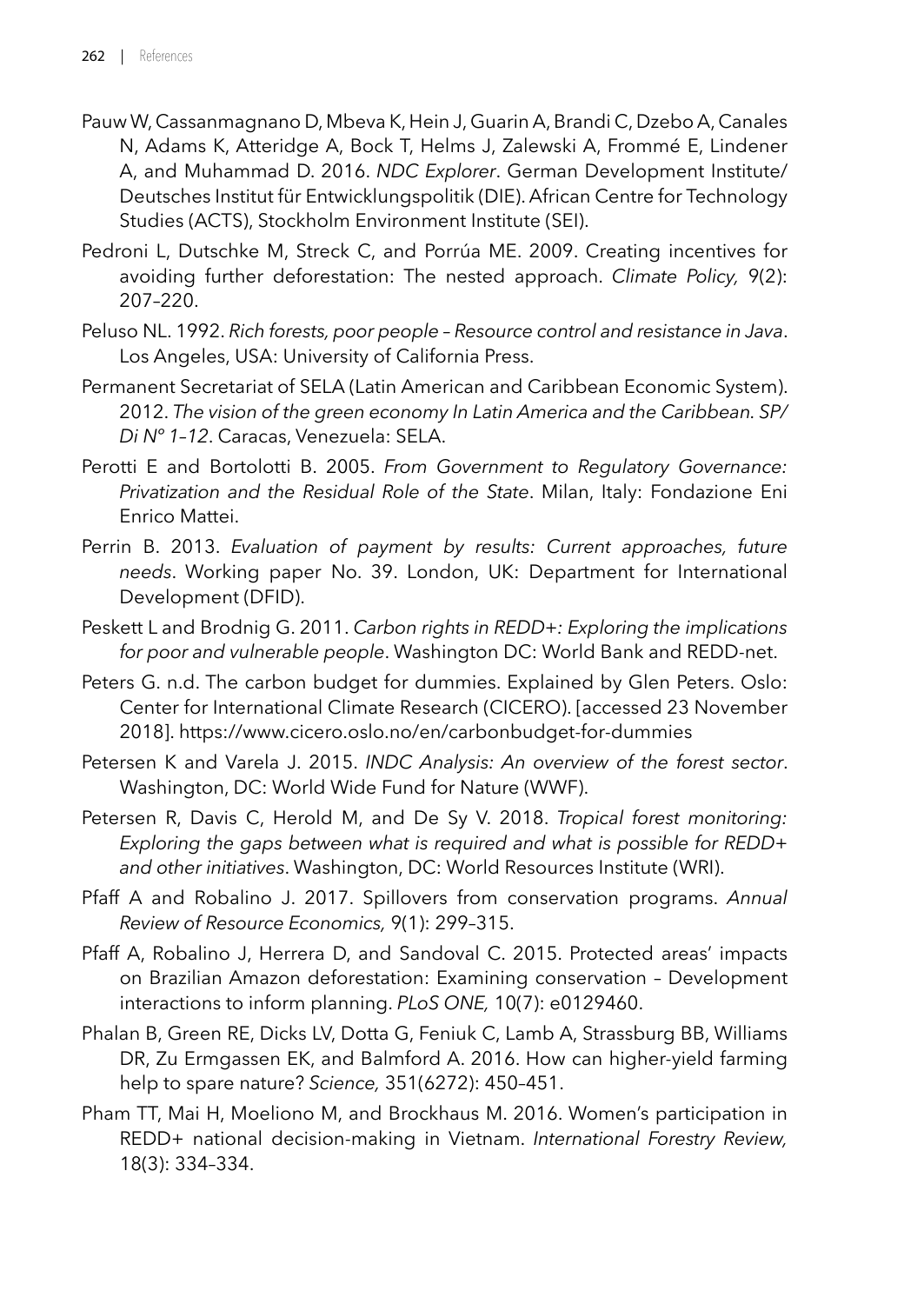- Pham TT, Di Gregorio, M.; Brockhaus, M. 2017a. REDD+ politics in the media: A case study from Vietnam. *International Forestry Review* 19(Supplement 1): 69–80.
- Pham TT, Moeliono M, Brockhaus M, Le N, and Katila P. 2017b. REDD+ and green growth: Synergies or discord in Vietnam and Indonesia. *International Forestry Review,* 19(1): 56–68.
- Pham TT, Castella J-C, Lestrelin G, Mertz O, Le ND, Moeliono M, Nguyen QT, Vu TH, and Nguyen DT. 2015. Adapting Free, Prior, and Informed Consent (FPIC) to local contexts in REDD+: Lessons from three experiments in Vietnam. *Forests*, 6(7): 2405–2423.
- Pham TT, Moeliono M, Wong GY, Brockhaus M, and Dung LN. 2018. The politics of swidden: A case study from Nghe An and Son La in Vietnam. *Land Use Policy.*  doi: 10.1016/j.landusepol.2017.10.057
- Pirard R, Buren G de, and Lapeyre R. 2014. Do PES Improve the governance of forest restoration? *Forests,* 5(3): 404–424.
- Pirard R, Rivoalen C, Lawry S, Pacheco P, and Zrust M. 2017. *A policy network analysis of the palm oil sector in Indonesia: What sustainability to expect?* Bogor, Indonesia: Center for International Forestry Research (CIFOR).
- Platteau J-P. 2000. Allocating and enforcing property rights in land: Informal versus formal mechanisms in Subsaharan Africa. *Nordic Journal of Political Economy,* 26: 55–81.
- Poffenberger M. 2015. Restoring and conserving Khasi forests: A communitybased REDD strategy from northeast India. *Forests,* 6(12): 4477–4494.
- Polack E. 2008. A right to adaptation: Securing the participation of marginalised groups. *IDS Bulletin,* 39(4): 16–23.
- Potapov P, Laestadius L, and Minnemeyer S. 2011. Global map of forest cover and condition. Washington, DC: World Resources Institute (WRI). [accessed 26 July 2018]. [www.wri.org/forest-restoration-atlas.](www.wri.org/forest-restoration-atlas)
- Poudyal M, Jones JPG, Rakotonarivo OS, Hockley N, Gibbons JM, Mandimbiniaina R, Rasoamanana A, Andrianantenaina NS, and Ramamonjisoa BS. 2018. Who bears the cost of forest conservation? *PeerJ,* 6: e5106.
- Poudyal M, Ramamonjisoa BS, Hockley N, Rakotonarivo OS, Gibbons JM, Mandimbiniaina R, Rasoamanana A, and Jones JP. 2016. Can REDD+ social safeguards reach the 'right' people? Lessons from Madagascar. *Global Environmental Change,* 37: 31–42.
- Pratihast AK, DeVries B, Avitabile V, de Bruin S, Herold M, and Bergsma A. 2016. Design and implementation of an interactive web-based near real-time forest monitoring system. *PloS one,* 11(3): e0150935.
- Pretty J, Toulmin C, and Williams S. 2011. Sustainable intensification in African agriculture. *International journal of agricultural sustainability,* 9(1): 5–24.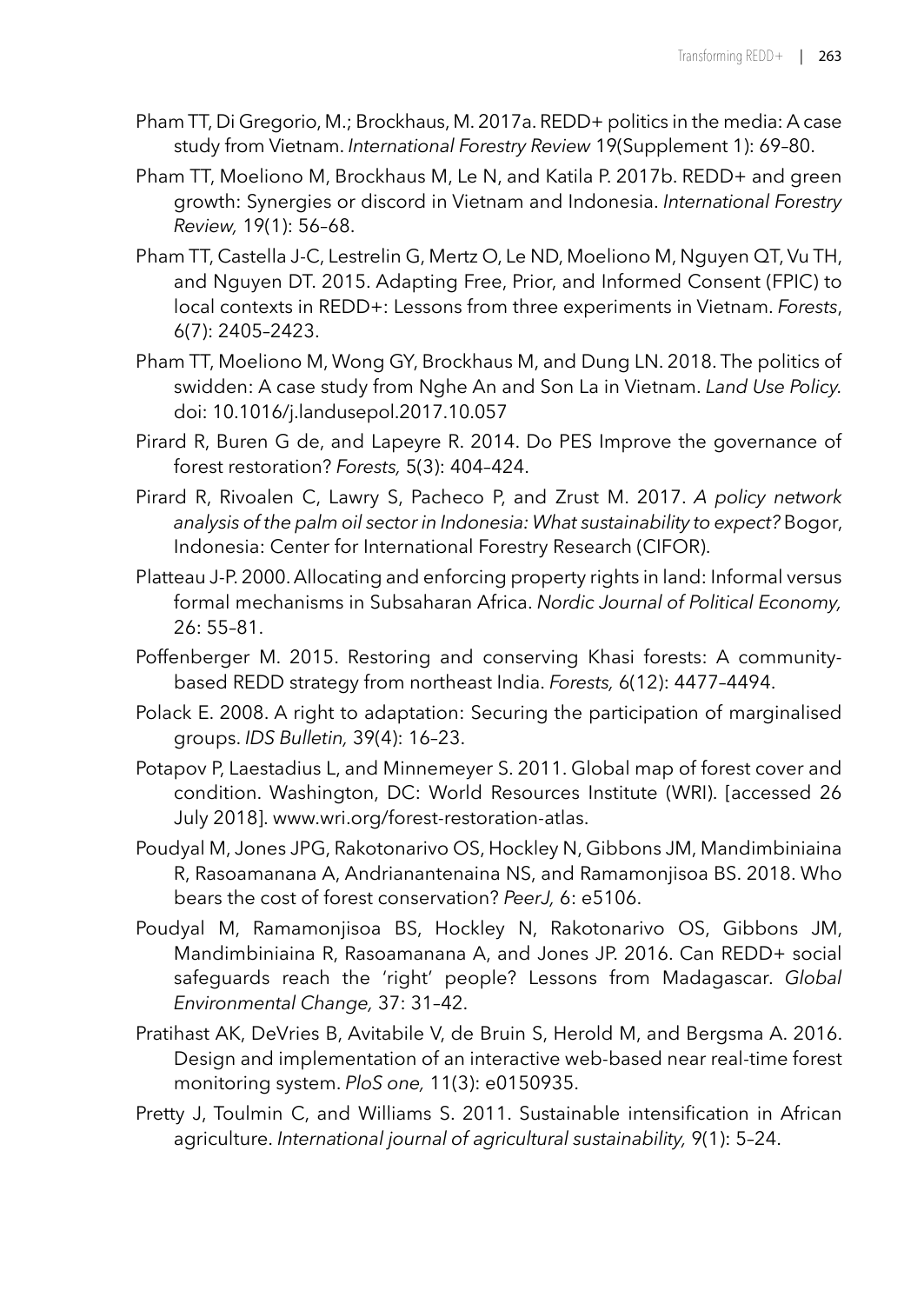- Puri J, Nath M, Bhatia R, and Glew L. 2016. *Examining the evidence base for forest conservation interventions*. Evidence Gap Map Report No. 4. New Delhi, India: International Initiative for Impact Evaluation (3ie).
- Pynegar EL, Gibbons JM, Asquith NM, and Jones JP. 2018. What role should randomised control trials play in providing the evidence base underpinning conservation? *PeerJ Preprints,* 6:e26929v1.
- Rakatama A, Pandit R, Ma C, and Iftekhar S. 2017. The costs and benefits of REDD+: A review of the literature. *Forest Policy and Economics,* 75: 103–111.
- Ravallion M. 2018. *Should the Randomistas (Continue to) Rule?* Working Paper No. 492. Washington, DC: Center for Global Development.
- Ravikumar A, Larson AM, Duchelle AE, Myers R, and Gonzales Tovar J. 2015. Multilevel governance challenges in transitioning towards a national approach for REDD+: Evidence from 23 subnational REDD+ initiatives. *International Journal of the Commons,* 9(2): 909–931.
- Ravikumar A, Larson AM, Myers R, and Trench T. 2018. Inter-sectoral and multilevel coordination alone do not reduce deforestation and advance environmental justice: Why bold contestation works when collaboration fails. *Environment and Planning C: Politics and Space.* doi: 10.1177/2399654418794025
- Redford KH, Padoch C, and Sunderland T. 2013. Fads, funding, and forgetting in three decades of conservation. *Conservation Biology,* 27(3): 437–438.
- Resosudarmo IAP, Komalasari M, Atmadja S, Duchelle AE, Awono A, Pratama CD, Sills E, and Sunderlin W. unpublished. *Have REDD+ initiatives changed local land use behavior? Household perspectives from Africa, Asia, and Latin America*.
- Ribot JC, Agrawal A, and Larson AM. 2006. Recentralizing while decentralizing: How national governments reappropriate forest resources. *World Development,* 34(11): 1864–1886.
- Riksrevisjonen. 2018. *Riksrevisjonens undersøkelse av Norges internasjonale klimaog skogsatsing [Investigation of Norway's international climate and forest initiative], Dokument 3:10 (2017–2018)*. Oslo, Norway: Riksrevisjonen (Office of the Auditor General of Norway).
- Robalino J and Pfaff A. 2013. Ecopayments and deforestation in Costa Rica: A nationwide analysis of PSA's initial years. *Land Economics,* 89: 432–448.
- Robalino J, Sandoval C, Barton DN, Chacon A, and Pfaff A. 2015. Evaluating interactions of forest conservation policies on avoided deforestation. *PLoS ONE,* 10(4): e0124910.
- Robinson BE, Holland MB, and Naughton-Treves L. 2014. Does secure land tenure save forests? A meta-analysis of the relationship between land tenure and tropical deforestation. *Global Environmental Change,* 29: 281–293.
- Robinson BE, Masuda YJ, Kelly A, Holland MB, Bedford C, Childress M, Fletschner D, Game ET, Ginsburg C, Hilhorst T, Lawry S, Miteva DA, Musengezi J, Naughton-Treves L, Nolte C, Sunderlin WD, and Veit P. 2018. Incorporating land tenure security into conservation. *Conservation Letters,* 11(2): e12383.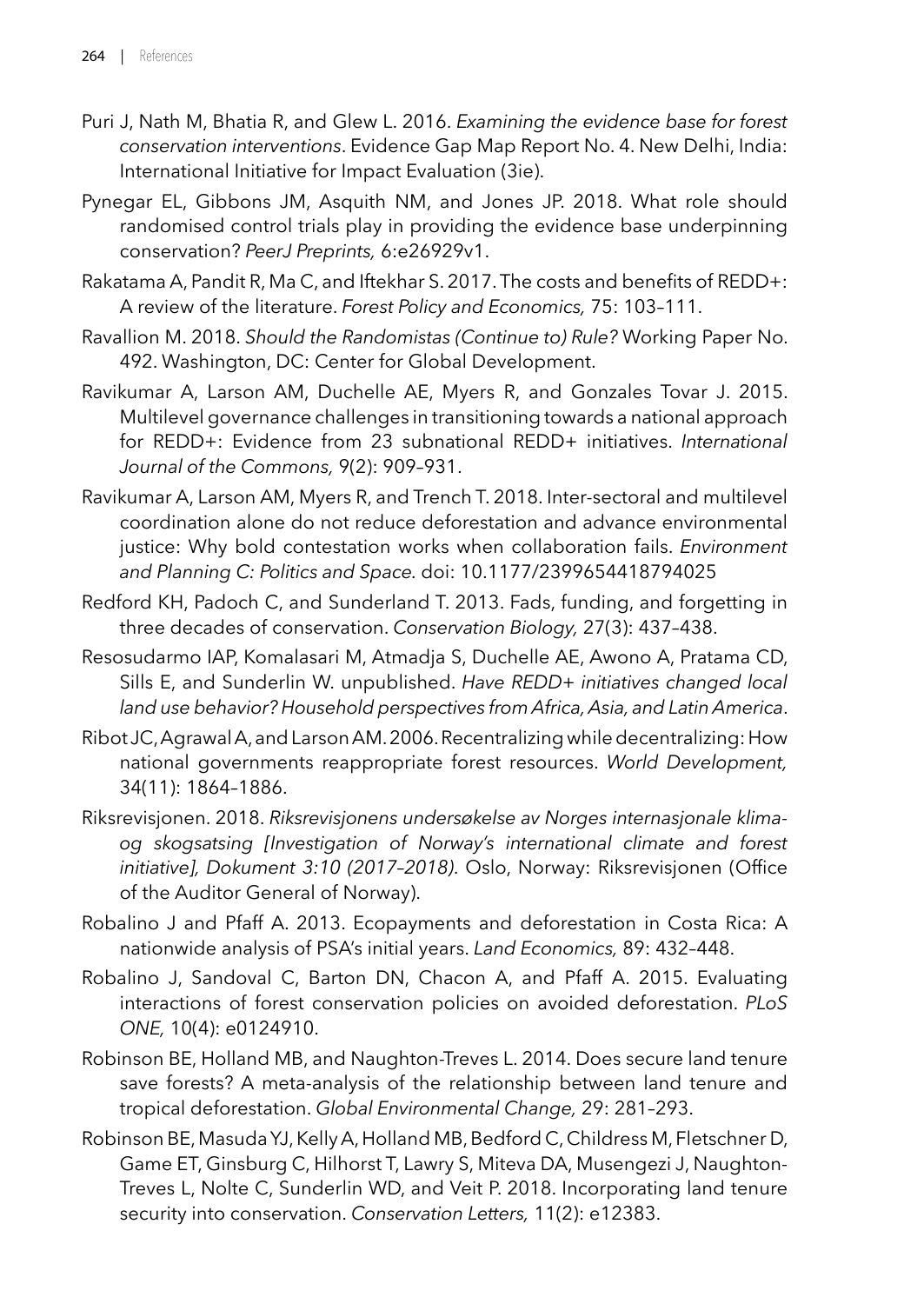- Rodriguez-Ward D, Larson AM, and Gordillo Ruesta H. 2018. Top-down, bottomup and sideways: The multilayered complexities of multi-level actors shaping forest governance and REDD+ arrangements in Madre de Dios, Peru. *Environmental management,* 61(1): 1–19.
- Rodrik D. 2010. Diagnostics before prescription. *Journal of Economic Perspectives,* 24(3): 33–44.
- Romijn E, Lantican CB, Herold M, Lindquist E, Ochieng R, Wijaya A, Murdiyarso D, and Verchot L. 2015. Assessing change in national forest monitoring capacities of 99 tropical countries. *Forest Ecology and Management,* 352: 109–123.
- Rosa da Conceição H, Börner J, and Wunder S. 2015. Why were upscaled incentive programs for forest conservation adopted? Comparing policy choices in Brazil, Ecuador, and Peru. *Ecosystem Services,* 16: 243–252.
- Rosenzweig C, Elliott J, Deryng D, Ruane AC, Müller C, Arneth A, Boote KJ, Folberth C, Glotter M, and Khabarov N. 2014. Assessing agricultural risks of climate change in the 21st century in a global gridded crop model intercomparison. *Proceedings of the National Academy of Sciences of the United States of America,* 111(9): 3268–3273.
- Rothe A and Munro-Faure P. 2013. *Tenure and REDD+: Developing enabling tenure conditions for REDD+*. UN-REDD Policy Brief. Geneva, Switzerland.
- Roy RCK. 2000. *Land rights of the indigenous peoples of the Chittagong Hill Tracts, Bangladesh*. Copenhagen, Denmark: International Work Group for Indigenous Affairs (IWGIA)
- RRI (Rights and Resources Initiative). 2014. *Recognizing indigenous and community rights: Priority steps to advance development and mitigate climate change*. Washington, DC: RRI.
- RRI (Rights and Resources Initiative). 2016. *Indigenous peoples and local community tenure in the INDCS: Status and recommendations*. Washington, DC: RRI.
- RRI (Rights and Resources Initiative). 2018a. *Uncertainty and opportunity: The status of forest carbon rights and governance frameworks in over half of the world's tropical forests*. Washington, DC: RRI.
- RRI (Rights and Resources Initiative). 2018b. *A global baseline of carbon storage in collective lands: Indigenous and local community contributions to climate change mitigation*. Washington, DC: RRI.
- RRI, WHRC and WRI (Rights and Resources Initiative, Woods Hole Research Center and World Resources Institute). 2016. *Toward a global baseline of carbon storage in collective lands: An updated analysis of indigenous peoples' and local communities' contributions to climate change mitigation*. Washington, DC: Rights and Resources Initiative (RRI); Woods Hole Research Center (WHRC); World Resources Institute (WRI).
- RSPO (Roundtable on Sustainable Palm Oil). 2016. Impacts. Kuala Lumpur, Malaysia: RSPO. [accessed 30 November 2016]. [http://www.rspo.org/about/](http://www.rspo.org/about/impacts) [impacts](http://www.rspo.org/about/impacts)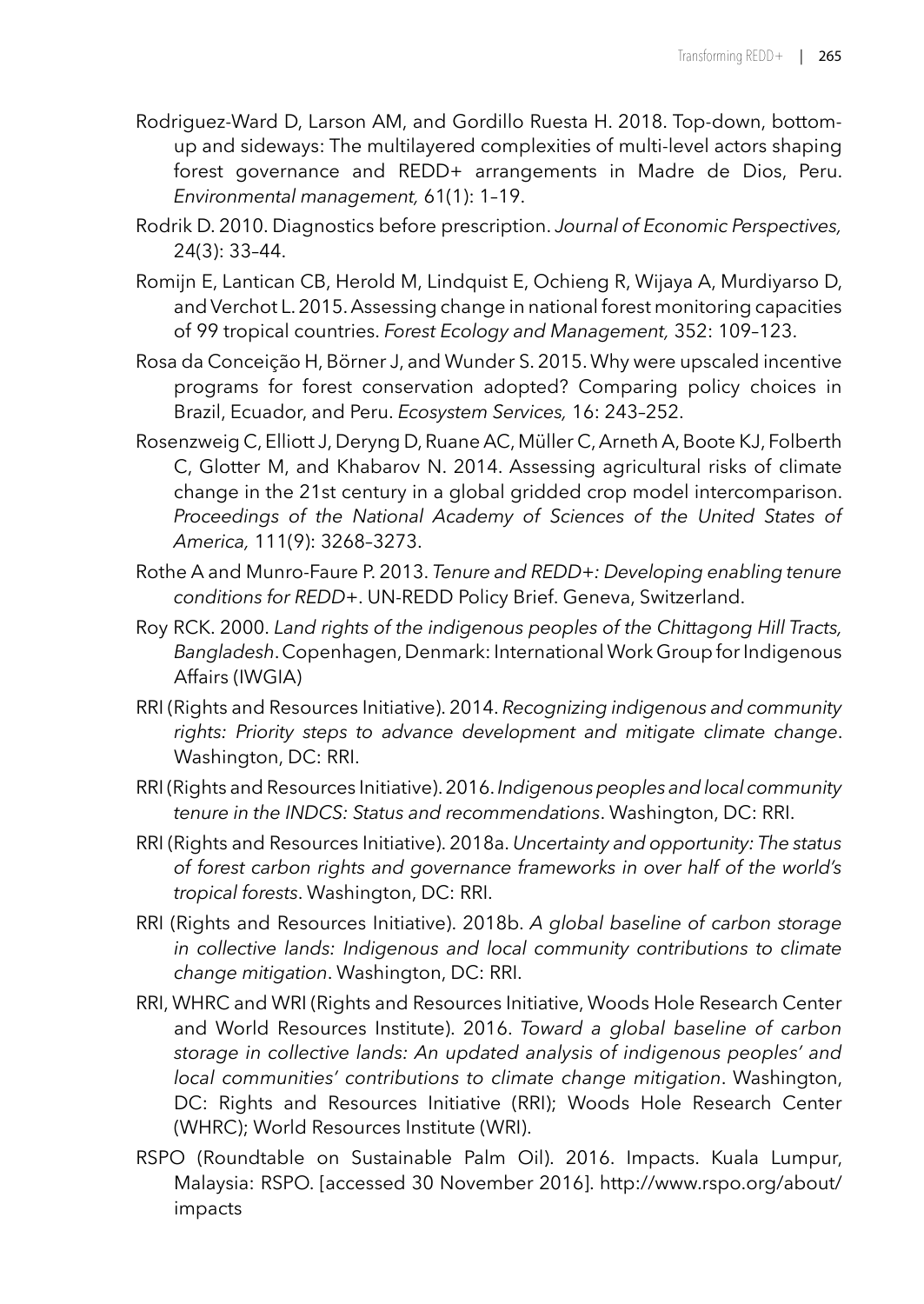- RSPO (Roundtable on Sustainable Palm Oil). 2017. Impact Update 2017. Kuala Lumpur, Malaysia: RSPO. [accessed 1 August 2018]. [http://www.rspo.org/](http://www.rspo.org/about/impacts) [about/impacts](http://www.rspo.org/about/impacts)
- Rudel TK. 2009. Can a reduced emissions agricultural policy (REAP) help make REDD work? *In* Angelsen A, ed. *Realizing REDD: National strategy and policy options*. Bogor, Indonesia: Center for International Forestry Research (CIFOR).
- Rudel TK, Coomes OT, Moran E, Achard F, Angelsen A, Xu J, and Lambin E. 2005. Forest transitions: Towards a global understanding of land use change. *Global Environmental Change,* 15: 23–31.
- Rudel TK, Defries R, Asner GP, and Laurance WF. 2009a. Changing drivers of deforestation and new opportunities for conservation. *Conservation Biology,* 23(6): 1396–1405.
- Rudel TK, Schneider L, Uriarte M, Turner BL, DeFries R, Lawrence D, Geoghegan J, Hecht S, Ickowitz A, and Lambin EF. 2009b. Agricultural intensification and changes in cultivated areas, 1970–2005. *Proceedings of the National Academy of Sciences,* 106(49): 20675–20680.
- Ruf F. 2001. Tree-crops and inputs as deforestation and reforestation agents. The case of cocoa in Côte d'Ivoire and Sulawesi. *In* Angelsen A, and Kaimowitz D, eds. *Agricultural Technologies and Tropical Deforestation*. p. 291–316. Wallingford, UK: CAB International.
- Saeed A-R, McDermott C, and Boyd E. 2017. Are REDD+ community forest projects following the principles for collective action, as proposed by Ostrom? *International Journal of the Commons,* 11(1): 572–596.
- Salvini G, Herold M, De Sy V, Kissinger G, Brockhaus M, and Skutsch M. 2014. How countries link REDD+ interventions to drivers in their readiness plans: Implications for monitoring systems. *Environmental Research Letters,* 9(7): 074004.
- Salvini G, Ligtenberg A, van Paassen A, Bregt AK, Avitabile V, and Herold M. 2016. REDD+ and climate smart agriculture in landscapes: A case study in Vietnam using companion modeling. *Journal of Environmental Management,* 172: 58–70.
- Salzman J, Bennett G, Carroll N, Goldstein A, and Jenkins M. 2018. The global status and trends of Payments for Ecosystem Services. *Nature Sustainability,* 1(3): 136–144.
- Samadhi N. 2013. *Indonesia ONE MAP: Assuring better delivery of national development goals*. Presentation at Geospatial World Forum 2013, Rotterdam, May 12-13, 2013.
- Samii C, Lisiecki M, Kulkarni P, Paler L, and Chavis L. 2014. *Effects of decentralized forest management (DFM) on deforestation and poverty in low- and middleincome countries*. London, UK: International Initiative for Impact Evaluation (3ie).
- Sanders AJ, da Silva Hyldmo H, Ford RM, Larson AM, and Keenan RJ. 2017. Guinea pig or pioneer: Translating global environmental objectives through to local actions in Central Kalimantan, Indonesia's REDD+ pilot province. *Global Environmental Change,* 42: 68–81.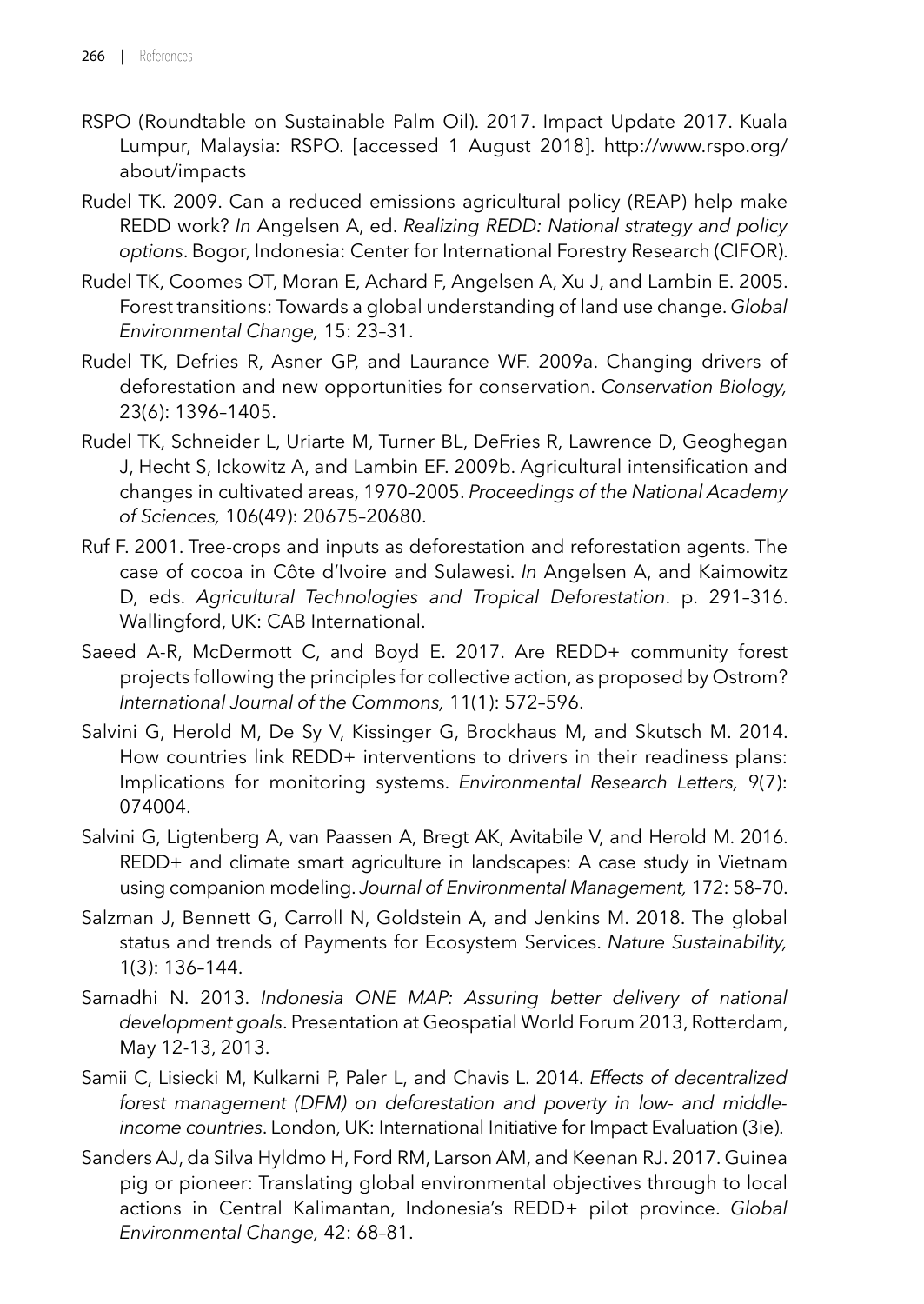- Santoro M, Beaudoin A, Beer C, Cartus O, Fransson JES, Hall RJ, Pathe C, Schmullius C, Schepaschenko D, Shvidenko A, Thurner M, and Wegmüller U. 2015. Forest growing stock volume of the northern hemisphere: Spatially explicit estimates for 2010 derived from Envisat ASAR. *Remote Sensing of Environment,* 168: 316–334.
- Sarmiento Barletti J, Hewlett C, Delgado D, and Larson A. unpublished. *What contextual factors affect the achievement of the proposed outcomes of multistakeholder forums on land use and land use change at the subnational level? Results from a Realist Synthesis Review of the scholarly literature*. Bogor, Indonesia: Center for International Forestry Research (CIFOR).
- Sarmiento Barletti J, and Larson A. forthcoming. How are land use multistakeholder forums affected by their contexts? Perspectives from two regions of the Peruvian Amazon. *In* Nikolakis W, and Innes J, eds. *The Wicked Problem of Forest Policy*. Cambridge, UK: Cambridge University Press.
- Sarmiento Barletti JP, and Larson AM. 2017. *Rights abuse allegations in the context of REDD+ readiness and implementation: A preliminary review and proposal for moving forward*. CIFOR Infobrief No. 190. Bogor, Indonesia: Center for International Forestry Research (CIFOR).
- Satyal P, Corbera E, Dawson N, Dhungana H, and Maskey G. 2018. Representation and participation in formulating Nepal's REDD+ approach. *Climate Policy.* doi: 10.1080/14693062.2018.1473752
- Sayer J, Sunderland T, Ghazoul J, Pfund J-l, Sheil D, and Meijaard E. 2013. Ten principles for a landscape approach to reconciling agriculture, conservation, and other competing land uses. *Proceedings of the National Academy of Sciences of the United States of America,* 110(21): 8349–8356.
- Scheba A, and Rakotonarivo OS. 2016. Territorialising REDD+: Conflicts over marketbased forest conservation in Lindi, Tanzania. *Land Use Policy,* 57: 625–637.
- Scherr SJ, White A, Khare A, Inbar M, and Molar A. 2004. *For Services Rendered: The current status and future potential of markets for the ecosystem services provided by tropical forests*. ITTO Technical Series No. 21. Yokohama, Japan: International Tropical Timber Organization (ITTO).
- Schipper L, and Pelling M. 2006. Disaster risk, climate change and international development: Scope for, and challenges to, integration. *Disasters,* 30(1): 19–38.
- Schletz MC, Konrad S, Staun F, and Desgain DD. 2017. *Taking stock of the (I) NDCs of developing countries: Regional (I) NDC coverage of mitigation sectors and measures*. Nairobi, Kenya: United Nations Environment Programme (UNEP).
- Schmink M, Duchelle A, Hoelle J, Leite F, d'Oliveira MV, Vadjunec J, Valentim J, and Wallace R. 2014. Forest Citizenship in Acre, Brazil. *In* Katila P, Galloway G, Jong Wd, Pacheco P, and Mery G, eds. *Forests under pressure – local responses to global issues*. International Union of Forest Research Organizations (IUFRO).
- Schwartzman S, Boas AV, Ono KY, Fonseca MG, Doblas J, Zimmerman B, Junqueira P, Jerozolimski A, Salazar M, and Junqueira RP. 2013. The natural and social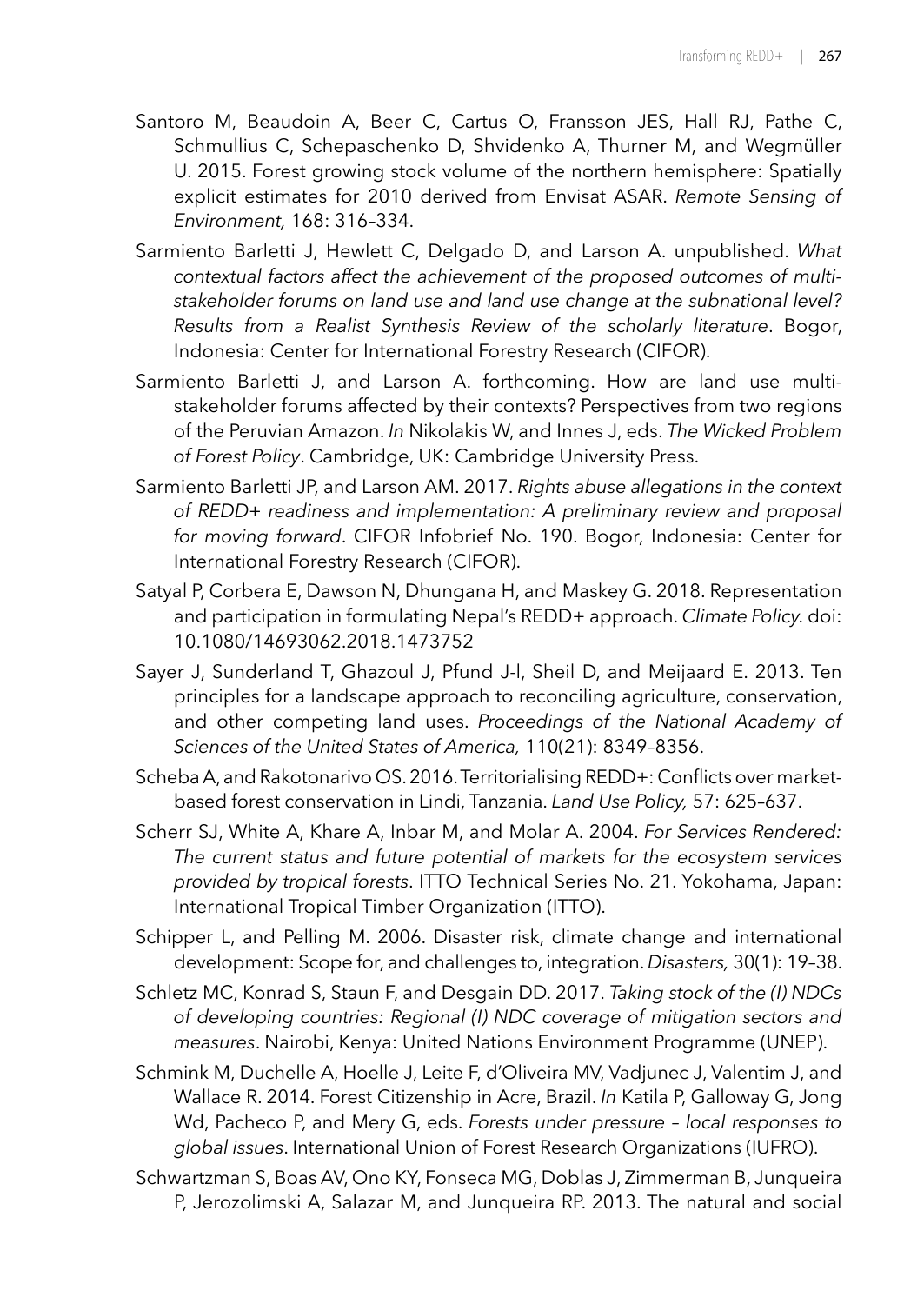history of the indigenous lands and protected areas corridor of the Xingu River basin. *Philosophical Transactions of the Royal Society B* 368: 20120164.

- Scott A, McFarland W, and Seth P. 2013. *Research and evidence on green growth.* London, UK: Evidence on demand. 38 pp. [accessed 25 November 2018] [https://](https://assets.publishing.service.gov.uk/media/57a08a14ed915d622c000551/EoD_HD064_July2013_GreenGrowth_Final.pdf) [assets.publishing.service.gov.uk/media/57a08a14ed915d622c000551/](https://assets.publishing.service.gov.uk/media/57a08a14ed915d622c000551/EoD_HD064_July2013_GreenGrowth_Final.pdf) [EoD\\_HD064\\_July2013\\_GreenGrowth\\_Final.pdf](https://assets.publishing.service.gov.uk/media/57a08a14ed915d622c000551/EoD_HD064_July2013_GreenGrowth_Final.pdf)
- Secco L, Da Re R, Pettenella DM, and Gatto P. 2014. Why and how to measure forest governance at local level: A set of indicators. *Forest Policy and Economics,* 49: 57–71.
- Seymour F. 2018. *Presentation at Oslo Tropical Forest Forum, 27–28 June 2018,* Oslo, Norway. [accessed 25 November 2018]. [https://norad.no/en/front/events/](https://norad.no/en/front/events/oslo-tropical-forest-forum-2018) [oslo-tropical-forest-forum-2018](https://norad.no/en/front/events/oslo-tropical-forest-forum-2018)
- Seymour F and Angelsen A. 2012. Summary and conclusions: REDD+ without regrets. *In* Seymour F, Angelsen A, Angelsen A, Brockhaus M, Sunderlin WD, and Verchot LV, eds. *Analysing REDD+: Challenges and choices*. p. 317–334. Bogor, Indonesia: Center for International Forestry Research (CIFOR).
- Seymour F and Busch J. 2016. *Why forests? Why now? The science, economics, and politics of tropical forests and climate change*. Washington, DC: Center for Global Development.
- Sharma BP, Shyamsundar P, Nepal M, Pattanayak SK, and Karky BS. 2017. Costs, cobenefits, and community responses to REDD+: A case study from Nepal. *Ecology and Society,* 22(2): 34.
- Sharot T. 2011. The optimism bias. *Current Biology,* 21(23): R941–R945.
- Shimada J and Nepstad D. 2018. *Beef in the Brazilian Amazon*. Leveraging Agricultural Value Chains to Enhance Tropical Tree Cover and Slow Deforestation (LEAVES). Background Paper. Washington, DC: Profor and World Bank.
- Shively G and Pagiola S. 2004. Agricultural intensification, local labor markets, and deforestation in the Philippines *Environment and Development Economics*  9(2): 241–266
- Sills EO, Atmadja SS, de Sassi C, Duchelle AE, Kweka DL, Resosudarmo IAP, and Sunderlin WD, eds. 2014. *REDD+ on the ground: A case book of subnational initiatives across the globe*. Bogor, Indonesia: Center for International Forestry Research (CIFOR).
- Sills EO, de Sassi C, Jagger P, Lawlor K, Miteva DA, Pattanayak SK, and Sunderlin WD. 2017. Building the evidence base for REDD+: Study design and methods for evaluating the impacts of conservation interventions on local well-being. *Global Environmental Change,* 43: 148–160.
- Silva-Chávez G, Schaap B, and Breitfeller J. 2015. *REDD+ Finance Flows 2009– 2014: Trends and Lessons Learned in REDDX Countries*. Washington, DC: Forest Trends.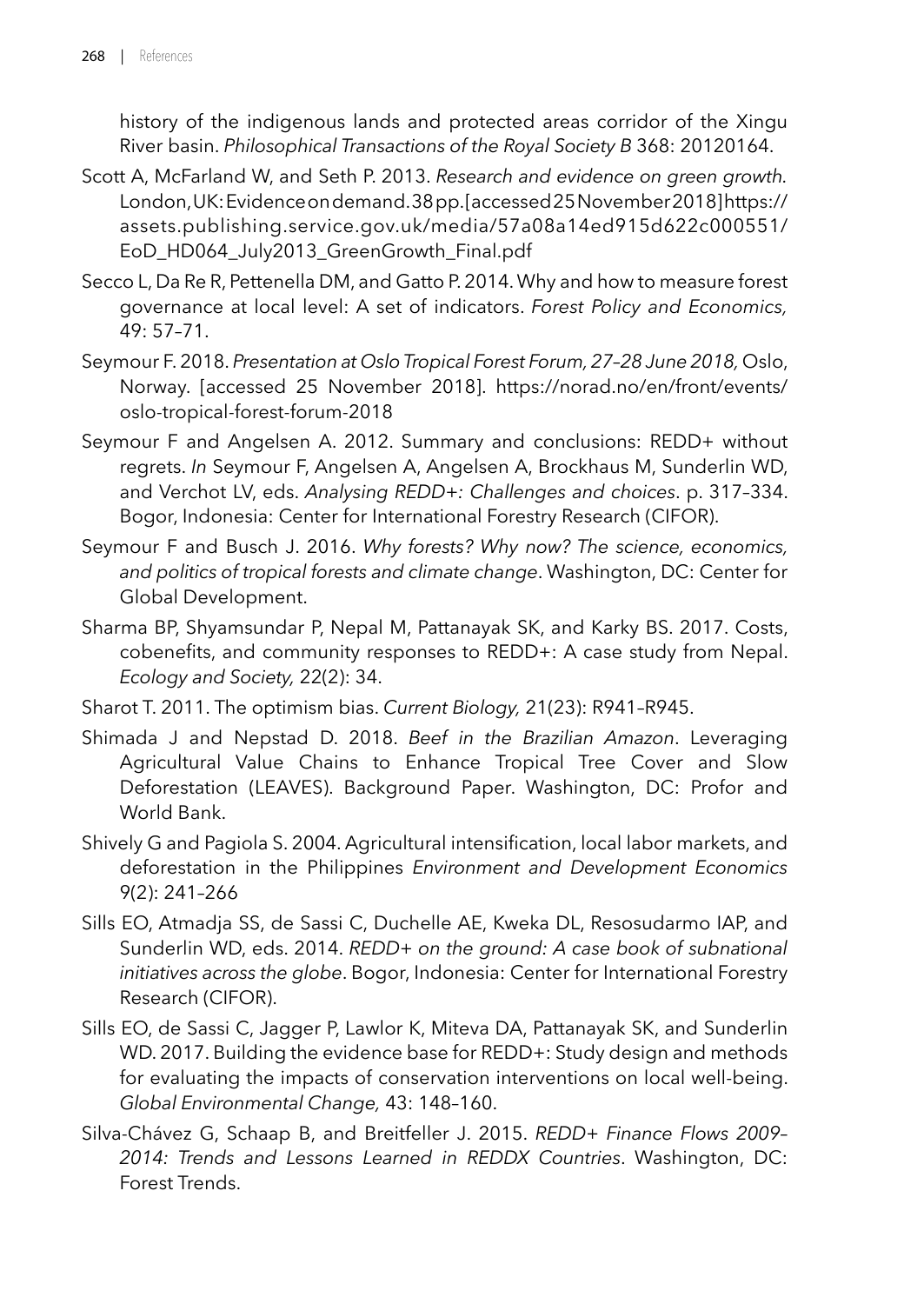- Simonet G, Karsenty A, de Perthuis C, Newton P, Schaap B, and Seyller C. 2015. *REDD+ projects in 2014: An overview based on a new database and typology*. Information and Debate Series No. 32. Paris, France: Paris-Dauphine University.
- Simonet G, Agrawal A, Bénédet F, Cromberg M, de Perthuis C, Haggard D, Jansen N, Karsenty A, Liang W, Newton P, Sales AM, Schaap B, Seyller C, and Vaillant G. 2018a. ID-RECCO, International Database on REDD+ projects and programs, linking Economic, Carbon and Communities data. Version 3.0. [accessed 23 November 2018].<www.reddprojectsdatabase.org>
- Simonet G, Subervie J, Ezzine-de-Blas D, Cromberg M, and Duchelle AE. 2018b. Effectiveness of a REDD + project in reducing deforestation in the Brazilian Amazon. *American Journal of Agricultural Economics,* 101:211–29
- Sims KRE and Alix-Garcia JM. 2017. Parks versus PES: Evaluating direct and incentive-based land conservation in Mexico. *Journal of Environmental Economics and Management,* 86: 8–28.
- Sims KRE, Alix-Garcia JM, Shapiro-Garza E, Fine LR, Radeloff VC, Aronson G, Castillo S, Ramirez-Reyes C, and Yañez-Pagans P. 2014. Improving environmental and social targeting through adaptive management in Mexico's payments for hydrological services program. *Conservation Biology,* 28(5): 1151–1159.
- Skutsch M, Turnhout E, Vijge M, Herold M, Wits T, den Besten J, and Torres A. 2014. Options for a national framework for benefit distribution and their relation to community-based and national REDD+ monitoring. *Forests,* 5(7): 1596.
- Sloan S. 2014. Indonesia's moratorium on new forest licenses: An update. *Land Use Policy,* 38: 37–40.
- Sloan S, Edwards DP, and Laurance WF. 2012. Does Indonesia's REDD+ moratorium on new concessions spare imminently threatened forests? *Conservation Letters,* 5(3): 222–231.
- Smith P, Bustamante M, Ahammad H, and Van Minnen J. 2014. Agriculture, Forestry and Other Land Use (AFOLU). *In* Intergovernmental Panel on Climate Change (IPCC), ed. *Climate Change 2014: Mitigation of Climate Change, Contribution of Working Group III to the Fifth Assessment Report of the Intergovernmental Panel on Climate Change*. Cambridge, UK: Intergovernmental Panel on Climate Change (IPCC).
- Somanathan E, Prabhakar R, and Mehta BS. 2009. Decentralization for costeffective conservation. *Proceedings of the National Academy of Sciences of the United States of America,* 106(11): 4143–4147.
- Song X, Hansen M, Stehman S, Potapov P, Tyukavina A, Vermote E, and Townshend J. 2018. Global land change from 1982 to 2016. *Nature,* 560(7720): 639–643.
- Sonwa D, Weise S, Schroth G, Janssens M, and Shapiro H. 2014. Plant diversity management in cocoa agroforestry systems in West and Central Africa: Effects of markets and household needs. *Agroforestry Systems,* 88(8): 1021–1034.
- Sonwa DJ, Weise SF, Nkongmeneck BA, Tchatat M, and Janssens MJJ. 2017a. Structure and composition of cocoa agroforests in the humid forest zone of Southern Cameroon. *Agroforestry Systems,* 91: 451–440.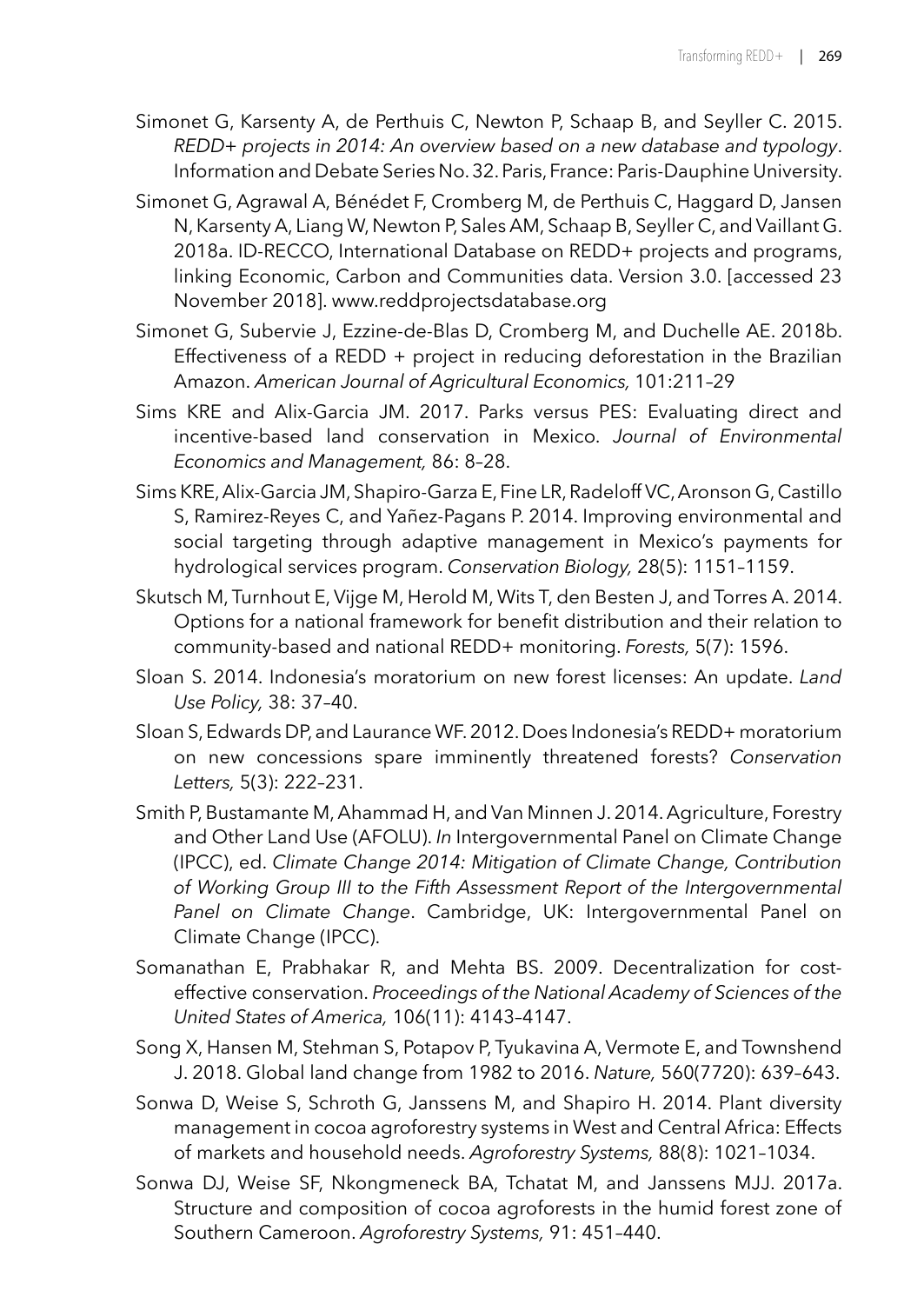- Sonwa DJ, Weise SF, Nkongmeneck BA, Tchatat M, and Janssens MJJ. 2017b. Profiling Carbon Storage/Stocks of Cocoa Agroforests in the Forest Landscape of Southern Cameroon. *In* Dagar J, and Tewari V, eds. *Agroforestry*, 739–752. Singapore: Springer.
- Sparovek G, Berndes G, Barretto AGdOP, and Klug ILF. 2012. The revision of the Brazilian Forest Act: Increased deforestation or a historic step towards balancing agricultural development and nature conservation? *Environmental Science and Policy,* 16: 65–72.
- Špirić J, Corbera E, Reyes-García V, and Porter-Bolland L. 2016. A dominant voice amidst not enough people: Analysing the legitimacy of Mexico's REDD+ Readiness Process. *Forests,* 7(12): 313.
- Steinweg T, Drennen Z, and Rijk G. 2017. *Unsustainable Palm Oil Faces Increasing Market Access Risks: NDPE Sourcing Policies Cover 74 Percent of Southeast Asia's Refining Capacity*. Washington, DC: Chain Reaction Research.
- Stern N. 2007. *Stern Review: The Economics of Climate Change*. Cambridge, UK: Cambridge University Press.
- Stern T, Ranacher L, Mair C, Berghäll S, Lähtinen K, Forsblom M, and Toppinen A. 2018. Perceptions on the importance of forest sector innovations: Biofuels, biomaterials, or niche products? *Forests* 9(5): 255.
- Stevens C, Winterbottom R, Springer J, and Reytar K. 2014. *Securing rights, combating climate change: How strengthening community forest rights mitigates climate change*. Washington, DC: World Resources Institute (WRI).
- Stevenson JR, Villoria N, Byerlee D, Kelley T, and Maredia M. 2013. Green Revolution research saved an estimated 18 to 27 million hectares from being brought into agricultural production. *Proceedings of the National Academy of Sciences of the United States of America,* 110(21): 8363–8368.
- Stickler C, DiGiano M, Nepstad D, Hyvarinen J, Vidal R, Montero J, Alencar A, Mendoza E, Benavides M, Osorio M, Castro E, Mwangi C, Irawan S, Carvalho JO, Becerra M, McGrath D, Chan C, Swette B, Setiawan J, Bezerra T, McGrath-Horn M, and Horowitz J. 2014. *Fostering Low-Emission Rural Development from the Ground Up*. San Francisco CA: Earth Innovation Institute (EII).
- Stickler CM, Duchelle AE, Ardila JP, Nepstad DC, David OR, Chan C, Rojas JG, Vargas R, Bezerra TP, Pritchard L, Simmonds J, Durbin JC, Simonet G, Peteru S, Komalasari M, DiGiano ML, and Warren MW. 2018. *The State of Jurisdictional Sustainability*. San Francisco, CA, USA; Bogor, Indonesia; Boulder, CO, USA: Earth Innovation Institute; Center for International Forestry Research; Governors' Climate and Forests Task Force.
- Strassburg BBN, Kelly A, Balmford A, Davies RG, Gibbs HK, Lovett A, Miles L, Orme CDL, Price J, Turner RK, and Rodrigues ASL. 2010. Global congruence of carbon storage and biodiversity in terrestrial ecosystems. *Conservation Letters,* 3: 98–105.
- Streck C. 2012. Financing REDD+: matching needs and ends. *Current Opinion in Environmental Sustainability,* 4(6): 628–637.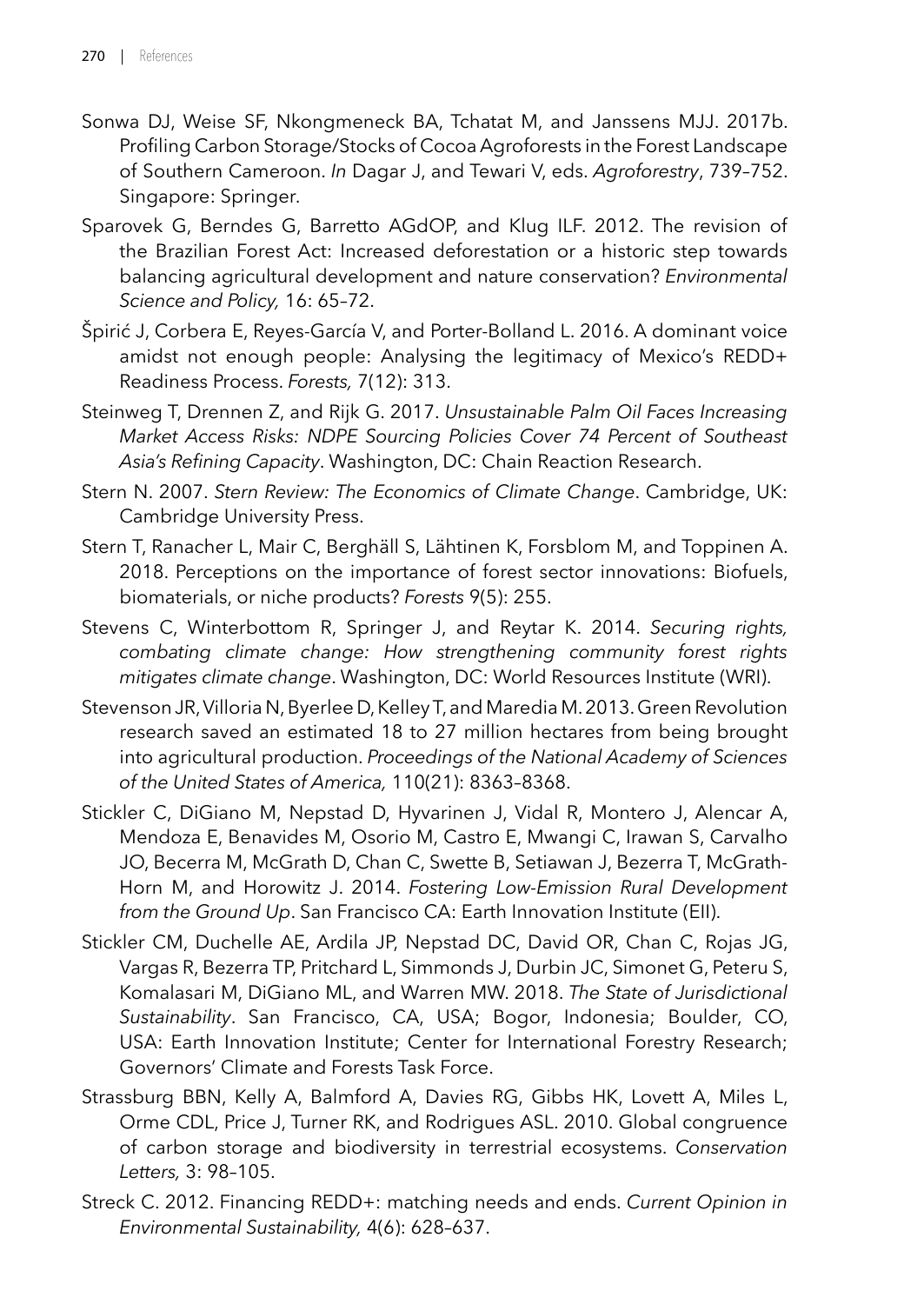- Streck C, Howard A, and Rajão R. 2017. *Options for Enhancing REDD+ Collaboration in the Context of Article 6 of the Paris Agreement*. Washington, DC: Meridian Institute.
- Streck C and Parker C. 2012. Financing REDD+. *In* Angelsen A, Brockhaus M, Sunderlin WD, and Verchot LV, eds. *Analysing REDD+: Challenges and Choices*. p. 111–128. Bogor, Indonesia: Center for International Forestry Research (CIFOR).
- Sunderland TCH, Powell B, Ickowitz A, Foli S, Pinedo-Vasquez M, Nasi R, and Padoch C. 2013. *Food security and nutrition: The role of forests*. CIFOR Discussion Paper. Bogor, Indonesia: Center for International Forestry Research (CIFOR).
- Sunderlin W, Larson AM, and Cronkleton P. 2009. Forest tenure rights and REDD+. *In* Angelsen A, with Brockhaus M, Kanninen M, Sills E, Sunderlin WD, and Wertz-Kanounnikoff S, eds. *Realising REDD+: National strategy and policy options*. p. 139–124. Bogor, Indonesia: Center for International Forestry Research (CIFOR).
- Sunderlin WD. 2002. *Ideology, Social Theory, and the Environment*. Lanham, MD: Rowman & Littlefield Publishers.
- Sunderlin WD, de Sassi C, Ekaputri AD, Light M, and Pratama CD. 2017. REDD+ Contribution to well-being and income is marginal: The perspective of local stakeholders. *Forests,* 8(4): 125.
- Sunderlin WD, de Sassi C, Sills EO, Duchelle AE, Larson AM, Resosudarmo IAP, Awono A, Kweka DL, and Huynh TB. 2018. Creating an appropriate tenure foundation for REDD+: The record to date and prospects for the future. *World Development,* 106: 376–392.
- Sunderlin WD, Larson AM, Duchelle AE, Resosudarmo IAP, Huynh TB, Awono A, and Dokken T. 2014a. How are REDD+ proponents addressing tenure problems? Evidence from Brazil, Cameroon, Tanzania, Indonesia, and Vietnam. *World Development,* 55: 37–52.
- Sunderlin WD, Ekaputri AD, Sills EO, Duchelle AE, Kweka D, Diprose R, Doggart N, Ball S, Lima R, and Enright A. 2014b. *The challenge of establishing REDD+ on the ground: Insights from 23 subnational initiatives in six countries*. Occasional Paper No. 104. Bogor, Indonesia: Center for International Forestry Research CIFOR).
- Sunderlin WD, Sills EO, Duchelle AE, Ekaputri AD, Kweka D, Toniolo MA, Ball S, Doggart N, Pratama CD, Padilla JT, Enright A, and Otsyina RM. 2015. REDD+ at a critical juncture: Assessing the limits of polycentric governance for achieving climate change mitigation. *International Forestry Review,* 17(4): 400–413.
- Svarstad H and Benjaminsen TA. 2017. Nothing succeeds like success narratives: A case of conservation and development in the time of REDD. *Journal of Eastern African Studies,* 11(3): 482–505.
- Tacconi L, Downs F, and Larmour P. 2009. Anti-corruption policies in the forest sector and REDD+. *In* Angelsen A, ed. *Realising REDD+: National strategy and*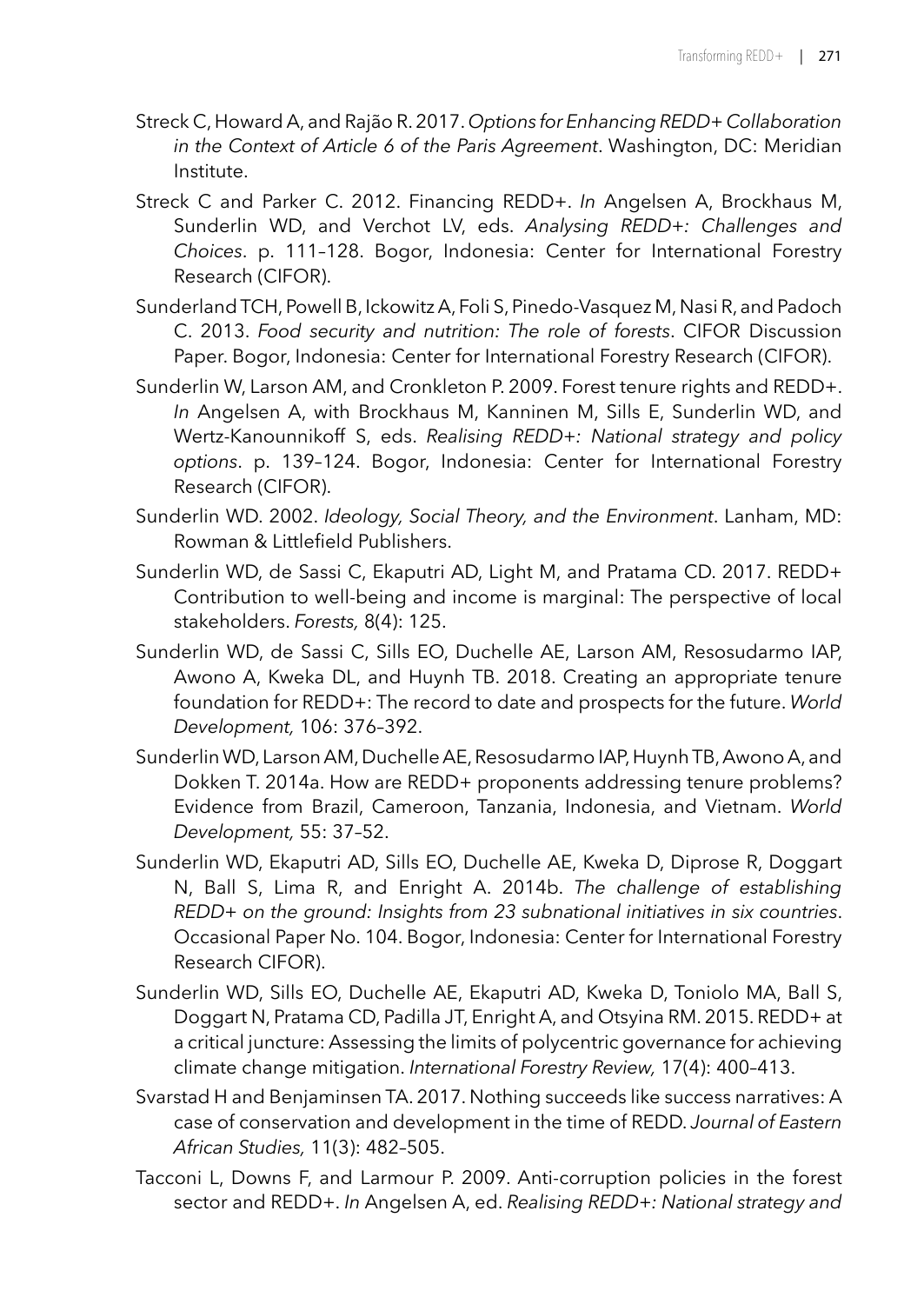*policy options*. p. 163–174. Bogor, Indonesia: Center for International Forestry Research (CIFOR).

- Taylor R and Streck C. 2018. *The elusive impact of the deforestation-free supply chain movement*. Washington, DC: World Resources Institute, Climate Focus.
- TEEB (The Economics of Ecosystems and Biodiversity). 2010. *The Economics of Ecosystems and Biodiversity: Mainstreaming the Economics of Nature: A synthesis of the approach, conclusions and recommendations of TEEB*. Geneva: The Economics of Ecosystems and Biodiversity (TEEB). [accessed 25 November 2018]. [http://www.teebweb.org/publication/mainstreaming](http://www.teebweb.org/publication/mainstreaming-the-economics-of-nature-a-synthesis-of-the-approach-conclusions-and-recommendations-of-teeb/)[the-economics-of-nature-a-synthesis-of-the-approach-conclusions-and](http://www.teebweb.org/publication/mainstreaming-the-economics-of-nature-a-synthesis-of-the-approach-conclusions-and-recommendations-of-teeb/)[recommendations-of-teeb/](http://www.teebweb.org/publication/mainstreaming-the-economics-of-nature-a-synthesis-of-the-approach-conclusions-and-recommendations-of-teeb/)
- Tennigkeit T, Held C, Carodenuto S, and Merger E. 2013. *Financing REDD+ through private forestry sector: How to attract REDD+ related private investments*. Freiburg, Germany: UNIQUE forestry and land use GbmH.
- The Guardian. 2017, 6 September 2017. Six farmers shot dead over land rights battle in Peru. The Guardian.
- Tiani AM, Bele MY, and Sonwa DJ. 2015. What are we talking about?: The state of perceptions and knowledge on REDD+ and adaptation to climate change in Central Africa. *Climate and Development,* 7(4): 310–321.
- Todd PE. 2007. Evaluating social programs with endogenous program placement and selection of the treated. *Handbook of Development Economics,* 4: 3847–3894.
- Torres AB and Skutsch M. 2015. Special issue: The potential role for community monitoring in MRV and in benefit sharing in REDD+. *Forests,* 6: 244–251.
- Trase (Transparent supply chains for sustainable economies). 2018. *Trase Yearbook 2018: Sustainability in forest-risk supply chains: Spotlight on Brazilian soy*. Stockholm, Sweden: Stockholm Environment Institute, Global Canopy Programme.
- Trench T, Larson A, Amico A, and Ashwin R. 2017. *Analyzing multilevel governance in Mexico: Lessons for REDD+ from a study of land-use change and benefit sharing in Chiapas and Yucatán*. CIFOR Working Paper No. 236. Bogor, Indonesia: Center for International Forestry Research (CIFOR).
- Turnhout E, Gupta A, Weatherley-Singh J, Vijge MJ, de Koning J, Visseren-Hamakers IJ, Herold M, and Lederer M. 2017. Envisioning REDD+ in a post-Paris era: Between evolving expectations and current practice. *Wiley Interdisciplinary Reviews: Climate Change,* 8(1): 1–13.
- Turubanova S, Potapov PV, Tyukavina A, and Hansen MC. 2018. Ongoing primary forest loss in Brazil, Democratic Republic of the Congo, and Indonesia. *Environmental Research Letters,* 13(7): 074028.
- UK-DECC (UK Department of Energy and Climate Change). 2014. An International Climate Fund business case for DECC investment in the BioCarbon Fund and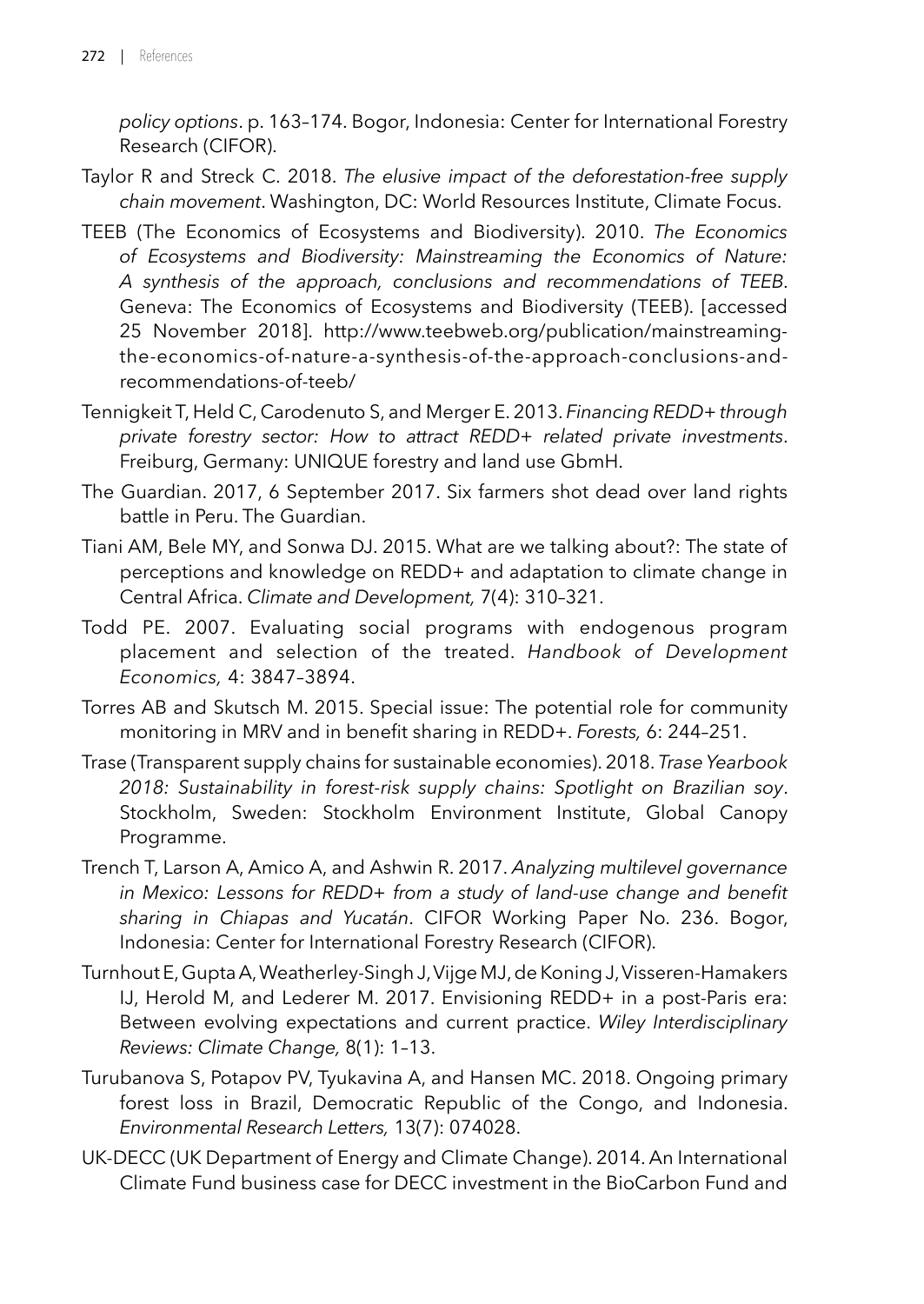the Forest Carbon Partnership Facility – Carbon Fund. London: UK Department of Energy and Climate Change (UK-DECC).

- UN OHCHR (United Nations Office of the United Nations High Commissioner for Human Rights). n.d. *Women human rights defenders*. OHCHR: [https://www.](https://www.ohchr.org/en/issues/women/wrgs/pages/hrdefenders.aspx) [ohchr.org/en/issues/women/wrgs/pages/hrdefenders.aspx](https://www.ohchr.org/en/issues/women/wrgs/pages/hrdefenders.aspx)
- UNDESA (United Nations Department of Economic and Social Affairs). 2017. *World Population Prospects: The 2017 Revision, Key Findings and Advance Tables*. Working Paper. Geneva: United Nations Department of Economic and Social Affairs (UNDESA).
- UNECA (United Nations Economic Commission for Africa). 2012. *A green economy*  in the context of sustainable development and poverty eradication: What are the *implications for Africa?* Addis Abeba, Ethiopia: UNECA.
- UNEP (United Nations Environment Programme). 2011. *Towards a green economy: Pathways to sustainable development and poverty eradication*. Nairobi, Kenya: UNEP.
- UNEP (United Nations Environment Programme). 2017. *The Emissions Gap Report 2017: A UNEP Synthesis Report*. Nairobi, Kenya: UNEP.
- UNFCCC (United Nations Framework Convention for Climate Change). 1992. *United Nations Framework Convention for Climate Change. FCCC/INFORMAL/84*. Bonn, Germany: UNFCCC.
- UNFCCC (United Nations Framework Convention for Climate Change). 2007. *Report of the Conference of the Parties on its thirteenth session, held in Bali from 3 to 15 December 2007. FCCC/CP/2007/6/Add.1.* Bonn, Germany: UNFCCC.
- UNFCCC (United Nations Framework Convention for Climate Change). 2009. *Methodological guidance for activities relating to reducing emissions from deforestation and forest degradation and the role of conservation, sustainable management of forests and enhancement of forest carbon stocks in developing countries. FCCC/SBSTA/2015/L.5*. Bonn, Germany: UNFCCC.
- UNFCCC (United Nations Framework Convention for Climate Change). 2011. *The Cancun Agreements: Outcome of the work of the Ad Hoc Working Group on Long-term Cooperation Under the Convention. Decision 1/CP.16. Report of the Conference of the Parties on its Sixteenth Session, Cancun, 29 November–10 December 2010. FCC/CP/2010/7*. Bonn, Germany: UNFCCC.
- UNFCCC (United Nations Framework Convention for Climate Change). 2013. *Report of the Conference of the Parties on its nineteenth session, held in Warsaw from 11 to 23 November 2013. Guidelines and procedures for the technical assessment of submissions by Parties on proposed forest reference emission levels and/or forest reference levels. FCCC/CP/2013/10/Add.1*. Bonn, Germany: UNFCCC.
- UNFCCC (United Nations Framework Convention for Climate Change). 2015. *Paris Agreement. FCCC/CP/2015/L.9/Rev.1*. Bonn, Germany: UNFCCC.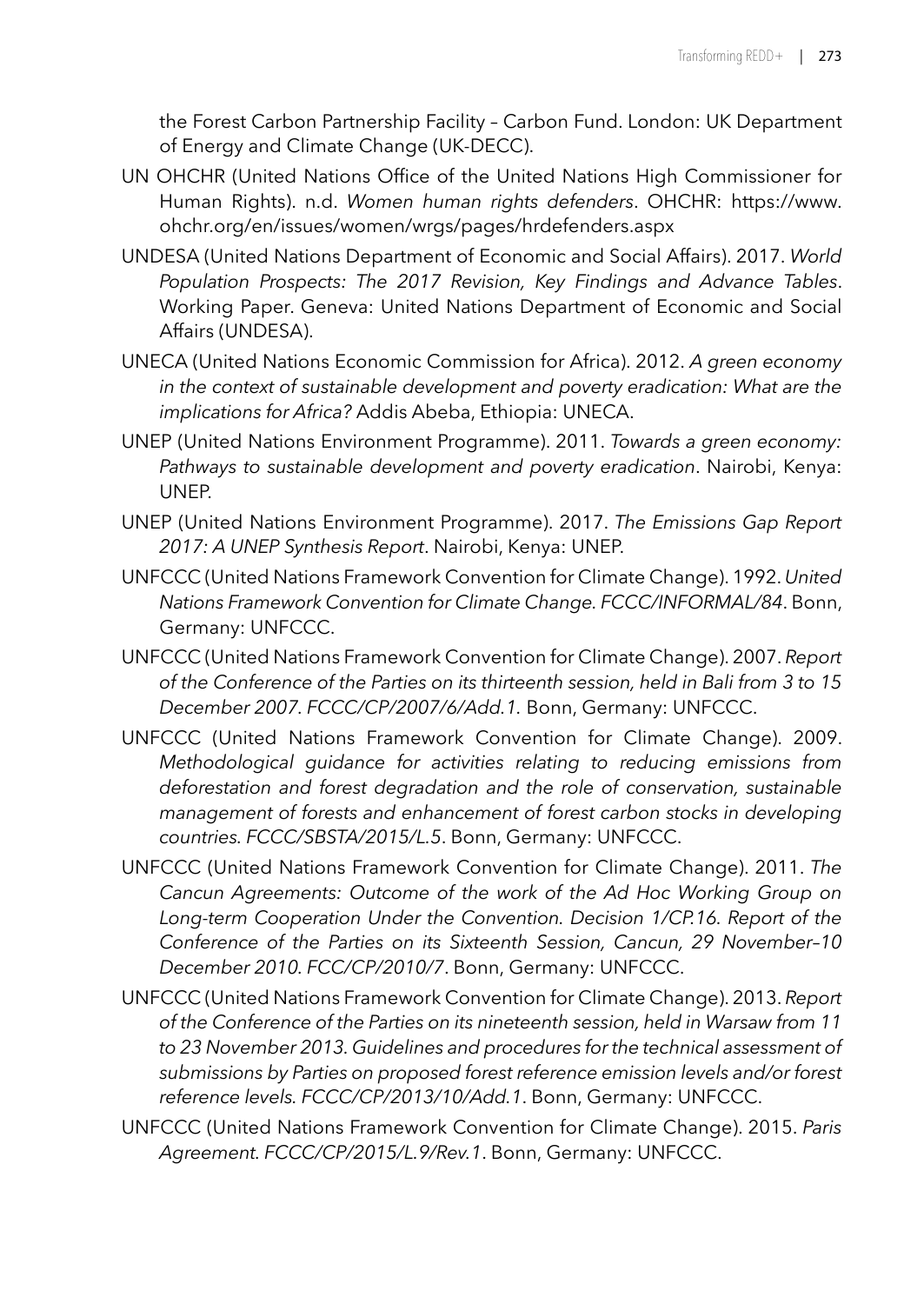- UNFCCC (United Nations Framework Convention for Climate Change). 2018. Forest reference emission levels. REDD+ web platform. Bonn, Germany: UNFCCC. [accessed 22 November 2018]. [https://redd.unfccc.int/fact-sheets/](https://redd.unfccc.int/fact-sheets/forest-reference-emission-levels.html) [forest-reference-emission-levels.html](https://redd.unfccc.int/fact-sheets/forest-reference-emission-levels.html)
- UN-REDD. 2015. *UN-REDD Programme Strategic Framework 2016-20. The United Nations Collaborative Programme on Reducing Emissions from Deforestation and Forest Degradation in Developing Countries*. Geneva, Switzerland: UN-REDD.
- UN-REDD. 2017. *Ninth Consolidated Annual Progress Report of the UN-REDD Programme Fund*. Geneva, Swizerland: UN-REDD.
- UN-REDD+ Programme. 2018. *Ninth Consolidated Annual Progress Report of the UN-REDD Programme Fund*. Geneva, Switzerland: UN-REDD.
- van der Ven H, Rothacker C, and Cashore B. 2018. Do eco-labels prevent deforestation? Lessons from non-state market driven governance in the soy, palm oil, and cocoa sectors. *Global Environmental Change,* 52: 141–151.
- Vatn A and Vedeld PO. 2013. National governance structures for REDD+. *Global Environmental Change,* 23(2): 422–432.
- Vergara-Asenjo G, and Potvin C. 2014. Forest protection and tenure status: The key role of indigenous peoples and protected areas in Panama. *Global Environmental Change,* 28: 205–215.
- Vidal E, West TAP, and Putz FE. 2016. Recovery of biomass and merchantable timber volumes twenty years after conventional and reduced-impact logging in Amazonian Brazil. *Forest Ecology and Management,* 376: 1–8.
- Villoria NB, Byerlee D, and Stevenson J. 2014. The effects of agricultural technological progress on deforestation: What do we really know? *Applied Economic Perspectives and Policy,* 36(2): 211–237.
- Visseren-Hamakers IJ, Gupta A, Herold M, Peña-Claros M, and Vijge MJ. 2012. Will REDD+ work? The need for interdisciplinary research to address key challenges. *Current Opinion in Environmental Sustainability,* 4(6): 590–596.
- Vladu F. 2017. *Links to the UNFCCC: NDCs and the global stocktake*. Presentation at the IPCC expert meeting on mitigation, sustainability and climate stabilization scenarios, in Addis Ababa, Ethiopia, 26 April, 2017.
- Vogel I. 2012. *Review of the use of 'Theory of Change' in international development*. London, UK: UK Department of International Development (UK DFID).
- Voigt C and Ferreira F. 2015. The Warsaw Framework for REDD+: Implications for national implementation and access to results-based finance. *Carbon and Climate Law Review,* 9(2): 113–129.
- Watson C, Brickell E, McFarland W, and McNeely J. 2013. *Integrating REDD+ into a green economy transition: Opportunities and challenges*. London, UK: Overseas Development Institute (ODI).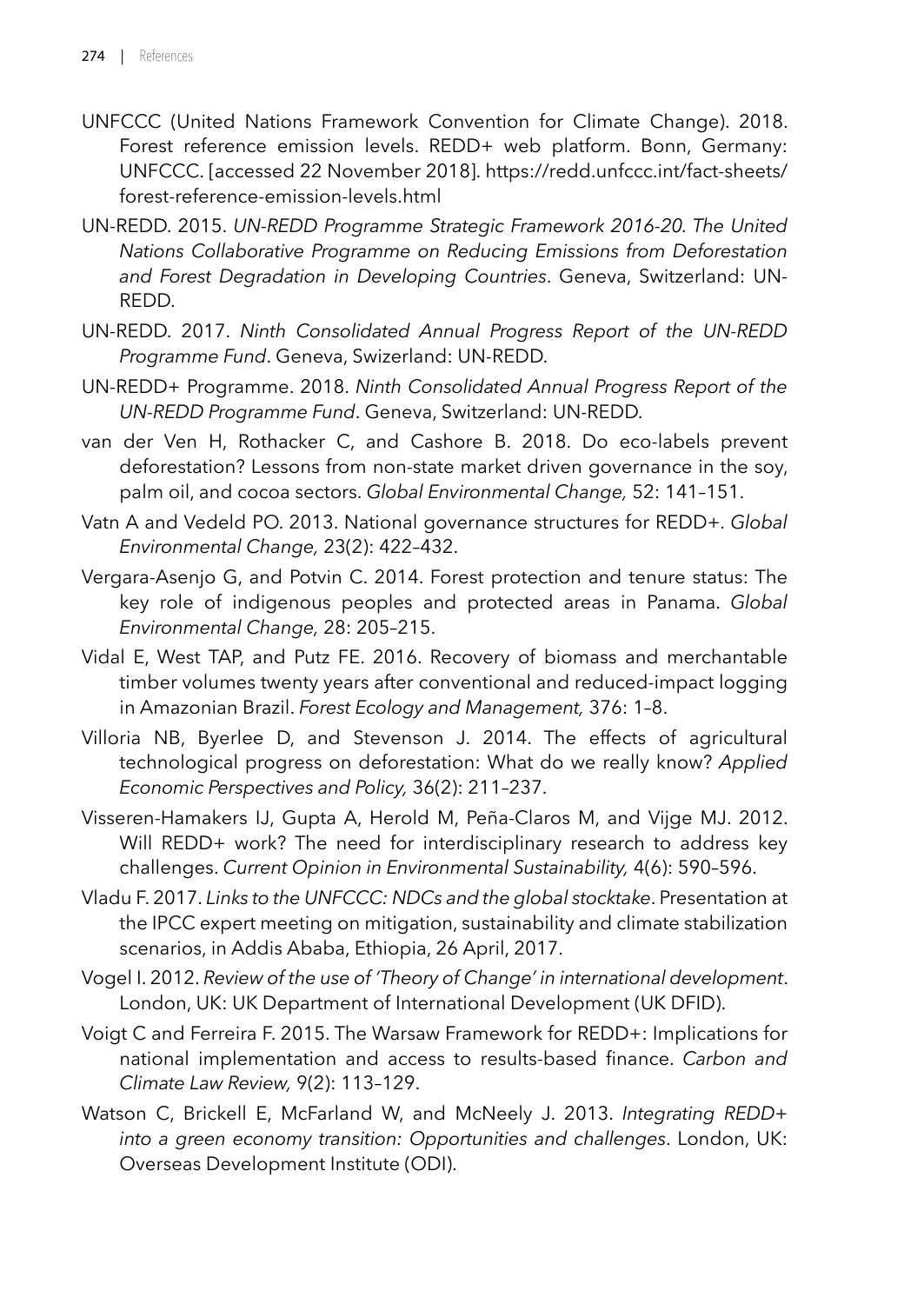- Weatherley-Singh J, and Gupta A. 2015. Drivers of deforestation and REDD+ benefit-sharing: A meta-analysis of the (missing) link. *Environmental Science and Policy,* 54: 97–105.
- Weber A-K and Partzsch L. 2018. Barking up the right tree? NGOs and corporate power for deforestation-free supply chains. *Sustainability,* 10(11): 3869.
- Weiss CH. 1972. *Evaluation Research: Methods of Assessing Program Effectiveness*. Englewood Cliffs, NJ: Prentice-Hall.
- Weiss CH. 1995. Nothing as Practical as Good Theory: Exploring Theory-based Evaluation for Comprehensive Community Initiatives for Children and Families. *In* Connell JP, Kubisch AC, Schorr LB and Weiss CH, eds., ed. *New Approaches to Evaluating Community Initiatives: Concepts, Methods, and Contexts*. p. 65– 92. Washington, DC: Aspen Institute.
- Weiss CH. 1997. How can theory-based evaluation make greater headway? *Evaluation Review,* 21(4): 501–524.
- Weiss EB. 1993. International Environmental Law: Contemporary Issues and the Emergence of a New World Order. *Georgetown Law Journal,* 81: 675.
- Wentworth L and Oji C. 2013. *The Green Economy and the BRICS Countries: Bringing Them Together*. Economic Diplomacy Programme. Occasional paper No. 170. Johannesburg, South Africa: the South African Institute of International Affairs (SAIIA).
- West TAP. 2016. Indigenous community benefits from a de-centralized approach to REDD+ in Brazil. *Climate Policy,* 16(7): 924–939.
- Wieland Fernandini P, and Sousa RF. 2015. *The distribution of powers and responsibilities affecting forests, land use, and REDD+ across levels and sectors in Peru: A legal study*. CIFOR Occasional Paper No. 129. Bogor, Indonesia: Center for International Forestry Research (CIFOR).
- Wieland P. 2013. Building carbon rights infrastructure with REDD+ incentives: A multi-scale analysis in the Peruvian Amazon. *The Environmental Law Reporter,* 13: 10269–10287.
- Williams L and de Koning F. 2016. *Putting Accountability Into Practice In REDD+ Programs*. Washington, DC: World Resources Institute (WRI).
- Wollenberg E, Richards M, Smith P, Havlík P, Obersteiner M, Tubiello FN, Herold M, Gerber P, Carter S, Reisinger A, van Vuuren DP, Dickie A, Neufeldt H, Sander BO, Wassmann R, Sommer R, Amonette JE, Falcucci A, Herrero M, Opio C, Roman-Cuesta RM, Stehfest E, Westhoek H, Ortiz-Monasterio I, Sapkota T, Rufino MC, Thornton PK, Verchot L, West PC, Soussana J-F, Baedeker T, Sadler M, Vermeulen S, and Campbell BM. 2016. Reducing emissions from agriculture to meet the 2 °C target. *Global Change Biology,* 22(12): 3859–3864.
- Wolosin M, Breitfeller J, and Schaap B. 2016. *The Geography of REDD+ Finance Deforestation, Emissions, and the Targeting of Forest Conservation Finance*. Washington DC: Forest Trends.